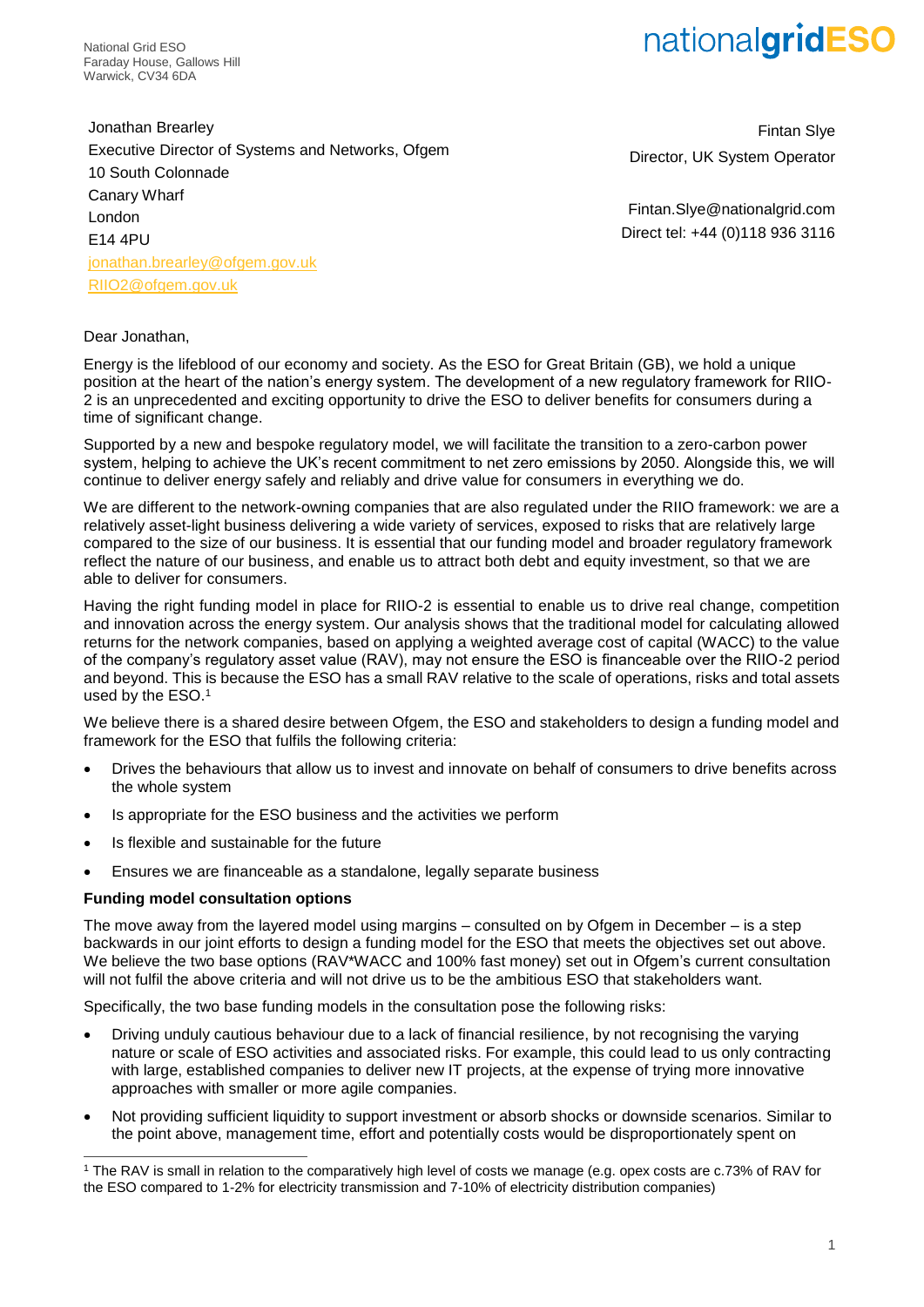minimising the risk of such downside scenarios, limiting the time and focus available to drive down (the much larger) external costs. This would ultimately be to the detriment of consumers.

- Being unattractive to debt and equity investors, who provide essential injections of capital to enable the ESO to make investments on behalf of consumers.
- Being unable to secure an investment grade credit rating, as required by our licence.

We do not believe that either of these models would ensure a financially sustainable business.

### **Our proposed model**

Given these issues, we favour a variant of Ofgem's consultation option of **Model 1 (RAV\*WACC) with margins**. This seeks to ensure we can achieve our shared aims, and is based on the following elements:

- RAV\*WACC element for capital employed to recognise the capital we invest in our IT infrastructure and tools used to underpin the services we deliver, and to provide funding for the big investments we need to make in line with the lifetime of these capital investments (5-10 years). The WACC should recognise the specific and unique characteristics of the ESO – it should not be the same as the WACC proposed for the network companies.
- Margin on operational costs a return to reflect our risks and provide greater capacity for the ESO to manage risk, innovate and invest so that we can deliver our ambitious, stakeholder-led business plan. The appropriate margin will depend on the activities being remunerated and the associated risks.
- Margin on external costs a return to reflect and scale with the risks we are exposed to in our industry revenue management role. Even with the cost of a working capital facility (WCF) passed through this is not a zero-risk activity. Our analysis, and regulatory precedent, suggests that around 0.5% might be an appropriate margin.
- An incentive scheme with clearly defined outputs and an upside potential to drive positive behaviour and place a strong incentive on the ESO to deliver additional benefits for consumers. A downside may be appropriate to provide a stronger incentive.

In addition to meeting the five criteria set out above, our favoured model has a number of benefits:

- Encourages ambitious behaviour by recognising the varying nature of the activities undertaken by the ESO and the associated risks, enabling innovation and investment on behalf of consumers.
- Is adaptable to future changes where activities can be added or subject to competitive tender, with remuneration able to adjust to these changes.
- Ensures the ESO is financially sustainable and can maintain an investment grade credit rating.

This model has been supported by the majority of stakeholders in extensive engagement we have undertaken over the past eighteen months, including members of industry, Citizens Advice and those with a wider interest. It is also consistent with recent regulatory precedent in the case of the Competition and Market's Authority's (CMA) 2017 ruling on System Operator Northern Ireland's (SONI) price control appeal, as well as benchmarking of the ESO against organisations that carry out similar roles in other markets. The relevance of these precedents and benchmarks is set out in further detail in two attachments to this response:

- Analysis of the CMA determination in relation to SONI (Appendix A to this document)
- KPMG independent report into the ESO business, financeability and price control framework (separately attached)

Designed with the appropriate levels of WACC and margins, we believe our proposed model is reasonable, financeable, protects consumers from windfall profits and will enable us to be the ambitious business stakeholders are calling for. It reflects the nature of the ESO, in line with regulatory precedent, and will enable and drive us to deliver maximum benefits for consumers.

We note Ofgem's timeline for publication of a decision on the ESO's funding model at the same time as potentially consulting on a financeability methodology for the ESO (in late summer). We strongly believe this further consultation is necessary, and have concerns about the ability to make a decision on an appropriate funding model without assessing financeability. It should be noted that the late timing of this further consultation creates a significant challenge for the ESO in delivering an assured and complete business plan that has been fully reviewed by stakeholders by 9 December.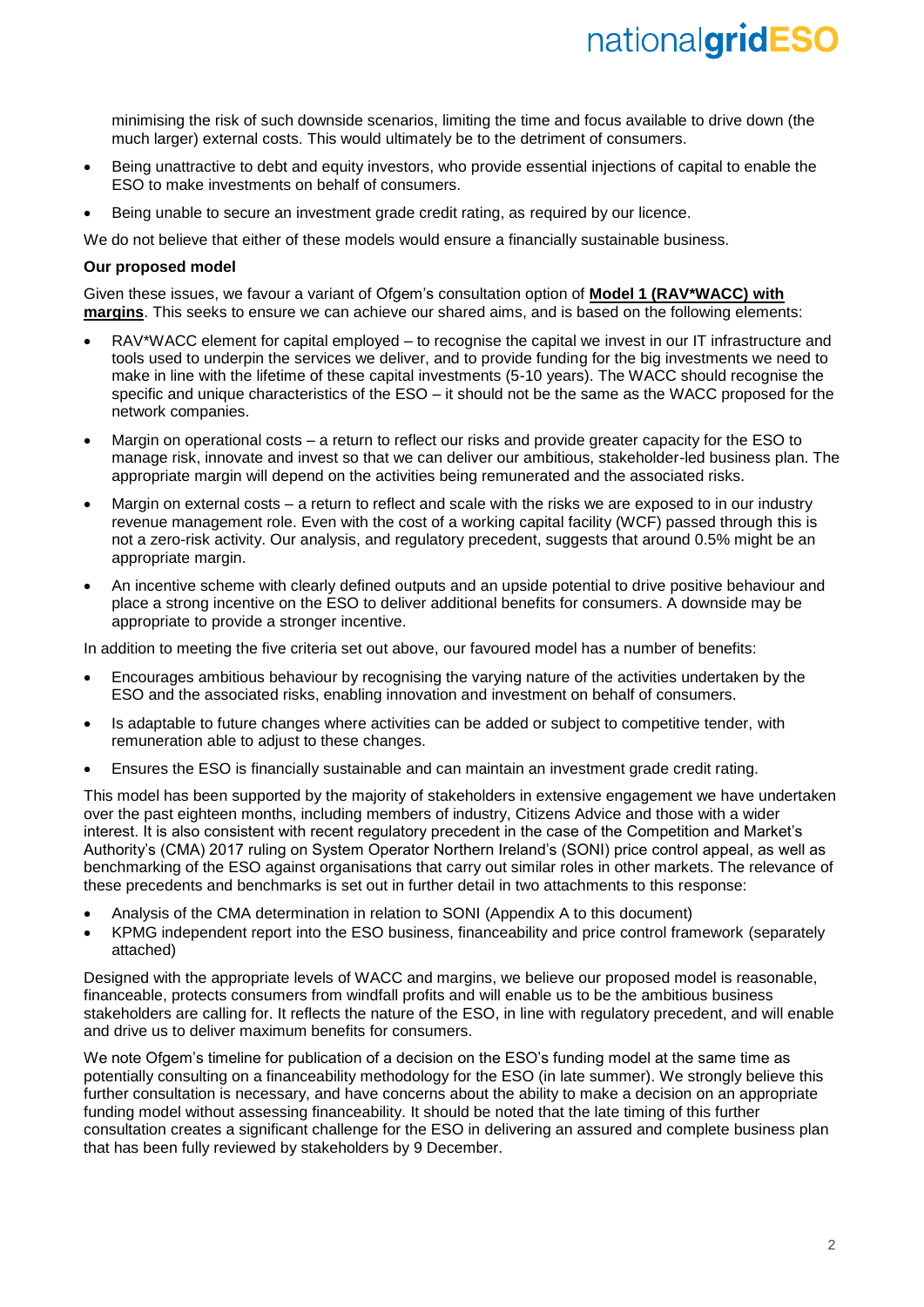We would welcome further discussions with Ofgem on our funding model and ESO financeability as it considers responses to this consultation, to ensure that the agreed model can meet the needs of Ofgem, stakeholders and the ESO business.

Subject to an appropriate funding model being in place, we estimate that the proposed new activities in our draft RIIO-2 business plan<sup>2</sup> could generate net benefits of around £2.3 billion for consumers over the five years of RIIO-2 – delivering £6 of new benefits for every £1 of additional investment in the ESO. The financial benefit figure we have estimated for consumers is likely to significantly understate the total benefits that the ESO will drive. This is because it only includes the benefits that can be quantified, and does not consider the wider benefits of our core role – providing a safe and reliable supply of electricity to underpin an economy worth £2 trillion. We deliver all this for a cost equivalent to less than £1 on a consumer's annual energy bill.

 $\overline{a}$ 

<sup>&</sup>lt;sup>2</sup> ESO RIIO-2 Draft Business Plan, July 2019<https://www.nationalgrideso.com/document/147026/download>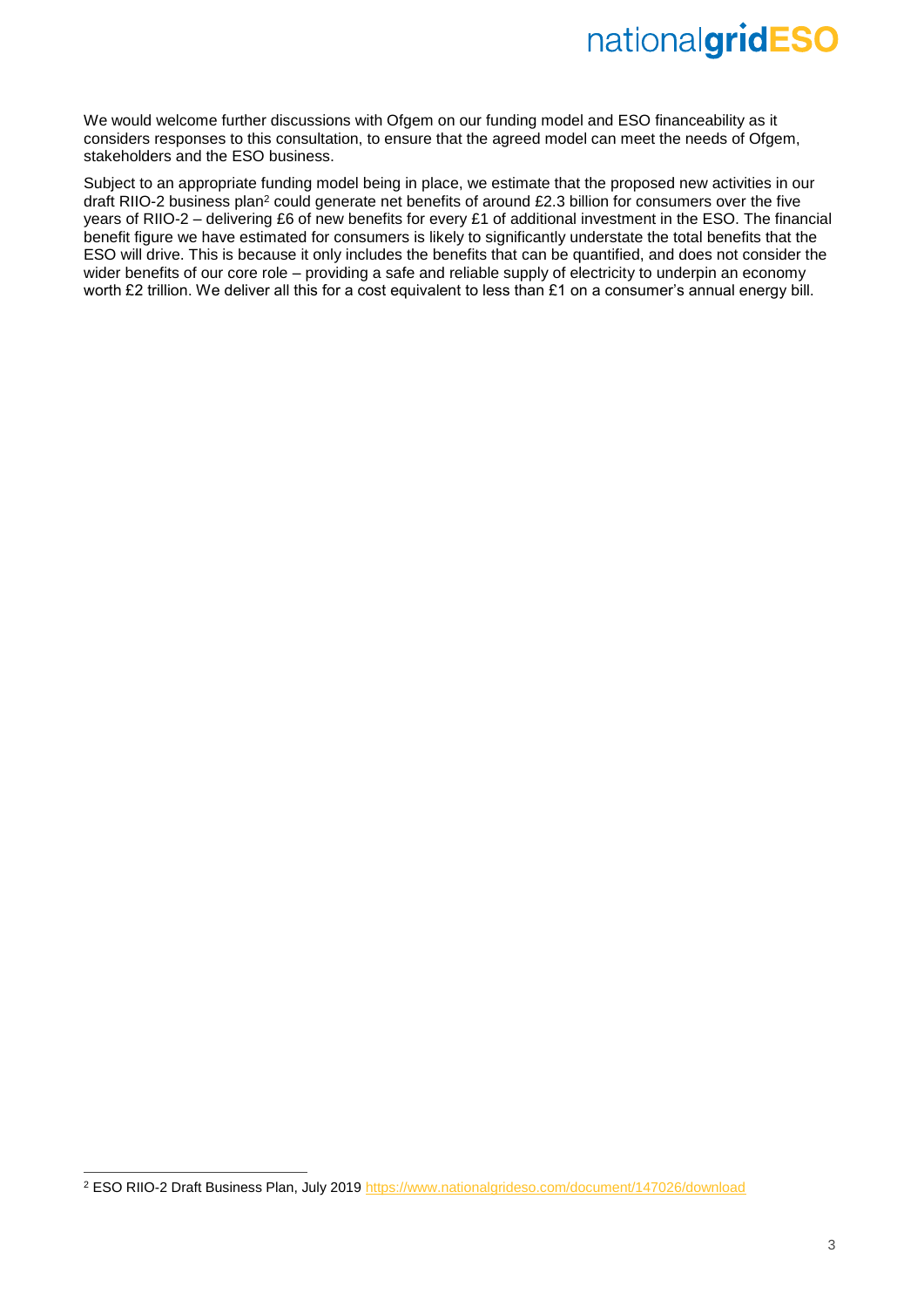## **Contents**

| ESOQ1             | 1.1 The ESO is different, and needs a framework to reflect this                                                                              | p.5  |
|-------------------|----------------------------------------------------------------------------------------------------------------------------------------------|------|
|                   | 1.2 Summary of ESO assessment of consultation options                                                                                        | p.8  |
|                   | 1.3 The ESO's proposal – Model 1 with margins (layered model)                                                                                | p.9  |
|                   | 1.4 Assessment of Model 1 – RAV*WACC (no margins)                                                                                            | p.14 |
|                   | 1.5 Assessment of Model 2 - 100% fast money                                                                                                  | p.16 |
| ESOQ <sub>2</sub> | 2.1 Our view on whether an additional return is needed                                                                                       | p.17 |
| ESOQ3             | 3.1 Our view on whether a working capital facility can cover the risks of the<br>industry revenue management role                            | p.17 |
| ESOQ4             | 4.1 Our view on the need for additional mechanisms to procure a working capital<br>facility                                                  | p.20 |
| ESOQ <sub>5</sub> | 5.1 Our view on the benefits of retaining a downside incentives penalty                                                                      | p.21 |
|                   | Appendix A – Analysis of the Competition and Markets Authority (CMA)<br>determination in relation to System Operator Northern Ireland (SONI) | p.24 |
|                   | Appendix B - Risk modelling of the ESO's industry revenue management role                                                                    | p.29 |
|                   | Appendix C - Initial financeability analysis                                                                                                 | p.35 |

Separate attachment – KPMG independent report into the ESO business, financeability and price control framework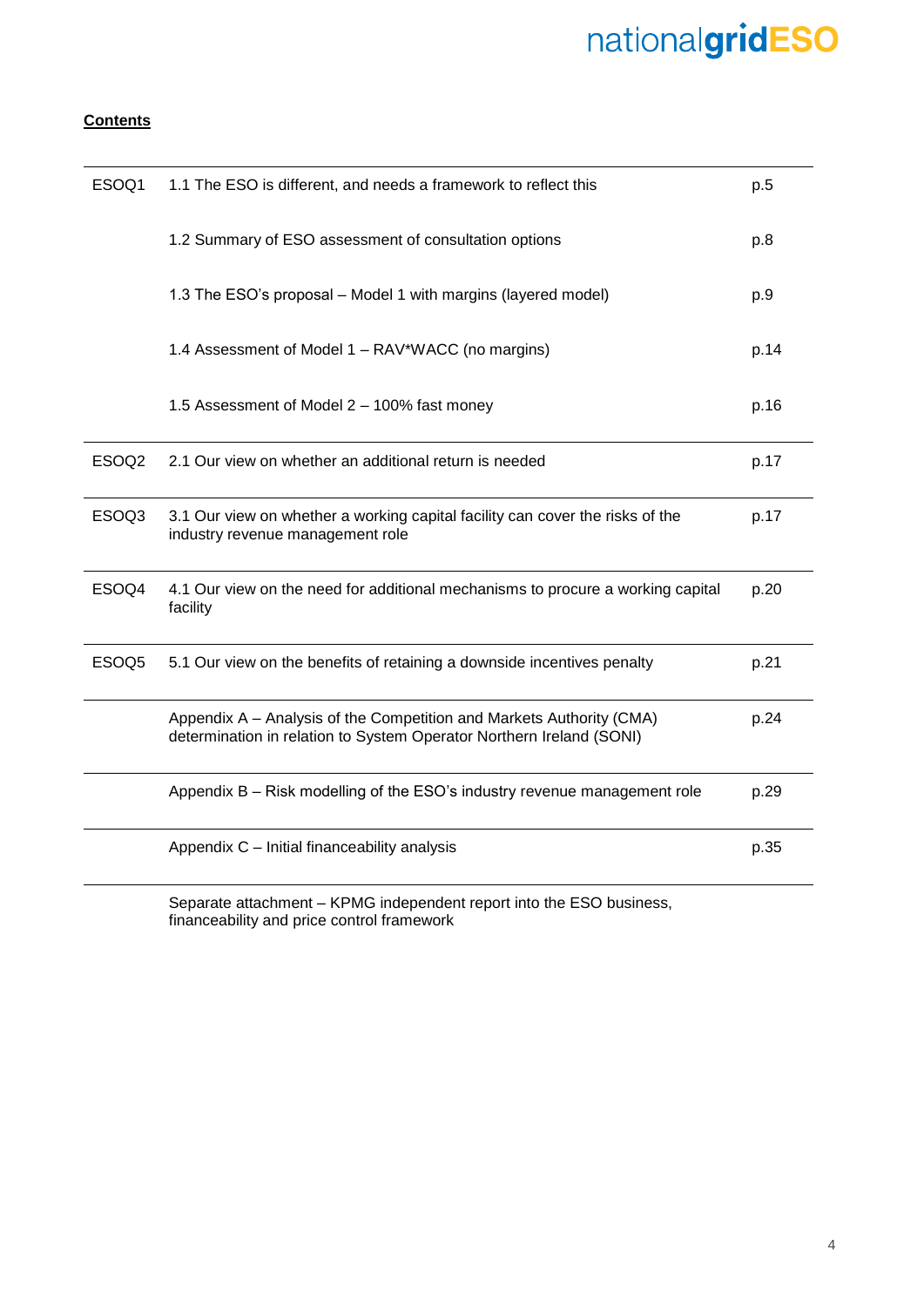*ESOQ1: Which funding model would most effectively remunerate the ESO and support its financeability? Would either model have any risks or unintended consequences that you can foresee? Are there other funding models you think would be more appropriate?*

**We believe that the option of Model 1 with margins – what we call a 'layered' model – would most effectively remunerate the ESO. It provides the ESO with the greatest flexibility to respond to industry needs and take opportunities to deliver greater consumer benefits. The other models are more likely to drive risk-averse behaviour due to the lack of financial flexibility inherent in their design, which does not recognise the varying nature of the ESO's activities. We believe that our proposed option best supports financeability.**

### **1.1 The ESO is different, and needs a framework to reflect this**

One of the overriding objectives of regulation is to simulate the outcomes that would be observed if the services we provide were to be procured under competitive market conditions.

The ESO is a legally separate, for-profit business. It is an asset-light, people and services business unlike the network-owning companies also regulated under the RIIO framework. Ofgem acknowledged this in its December 2018 sector-specific consultation: *"The ESO, unlike other sectors, is relatively asset-light. Therefore, a RAV-based remuneration model may not be appropriate or necessarily deliver the most efficient outcomes."<sup>3</sup>*

The ESO is also different to the majority of system operators who are not-for-profit, integrated with transmission businesses or state-operated. As such there are limited direct regulatory precedents for the GB ESO. Our closest comparator is SONI, which provides an electricity system operator function in the UK and undertakes many similar activities to the ESO. There is useful recent precedent relating to the design of SONI's price control framework that we can look to. Analysis of the CMA's determination in relation to this control is set out in Appendix A. To find additional precedents or comparator organisations it is useful to look more broadly at the attributes of the ESO and explore where they occur in other industries or jurisdictions. These are explored in KPMG's independent report that accompanies this response.

The need to apply a different funding model to effectively finance and remunerate the ESO has been recognised by Ofgem in its RIIO-2 publications to date. As a result, Ofgem has made a decision to introduce a separate, new price control framework tailored to reflect the unique nature of the ESO.<sup>4</sup>

### **There are key differences of the ESO from the network companies, including:**

- a) We are an operational expenditure (opex)-heavy business
- b) The nature and scale of the risks we face are different
- c) Financeability for the standalone ESO has specific challenges

We describe below how each of these differences affect the decision to select an appropriate funding model.

### **a) We are an opex-heavy, services business**

-

We undertake three main areas of activity that are listed here – these are further described later in this response:

- Operating and balancing the system we balance the electricity system in real time, and facilitate and run balancing markets in the short-medium term, to ensure the lights stay on. This drives the need for most our capital expenditure (capex) investments in IT systems, but also requires highly-skilled and experienced people.
- Market and industry services we perform a wide range of activities to support the wider system and industry, including optimising long-term network planning, administering four industry codes and standards, being the delivery body for Electricity Market Reform (EMR), producing future scenarios and outlooks, and fostering innovation and whole system solutions. This predominantly relies upon the skills and expertise of trained, experienced people and requires few tangible assets.

<sup>3</sup> Ofgem's RIIO-2 Sector Specific Methodology Consultation, ESO Annex, Chapter 7 gov.uk/system/files/docs/2018/12/riio-2\_eso\_annex\_0.pdf

<sup>4</sup> Ofgem's RIIO-2 Framework Decision, paras 3.79-3.8[3 https://www.ofgem.gov.uk/system/files/docs/2018/07/riio](https://www.ofgem.gov.uk/system/files/docs/2018/07/riio-2_july_decision_document_final_300718.pdf)july\_decision\_document\_final\_300718.pdf; Ofgem's RIIO-2 Sector Specific Methodology Decision, ESO Annex, p.4 [https://www.ofgem.gov.uk/system/files/docs/2019/05/riio-2\\_sector\\_specific\\_methodoloy\\_decision\\_-\\_eso.pdf](https://www.ofgem.gov.uk/system/files/docs/2019/05/riio-2_sector_specific_methodoloy_decision_-_eso.pdf)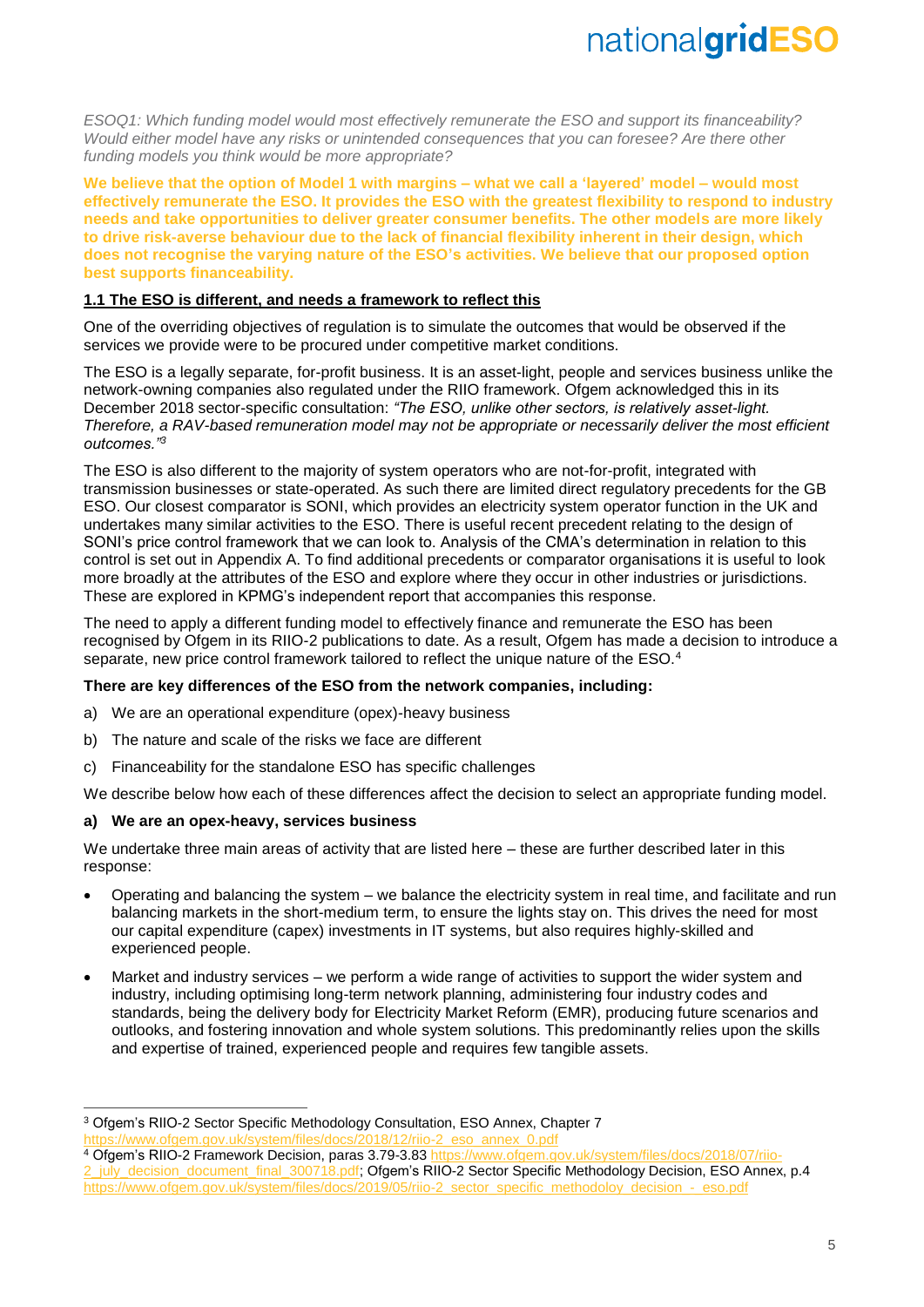• Industry revenue management – we are responsible for collecting, managing and distributing over £4bn of use of systems charges annually for TNUoS<sup>5</sup> and BSUoS<sup>6</sup>, as well as administering Connections Charges. We pass the majority of this cash onto other parties, which creates significant cash flow and profit volatility for the ESO.

**The funding model needs to recognise and be flexible to the varying nature of these activity areas, their different attributes and risks.**

### **b) The nature and scale of the ESO's risks are different**

Although there are many common risks between us and the network companies (e.g. general company risks), there are key differences in how these affect the ESO:

- Exposure to significant cash and profit volatility risk in our industry revenue management role, which is not correlated to the size and evolution of our RAV.
- The impact of cost disallowance is greater due to our smaller size compared to the network companies, and represents a downside only.
- Higher operational gearing, leading to greater impact of shocks and downside scenarios.

Below, we describe the key risks associated with the inherent characteristics of the ESO and the implications of framework decisions made so far.

### *Industry revenue management role risks – volatility*

The ESO is significantly exposed to profit and cash flow volatility as part of our industry revenue management role. In performing this role, the ESO must adhere to the requirements set out in two electricity industry codes: the Connection and Use of System Code (CUSC) and the System Operator Transmission Owner Code (STC). These set out how cash flows are to be calculated, the security that can be taken against them, and the timing of these flows. The ESO is responsible for ensuring that market participants are paid for the services they provide irrespective of whether we have collected sufficient revenues from system users to meet this requirement. This introduces timing misalignment between outgoing and incoming cash, and therefore a systematic liquidity risk to the ESO across several network charges; the scale of which lies outside the ESO's control. As a standalone company, we may not be able to provide the liquidity required to industry at any given point in time. This risk applies to several network charges, including TNUoS (c.£2.7bn transacted annually); BSUoS (c.£1.3bn transacted annually) and Connections Charges (c.£0.2bn transacted annually).

As these risks are not correlated to our RAV, the traditional RAV\*WACC approach appears to be less appropriate for remunerating them. The fixed nature of the return on RAV may lead to an under- or overremuneration of the ESO because returns do not scale with the risk, e.g. the regime would continue to provide the same returns even if the industry revenues being transacted were to materially change. This is intuitively incorrect, as investor perception of the ESO is significantly affected by the resulting change in volatility and need for access to capital facilities. It was noted by the CMA that investors are "*not indifferent"* to whether the organisation holds this role or not.

### *Cost disallowance risk – inherent asymmetry*

We understand that, whichever model is decided upon for the ESO, efficient costs will be passed through to consumers without a sharing factor. Ofgem also confirmed in its Sector Specific Methodology Decision that cost disallowance for the ESO would remain in line with the other RIIO companies, i.e. subject to condition C16 of our licence<sup>7</sup>. The principle of this is that 'efficient' costs will be allowed to pass-through and will not be disallowed.

We completely agree that Ofgem should have the ability to review the efficiency of costs in order to protect the interests of consumers. However, its ability to do this on an ex post basis means that the ESO investor holds a downside-only risk where we are considered inefficient, as well as specific downside in the continuation of the Black Start disallowance scheme (of up to 10% of Black Start costs).

The passing through of costs is considered by Ofgem to lower the risk for the ESO. However, there can be differences of opinion on what is 'efficient' at a point in time. It is also important to note that disallowance can

<sup>-</sup><sup>5</sup> Transmission Network Use of System charges

<sup>6</sup> Balancing Services Use of System charges

<sup>7</sup> Standard Licence Condition C16 (Procurement and use of balancing services) of the National Grid Electricity System Operator licence says *"The licensee shall co-ordinate and direct the flow of electricity onto and over the national electricity transmission system in an efficient, economic and co-ordinated manner."*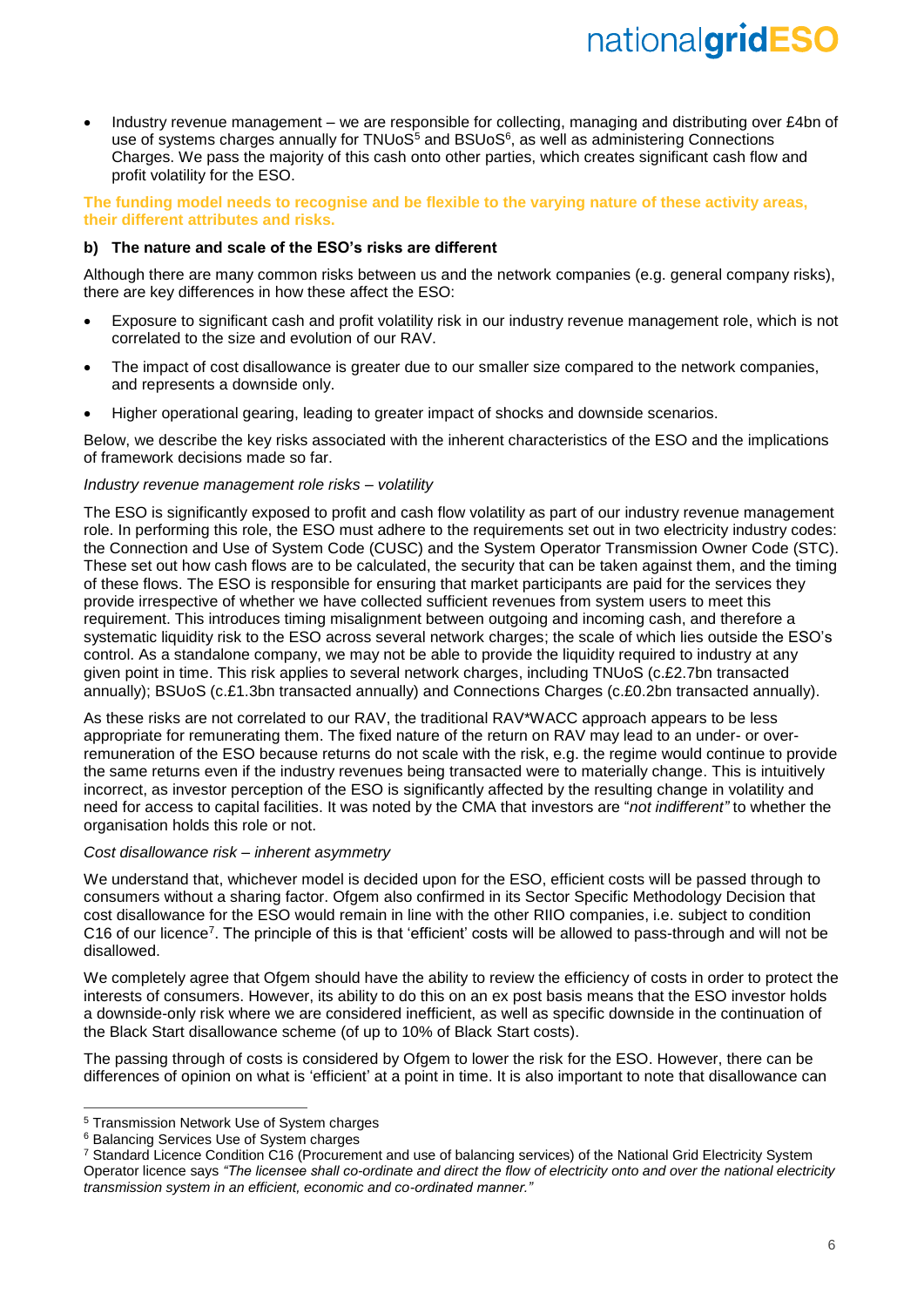be applied to all of our internal and external balancing costs, which are on a much larger scale than the size of our RAV.

There are numerous examples where regulators and companies have had such differing views. A specific example for the ESO is the disallowance of Black Start contract costs from the Balancing Services Incentive Scheme (BSIS) result for FY17. Ofgem did not allow the ESO's actual costs to be included in the target cost ex post, because it was considered that they were foreseeable at the time the relevant ex ante forecast was made. Ofgem may wish to provide comfort that it would not apply a similar disallowance in the future, but the use of the general disallowance approach would not prevent it from reoccurring, and the size of historic disallowances represent a different scale of risk to the standalone ESO.

Disallowances have typically been around 0.5-1% of RAV for network companies and 15-20% on major projects. While the network companies invest substantial amounts of money, these are typically a small proportion of the underlying RAV of their businesses. A typical disallowance of 15-20% on an individual major project within our RIIO-2 portfolio could translate to a disallowance for the ESO of 6% of our RAV. We would continue to take the risk in buying services from the market of around £1bn p.a. and could also be investing over 50% of our current RAV per annum to transform the ESO to deliver what stakeholders have told us they want. Ofgem must recognise that there can be differences of opinion on what is efficient and that this is a risk that we bear, at a scale that is disproportionate to the underlying business we operate.

### *The different financial scale and make-up of the ESO – operational gearing*

The network companies have a large amount of capital directly employed that is supported by a large tangible asset base; by contrast, the ESO's capital is not fully reflected in our RAV, but relies on working capital and additional equity capital availability.



 $\overline{a}$ 



In practice, as the charts above illustrate, the ESO's profile does not look like those of the network companies; it looks more similar to service-based businesses. This means that our ability to absorb shocks is proportionately lower than the network companies' due to the lower returns in relation to our expenditure.

In considering the WACC component of the model, we would expect Ofgem to take notice of other regulatory decisions on the same issue: notably for SONI where the asset beta was increased from 0.45 to 0.6; and for EirGrid where there was an application of an additional margin.

**The funding model needs to recognise each of these potential shocks and downside scenarios; it must address the asymmetry and scale of risks held by the ESO, using an appropriate WACC and the application of margins.**

### **c) The ESO must be financeable as a standalone, for-profit business**

Whichever funding model is put in place, it must ensure that the ESO is financeable to deliver the ambitious plans our stakeholders want.

The tripartite agreement in 2017 between Ofgem, Government and National Grid was to legally separate the ESO from the National Grid Electricity Transmission Owner business, but keep it within the NG Group (a forprofit organisation). This was agreed as the model that would best deliver for consumers.<sup>8</sup> Ofgem has confirmed that RIIO companies will be assessed for financeability on a notional company basis<sup>9</sup>; therefore, the

<sup>8</sup> Joint Statement on the Future of Electricity System Operation

[https://www.ofgem.gov.uk/system/files/docs/2018/01/joint\\_statement\\_on\\_the\\_future\\_of\\_electricity\\_system\\_operation.pdf](https://www.ofgem.gov.uk/system/files/docs/2018/01/joint_statement_on_the_future_of_electricity_system_operation.pdf) 9 Ofgem's RIIO-2 Sector Specific Methodology Decision, Finance Annex, paras 4.21-23 [https://www.ofgem.gov.uk/](https://www.ofgem.gov.uk/system/files/docs/2019/05/riio-2_sector_specific_methodology_decision_-_finance.pdf)

[system/files/docs/2019/05/riio-2\\_sector\\_specific\\_methodology\\_decision\\_-\\_finance.pdf](https://www.ofgem.gov.uk/system/files/docs/2019/05/riio-2_sector_specific_methodology_decision_-_finance.pdf)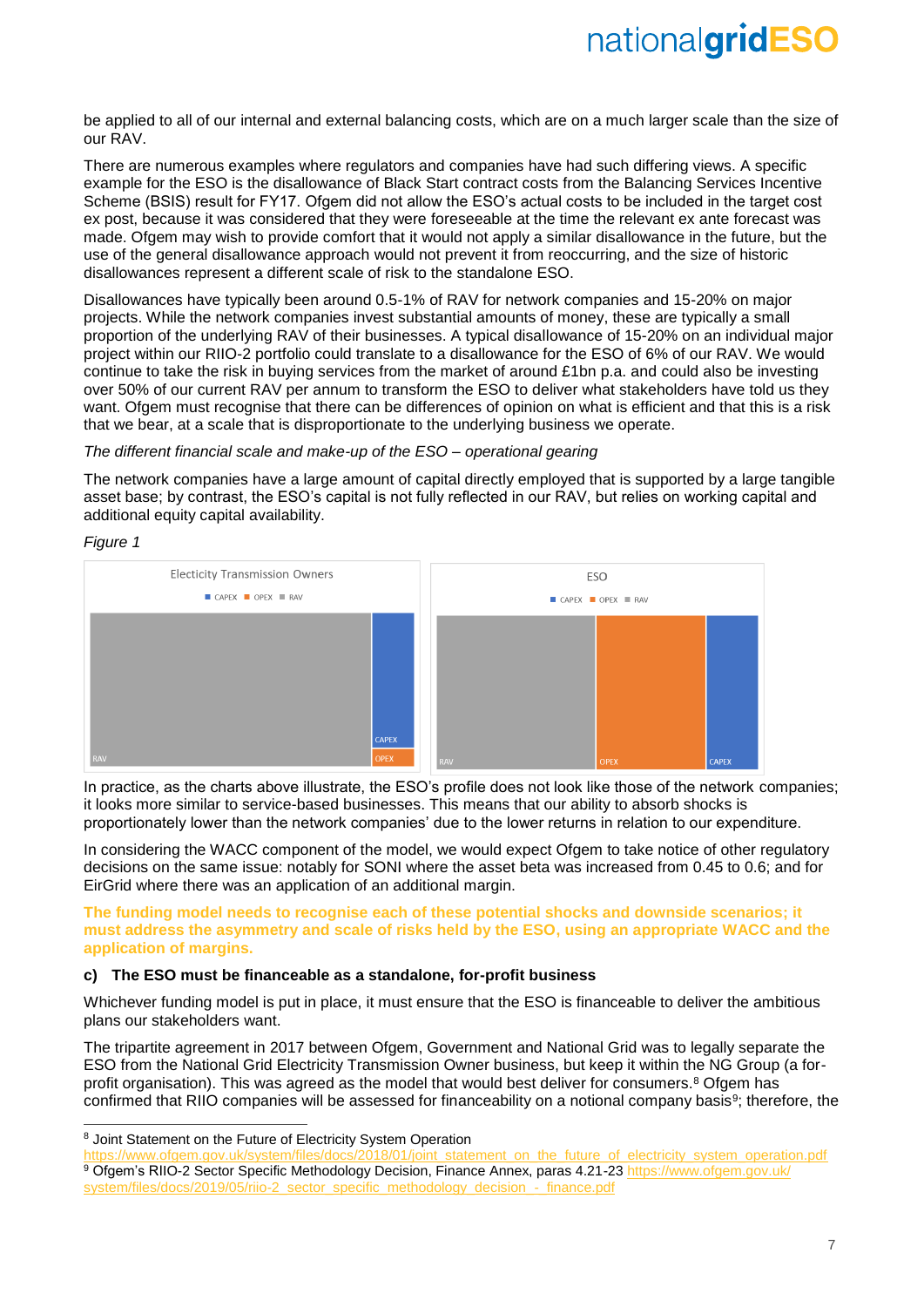ESO's funding model must enable us to be financeable as a standalone business. There should be no financial reliance of the ESO on the NG Group, whether explicit or not.

Both debt and equity investment are needed to provide the ESO with the capital necessary to deliver our activities and services. To assess the ESO's financeability, we must look at several aspects of the business and how we perform in different scenarios in relation to investor requirements. We have grouped these into the following areas:

- Credit metrics and rating agency assessments how credit metrics perform in relation to rating agency thresholds, both quantitative and qualitative.
- Liquidity requirements of the organisation whether the business can meet cash requirements on an ongoing basis to allow the business to deliver activities in the interest of consumers.
- Equity financeability whether the level and timing of returns are consistent with the ability to access equity capital markets as required.
- Ability to withstand shocks whether the organisation can continue to meet the above tests under reasonable shock or downside scenarios.

We also believe it is important to cross-check the framework and the different potential models against regulatory precedents and industry benchmarks. We propose that this can be assessed based on a profitability metric in the form of an EBIT margin on the ESO's costs.

EBIT margin can be assessed against either operational or total costs, and contains more publicly available information than other metrics, making it a more flexible tool to cross-check across different companies; regulated and non-regulated.

Given the context and features of the ESO's business, we anticipate some financeability challenges for the notional company under the two base funding model options Ofgem is consulting on. We expand on these later in our response to this question.

The ESO has a licence obligation to use all reasonable endeavours to ensure that we maintain an investment grade credit rating. The legally separate NGESO Ltd obtained its initial rating in March 2019. Moody's Investors Service (Moody's) assigned a rating of Baa1 with a stable outlook to the ESO as an initial rating<sup>10</sup>, but noted the following key constraints:

- The ESO's exposure to temporary cash outflows due to our industry revenue management role and the potential size of these relative to our RAV;
- Ongoing changes to the ESO's regulatory framework, including the transition to a margin-based funding model where no guidance has yet been provided by Ofgem on the margins; and
- Subjective assessment of the ESO's performance through the existing incentive framework.

It is important to note that this rating includes an uplift related to Moody's assigning a high likelihood of parental support should it become necessary to maintain the ESO credit quality. A clear implication of this is that the ESO standalone credit rating would not be strong investment grade (and possibly not even investment grade). It is also worth noting that Moody's used a different methodology to the one used to rate transmission networks: it used the Regulated Electric and Gas Utilities Methodology rather than the Regulated Electric and Gas Networks Rating Methodology.

**The funding model needs to address the ESO's financeability challenges, which are substantially different to those for the network companies. It must recognise the importance of equity financeability to the successful delivery of the ESO's business plan.**

### **1.2 Summary of ESO assessment of consultation options**

-

Taking into consideration the type of business the ESO is, we have assessed the two base funding models Ofgem is consulting on, as well as our proposed variation of Model 1 with margins. The table below summarises our assessment, with further explanation set out in the rest of our response to this question.

<sup>10</sup> Moody's initial rating [https://www.moodys.com/research/Moodys-assigns-Baa1-rating-to-National-Grid-Electricity-](https://www.moodys.com/research/Moodys-assigns-Baa1-rating-to-National-Grid-Electricity-System-Operator--PR_396553)[System-Operator--PR\\_396553](https://www.moodys.com/research/Moodys-assigns-Baa1-rating-to-National-Grid-Electricity-System-Operator--PR_396553)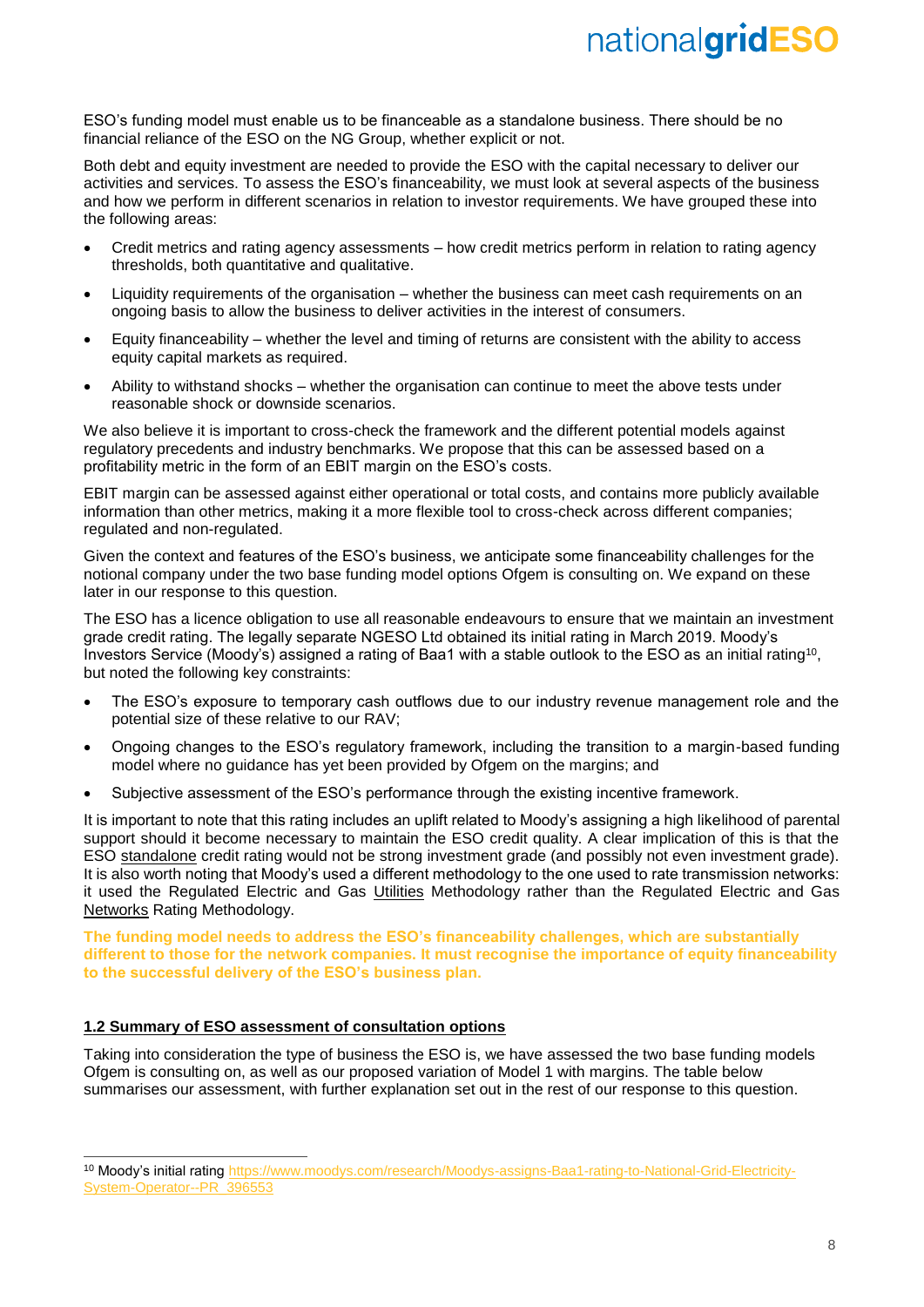## *Figure 2*

 $\overline{a}$ 

| <b>Assessment</b><br>criteria                                                                    | <b>Model 1: RAV WACC</b>                                                                                                                                                                                                                 | <b>Model 1 with margins (Layered model)</b>                                                                                                                                                                                                 | <b>Model 2: 100% Fast</b>                                                                                                                                                                                                                                 |  |  |
|--------------------------------------------------------------------------------------------------|------------------------------------------------------------------------------------------------------------------------------------------------------------------------------------------------------------------------------------------|---------------------------------------------------------------------------------------------------------------------------------------------------------------------------------------------------------------------------------------------|-----------------------------------------------------------------------------------------------------------------------------------------------------------------------------------------------------------------------------------------------------------|--|--|
| Drives the<br>behaviours that<br>allow us to invest<br>and innovate on<br>behalf of<br>consumers | Drives cautious behaviour due to a lack of .<br>financial resilience and failing to<br>recognise the varying nature of activities<br>Potential for a capex bias depending on<br>$\bullet$<br>detail of totex regime                      | Encourages ambitious behaviours by<br>recognising the varying nature of<br>activities<br>Avoids biasing spending decisions<br>between capex and opex                                                                                        | · Drives cautious behaviour due to no<br>return; financial shocks would require<br>immediate support from equity investors<br>• Avoids biasing spending decisions<br>between capex and opex                                                               |  |  |
| Appropriate for<br>the ESO business<br>and the activities<br>we perform                          | Does not recognise or scale for range of<br>activities<br>Does not remunerate the risk of<br>transacting large volumes of industry<br>revenues<br>Does not align with regulatory precedent<br>٠<br>for system operators                  | Recognises range of risks and can scale<br>to reflect the volume of activity<br>Aligned to regulatory precedent deployed .<br>$\bullet$<br>by EirGrid and determined by CMA for<br>SONI                                                     | · Does not remunerate risks<br>Increases charges in the short-term for<br>customers and consumers<br>Current customers and consumers bear<br>100% of the capital expenditure in the<br>year it is spent<br>No GB precedent                                |  |  |
| <b>Flexible and</b><br>sustainable for<br>the future                                             | Inflexible to future changes, as the return<br>is not aligned to the range of activities<br>Majority of stakeholders do not support                                                                                                      | Adaptable to future changes, where<br>services can be added/competed with<br>specific margins applied<br>Supported by industry, consumer bodies<br>and wider stakeholders                                                                   | • Due to no ability to absorb shocks or<br>downside scenarios, this is not a<br>financially sustainable model                                                                                                                                             |  |  |
| Ensures we are<br>financeable as a<br>standalone<br>business                                     | Does not provide sufficient liquidity to<br>support additional investment or absorb<br>shocks/downside<br>Does not enable financeability without a<br>$\bullet$<br>significant increase in WACC<br>Unattractive to equity investors<br>٠ | Allows greater targeting of returns to<br>strengthen financial metrics to account for .<br>shocks/downside<br>Attractive to both debt and equity<br>$\bullet$<br>investors<br>Some additional complexity in setting<br>both WACC and Margin | No ability to absorb shocks/downside<br>Tax inefficient: customers will fund<br>greater tax liability in short-term due to<br>near-term profits<br>Relies on 100% equity financing, but not<br>attractive to equity investors due to<br>absence of return |  |  |

### **1.3 The ESO's proposal – Model 1 with margins (layered model)**

We believe the best model for the ESO is a form of layered or hybrid model that includes a RAV\*WACC component, a margin on operational costs and a margin on external costs. This is a variant of Model 1 in Ofgem's consultation, with margins included to enable the financeability of the ESO and our ability to innovate, evolve and invest to deliver benefits for consumers. We explain our reasoning below.

### **a) Model 1 with margins (a layered model) is appropriate for the business**

A layered model tailors different approaches to different activities. The ESO delivers a wide range of activities and services, which involve varied types of expenditure and types and levels of risk. We undertook research last year to consider and assess several potential funding model approaches for the ESO, summarised in our response to Ofgem's Framework Consultation in May 2018<sup>11</sup> and a thought-piece we published in October.<sup>12</sup> Our analysis of these options, which included a RAV\*WACC model, concluded that a layered model would be best suited to the ESO business. This has been strongly supported by stakeholders in our engagement with them throughout our assessment, through workshops, bilateral meetings, webinars and responses to our thought-piece.<sup>13</sup>

A layered model can include a RAV\*WACC element; indeed, we advocate this to reflect the capital we invest in our essential IT systems. Therefore, we support a variant of Ofgem's Model 1, with the addition of margins on our opex and on the external costs we transact, to properly reflect our different activities and risks. Ofgem commissioned a report from the consultancy Reckon in June last year into funding model options for the ESO, which recommended a similar hybrid approach, with the ability to tailor aspects of the funding model to various activities using a combination of a RAV and margins approach.<sup>14</sup>

A pure RAV\*WACC model does not work well for the ESO because it does not appropriately recognise or scale with all the risks within the activities we undertake, as we have outlined earlier. We believe it also carries perverse behavioural incentives, for example to favour capex-based solutions, which is exacerbated by the lack of a totex sharing factor.

<sup>11</sup> ESO response to RIIO-2 Framework Consultation<https://www.nationalgrideso.com/document/136956/download>

<sup>&</sup>lt;sup>12</sup> Exploring how the ESO could be funded in RIIO-2<https://www.nationalgrideso.com/document/136896/download>

<sup>13</sup> ESO RIIO-2 stakeholder engagement report [https://www.nationalgrideso.com/document/145601/download;](https://www.nationalgrideso.com/document/145601/download) Responses to our thought-piec[e https://www.nationalgrideso.com/document/136966/download](https://www.nationalgrideso.com/document/136966/download) <sup>14</sup> Reckon report, p. 58, 85, 93

[https://www.ofgem.gov.uk/system/files/docs/2018/07/reckon\\_final\\_eso\\_report\\_20jun2018.pdf](https://www.ofgem.gov.uk/system/files/docs/2018/07/reckon_final_eso_report_20jun2018.pdf)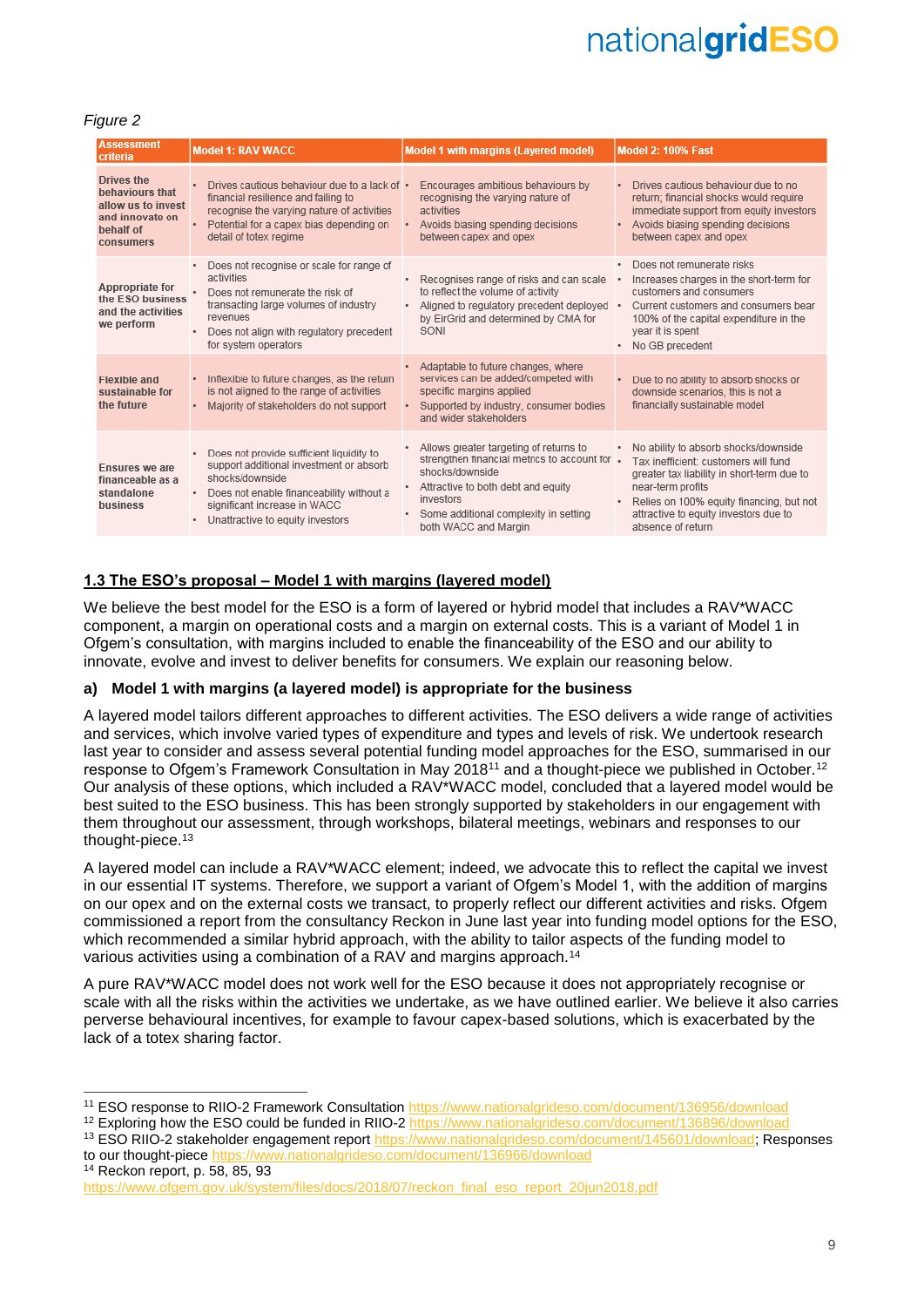Our activities can be divided into three main groups. These incur different types of costs and expose us to different types and levels of risk. In each case, we are accepting responsibilities in relation to the operation and management of the electricity system. These responsibilities entail key risks in relation to performance, delivery and operations on a day-to-day basis.

### *Operating the system*

We dispatch generation to meet demand and balance the system in real time, working within operational requirements to ensure the lights stay on across GB in a safe and economically efficient manner. This is extremely complex operationally, and requires a combination of highly skilled people and sophisticated IT systems. This area of activity drives the majority of the ESO's IT investment (i.e. capex), with projects that are large relative to the size of our RAV. For example, the iEMS project in 2017/18 cost £43m<sup>15</sup>, compared to our closing RAV at the end of RIIO-T1 of c.£230m.<sup>16</sup> It also requires us to invest significant opex in intangible assets in the form of people with specialist skills and expertise, to support real-time operation and the facilitating and running of balancing markets in the short-medium term.

This area of activity involves an asymmetric downside risk of failures that arise from system or operational errors, leading to huge reputational risk and potentially the financial risk of needing to redesign the system. We are exposed to the operational risk of not being able to meet minimum operational requirements, leading to potential regulatory and legal action from system users. There is also risk inherent in the need to attract sufficiently skilled and talented people.

In thinking about useful benchmarks when considering financeability, this function is similar to the activities of a securities exchange such as the London Stock Exchange. This is explored further in KPMG's independent report that accompanies this response.

### *Market and industry services*

This area comprises a range of activities and services that are provided by the ESO for the wider system. It requires a certain amount of capex investment for IT systems, but is predominantly reliant on the skills and expertise of qualified, trained and experienced employees. The asset-light nature of these activities is more aligned with a professional services business, such as a firm that provides consulting and data analytical services, than with a network company business.

This area involves market facilitation and information provision, which opens the ESO up to the risk of regulatory enforcement action and potential third party claims in the event of any errors, as well as reputational risk. There are operational risks such as IT failures, data loss and cyber security breaches. In RIIO-2 we propose to step up and play more of a leadership role in transforming markets to be fit for a lowcarbon future, which exacerbates these risks. These types of risk represent financial exposures that are potentially significant relative to the size of the ESO business. There is also the same risk as above of being unable to attract and retain qualified staff.

Future uncertainty exists around many of the activities the ESO undertakes in this area. Ofgem has highlighted code administration, EMR delivery body and information management as activities it may look to open up to competition in the future. There is also the potential for an additional role for the ESO in the facilitation of competition in transmission; changes to any of these activities would potentially have an impact on the associated risks for the business.

The very limited balance sheet assets in this part of the business have implications for the financeability of this activity area, e.g. limited ability to raise debt and challenges in how financeability should be assessed.

### *Industry revenue management*

As required by governance set out in two industry codes and our licence, we finance payments to the Transmission Owners (TOs) and other industry participants in the form of TNUoS, BSUoS and Connections charges. These make up over £4bn of cash that we transact every year. This is an order of magnitude larger than the size of the ESO business: around 20 times larger than our controllable revenues.

SONI carries out a similar role in Northern Ireland – albeit on a smaller scale – so it is useful to look at its funding arrangements. Looking wider than the energy sector at other market benchmarks, this role is similar

<sup>-</sup><sup>15</sup> The integrated Energy Management System (iEMS) project involved replacing all of the software and hardware associated with the communications system to transmit real time data and control instructions between our control room and equipment on the transmission network. The updated system went live in November 2017 with a programme cost of £43m.

<sup>&</sup>lt;sup>16</sup> This represents our latest forecast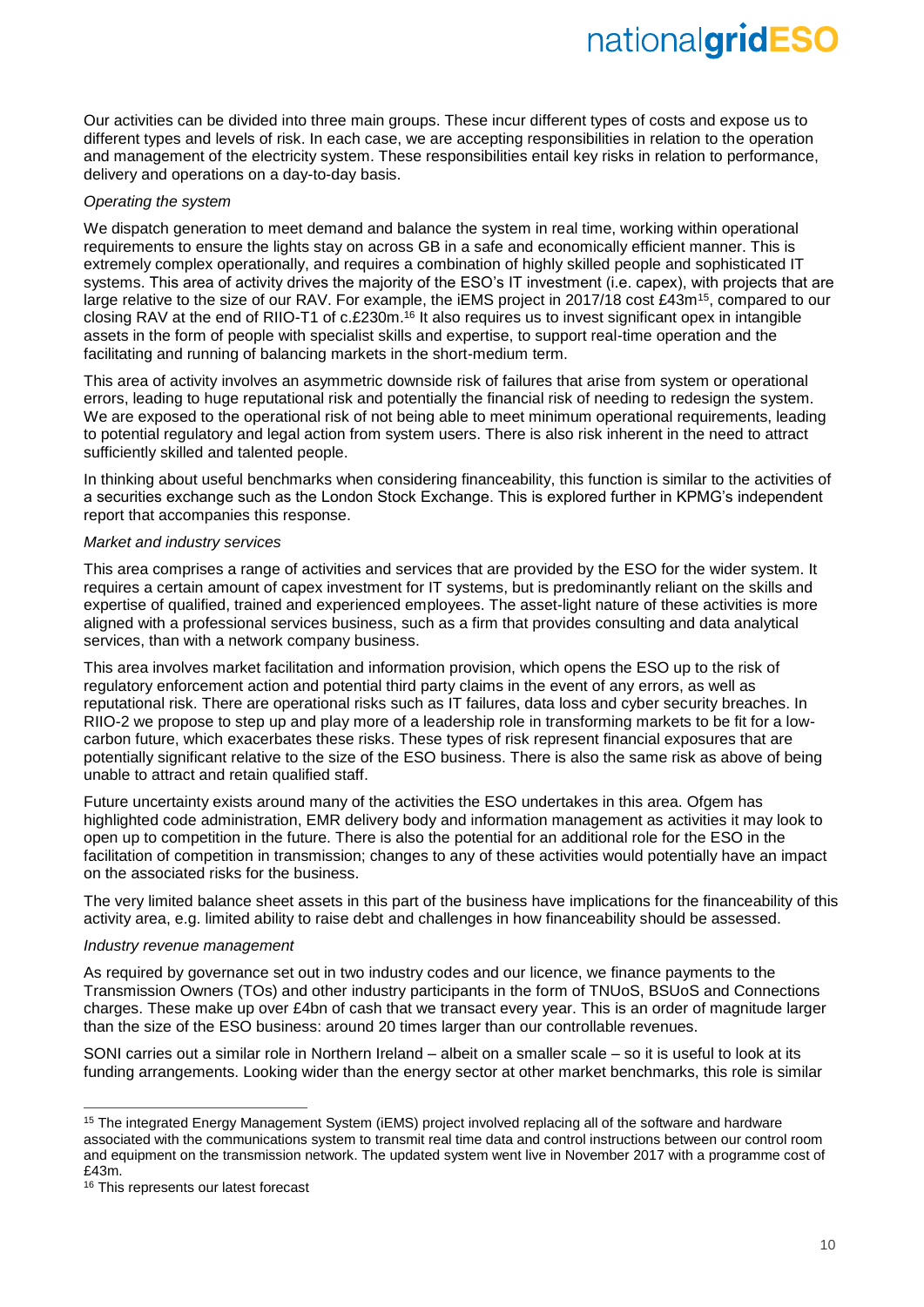to the function undertaken by a simple financial institution such as credit card issuers, invoice factoring organisations or remittance services. There are a number of metrics used to monitor financial institutions for regulatory purposes that may be useful to apply to the ESO when considering financeability; these are explored further in KPMG's independent report that accompanies this response.

### **It is important to take these varying risks into account when considering the ESO's funding model, to ensure it provides remuneration for risks as well as costs incurred.**

### *How these are addressed by a layered model*

A layered model is better able to reflect the very different risks we face. For example, this was recognised in the CMA's recent ruling on SONI's price control appeal. SONI carries out a similar industry revenue management role to the ESO; the CMA ruled that these roles are not risk-free, and it is reasonable to apply a margin to the transactions given the risks relate to the size of the revenues transacted. The CMA found that the Utility Regulator's (UR) RAV\*WACC could not, on its own, reliably address these risks.<sup>17</sup> It is important to note that SONI manages external costs approximately five times the size of its price control revenues, compared to the figures for the ESO set out above. The CMA ruling is set out in further detail in Appendix A.

### **The funding model should recognise that the ESO does not rely only on its assets, but undertakes activities with varying attributes and risks, which are best remunerated through a RAV\*WACC plus margins approach.**

We believe an appropriate model would consist of the following elements to reflect our different activities and risks:

- 1. RAV\*WACC a return for capital employed.
- 2. Margin on operational costs a return to reflect our risks and provide greater capacity for the ESO to manage risk, innovate and invest so that we can deliver our ambitious, stakeholder-led business plan.
- 3. Margin on external costs a return to reflect and scale with the risk we are exposed to in our industry revenue management role. Even with the cost of a WCF passed through this is not a zero-risk activity.
- 4. An incentive scheme with clearly defined outputs and an upside potential to drive positive behaviour and place a strong incentive on the ESO to deliver additional benefits for consumers.

The scale of the risks and investor requirements in the activity areas of 'operating the system' and 'market and industry services' suggests that a RAV\*WACC return alone is not appropriate to deliver financeability of these activities without additional support from margins. The appropriate margin will depend on the activities being remunerated and the risks associated with them.

In delivering each of these activity areas the ESO is exposed to working capital requirements, even where costs are fully passed through into revenues with no ex-post review. This means that the ESO still needs to finance the activity during the intervening period between when the costs are incurred and the point at which costs are recovered through charges. Even where costs are pre-funded, there remains a risk that actual costs will exceed funding available, requiring a draw on capital resources until the point that these are 'trued-up'.

We would like to work with Ofgem to develop a methodology for calculating the appropriate levels of margins on operational and external costs.

Setting an appropriate WACC will require recognition of the differences of the ESO. A useful starting point would be to consider the WACC applied for SONI and EirGrid, as similar businesses.

### **b) Model 1 with margins (a layered model) drives the right behaviours**

Designed with the appropriate levels of WACC and margins, this funding model can drive us to innovate and invest on behalf of consumers; the inclusion of margins alongside a RAV\*WACC approach will provide remuneration for the ESO to manage the risks we hold across our wide range of activities. This will ensure that we will have sufficient headroom to take investment decisions to deliver our ambition, and will not be constrained by fear of attracting any downside that we are unable to manage. It also provides transparency to stakeholders on what the ESO is being remunerated for, and how this is calculated.

This is augmented by a strong incentive scheme to encourage the delivery of additional benefits for consumers, which we discuss in response to ESOQ5.

-

<sup>17</sup> CMA's Final Determination on SONI appeal, paras 12.131-12.138

<https://assets.publishing.service.gov.uk/media/5a09a73ce5274a0ee5a1f189/soni-niaur-final-determination.pdf>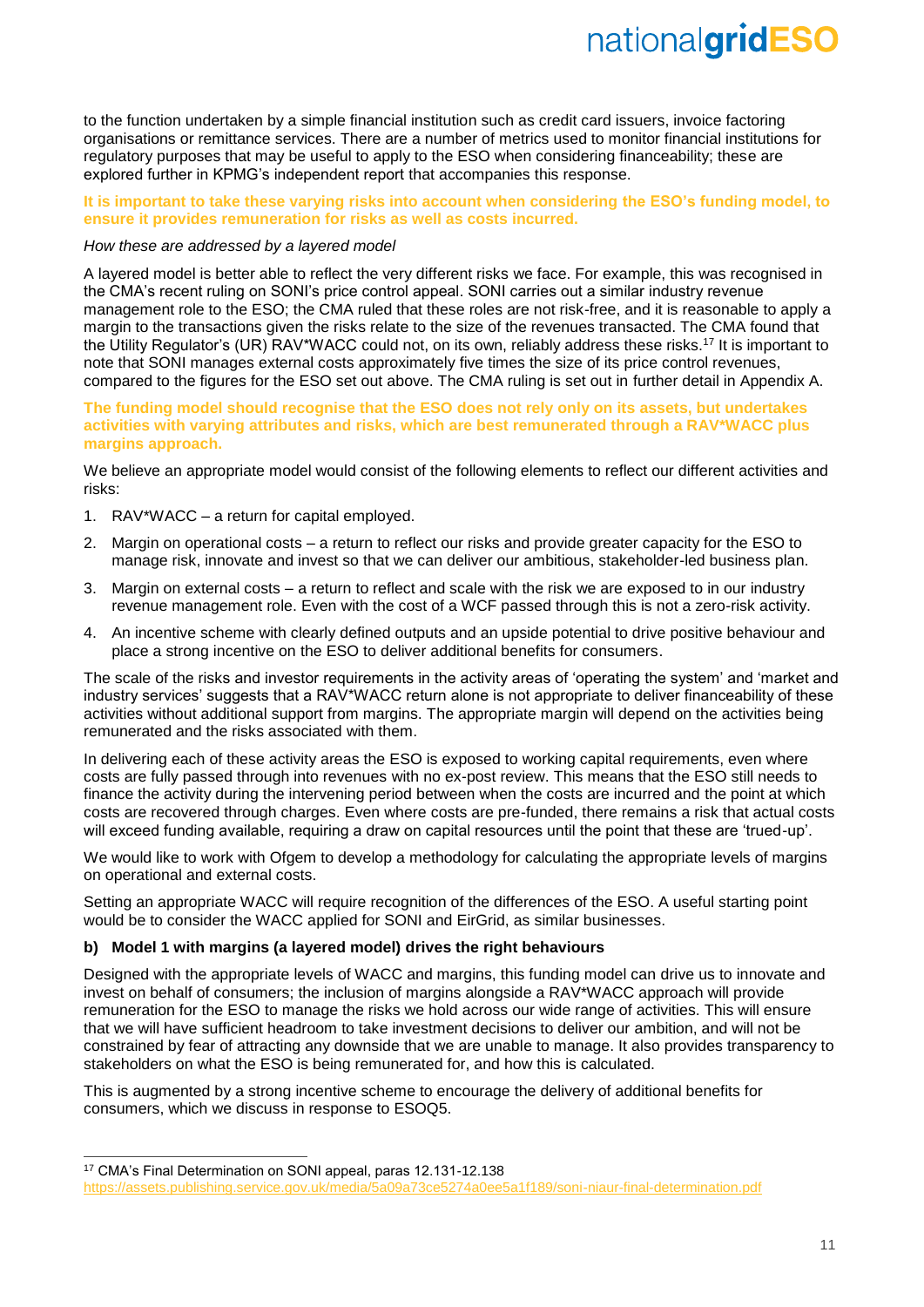In addition, the combination of both a RAV\*WACC approach and a margin on operational costs will avoid any bias for one type of investment over another, which is a risk of a purely RAV-based model. The ESO invests in both capex and opex to deliver our activities and deliver benefits for the industry and for consumers.

We have worked extensively with stakeholders over the last year or so to understand and develop a funding model that we believe is most appropriate for the ESO. This has included a workshop with 43 attendees and multiple webinars with up to 50 attendees at each. We have also engaged bilaterally with 84 organisations in the development of our RIIO-2 business plan, and have discussed potential funding models with many of them. These stakeholders have included generators, suppliers, Citizens Advice, academics, network companies, service providers, trade associations, government and those with a wider interest. We have collaboratively discussed the varied needs of these stakeholders and considered how different funding model approaches can drive us to deliver for them.

The majority of stakeholders have supported a form of layered model as the most appropriate to apply to the ESO and enable us to be the business they want to see, combined with strong incentives to drive further positive outcomes. We have consistently heard that stakeholders want us to be agile, ambitious, innovative and strongly incentivised. We have also heard an overwhelming consensus that a pure RAV\*WACC model is not appropriate for the ESO. Below are some quotes from stakeholders in our engagement and in response to Ofgem's consultations to illustrate this:

*"Given the nature of the ESO, it is reasonable to assume that the layered model could meet the characteristics of a successful regulatory framework. This approach provides the ability to tailor funding appropriately".* (Consumer body)

*"The benefit of a layered approach is that it can ensure the ESO has sufficient funding to function to deliver expected levels of services".* (Supplier)

*'A pass-through with margins-based approach to remuneration based on the ESO's activities make sense given the asset-light nature of the system operator that makes a conventional RAV\*WACC approach unsuitable'.* (Generator)

### *Implications for ESO behaviour of maintaining the status quo*

Our assessment of continuing with the status quo  $-$  i.e. the assumptions implied within the network companies' Sector Specific Methodology Decision – may leave the ESO without sufficient liquidity and with risks that are not remunerated, as discussed above. The effect of this systemic under-remuneration of risk is well documented in academic literature. It will increase reluctance to invest, create risk-averse behaviour and could potentially lead to the unintended consequence of the ESO being incentivised to work against the broader aim of delivering greater consumer benefits. For example, stakeholders have expressed concern that we would only contract with large, established IT providers which may not be the most efficient or costeffective way to drive the transition to the decentralised, digitalised and low-carbon energy system of the future. Management time would be focused on trying to minimise risk rather than to push forward with innovative approaches that could drive significant consumer benefits.

Any short-term consumer savings from lower funding of the ESO will be far outweighed by the risk of seeing consumer benefits deferred or not realised, working against our shared objective to provide for an ambitious and adaptable ESO.

### **c) Model 1 with margins (a layered model) is sustainable and supports future flexibility**

Our proposed model is adaptable over the long-term: it allows for flexibility around future changes in our roles, activities and costs. Separate, transparent margins on operational and external costs allow for scaling with changes to services and the size of the revenues we transact, avoiding the need to revisit the funding model and reassess the WACC each time this occurs. For example:

- Ofgem indicated in its Sector Specific Methodology Decision that it is considering an additional role for us in facilitating competition in transmission.<sup>18</sup> Depending on what this role is, it may expose the ESO to additional risks and therefore require additional or different remuneration.
- The ESO's activities, costs and risk exposure could change as a result of charging changes, including the outcomes from the Charging Task Force. For example, any outcome to fix BSUoS tariffs in advance would expose the ESO to ex ante forecast risks similar to those currently experienced in relation to TNUoS charges.

 $\overline{a}$ 

<sup>18</sup> Ofgem's RIIO-2 Sector Specific Methodology Decision, ESO Annex, para 2.20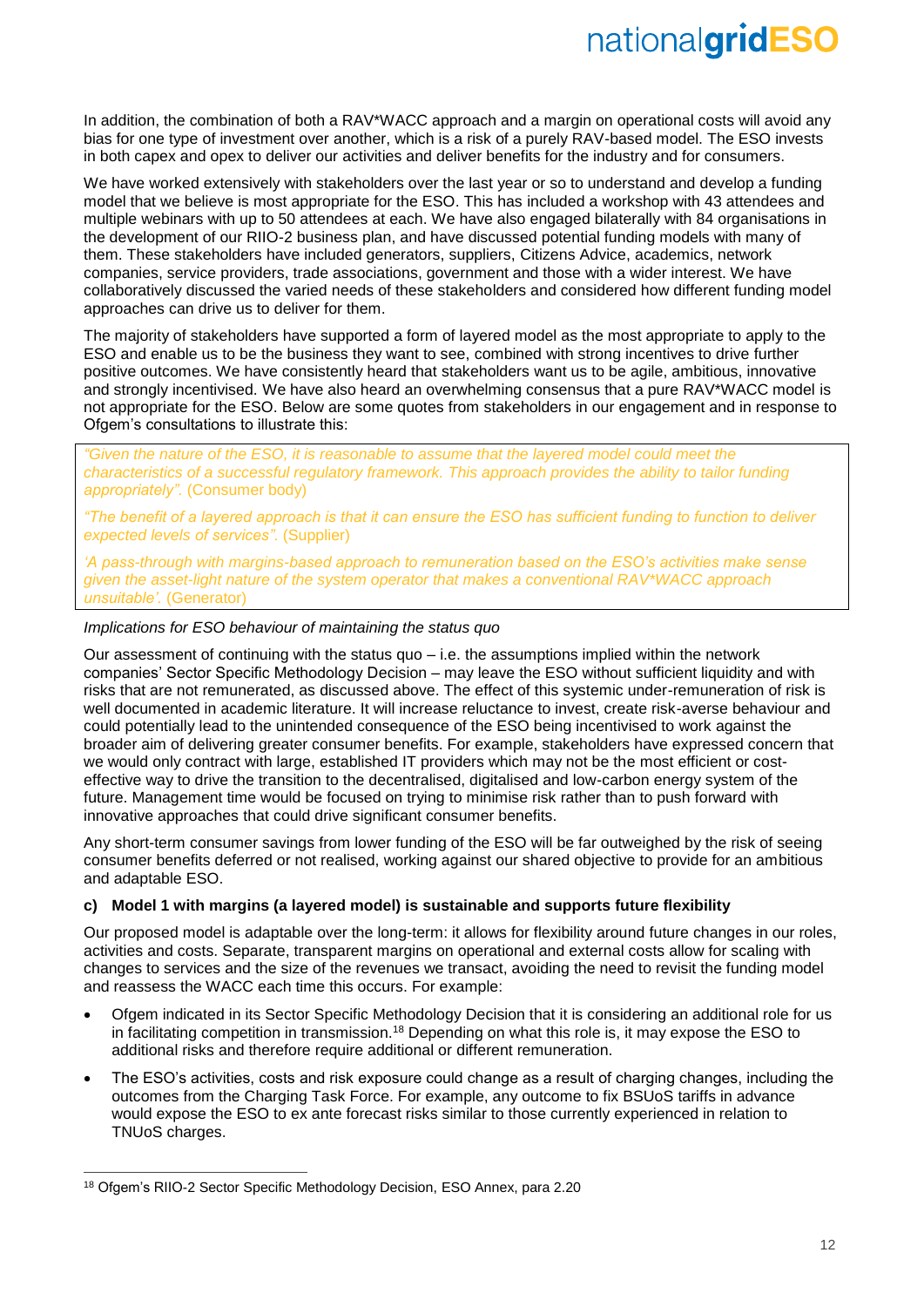• Ofgem confirmed in its latest Decision that it is seeking to allow different ESO activities to be considered discretely in order to keep the option open for competition in the future if it becomes clear that this would lead to consumer benefits.<sup>19</sup>

The layered model provides flexibility by allowing each activity (or group of activities) to be appropriately remunerated, reflecting their characteristics and creating transparency in what is being paid to the ESO in margins to deliver our services, rather than a single WACC number applied across the entire business. This allows for changes like the examples above to be incorporated into the framework much more easily in the future. Adopting the base Model 1 option without margins risks being less sustainable.

Similarly, delivering a greater volume of services using the same asset base risks the ESO being underremunerated due to the absence of incremental return for taking on an incremental risk, e.g. increasing the volume of connections or the number of ancillary service counterparties. This would incentivise us to minimise risk exposure and capital employed so that we maximise returns, potentially leading to decisions that work against the aim of delivering greater consumer benefits. The effect on behaviours would be to avoid risk, delay decisions (until funding is adjusted to the change), skew solutions towards those that maximise our return (e.g. aligning to assumed capitalisation rate) and deliver at or above the internal rate of return.

### **d) Model 1 with margins (a layered model) ensures financeability**

We have reviewed each of the base consultation models using a combination of debt and equity metrics and assessed these against indicative thresholds, with reference to credit rating agency published methodologies, regulatory precedence and relevant market benchmarks. Please refer to Appendix C for details of the metrics reviewed, thresholds applied and key assumptions used.

In analysis of our proposed layered model, we have included margins on both operational and external costs, reflecting our view that this is the most appropriate model to allow revenues to flex with changing activities. We have included margin level assumptions, for illustrative purposes, to understand the impact of such inclusions on credit and debt metrics. These do not represent our view of the required margin levels to ensure financeability, and we would like to explore this further with Ofgem.

The inclusion of margins puts equity metrics more in line with illustrative benchmarks, and providing headroom within debt metrics enables the management of a number of modelled downside scenarios.

The ESO has been rated by Moody's under the Regulated Electricity and Gas Utilities Methodology, which assesses the company through a mix of qualitative and quantitative measures. Special consideration has been given by Moody's to our industry revenue management role and the significant financial volatility this drives in the ESO, and a significant 'below the line' adjustment has been made to the Moody's Grid Rating (A1) – of at least four notches – to reflect this. Any changes to the ESO's funding model that would have an impact on cash flow volatility, liquidity risk or the implied level of National Grid support will have a material impact on our credit rating, and therefore financeability.

We have set out elsewhere in this response the risks we hold in delivering our industry revenue management role. Although these risks cannot be removed without significant regulatory intervention (e.g. paying TOs only when cash has been receipted by the ESO), the introduction of a margin on external costs allows for direct remuneration of the risks associated with this role. This inclusion is expected to be credit positive.

The ESO is reliant upon a number of different types of capital to support our effective operation, including capital invested in fixed assets, working capital for liquidity, and the potential draw-down of additional capital to support investment requirements and implicit parental support. Equity investors will consider these different demands against their perceived risk and return expectation. We believe EBIT margin is an appropriate measure of the total profitability required by the equity investor, and have used this as one of our key metrics to review and ensure comparability between ourselves and other potentially suitable industries and organisations against which ESO returns can be tested.

Our analysis shows that inclusion of a margin on external costs (0.5% on TNUoS and Connections, and 0.25% on BSUoS used for directional testing) and a small margin on opex improves EBIT margins to be more in line with those seen in other asset-light businesses, suggesting that margins would be required to support equity financeability.

 $\overline{a}$ 

<sup>19</sup> Ibid., para 2.18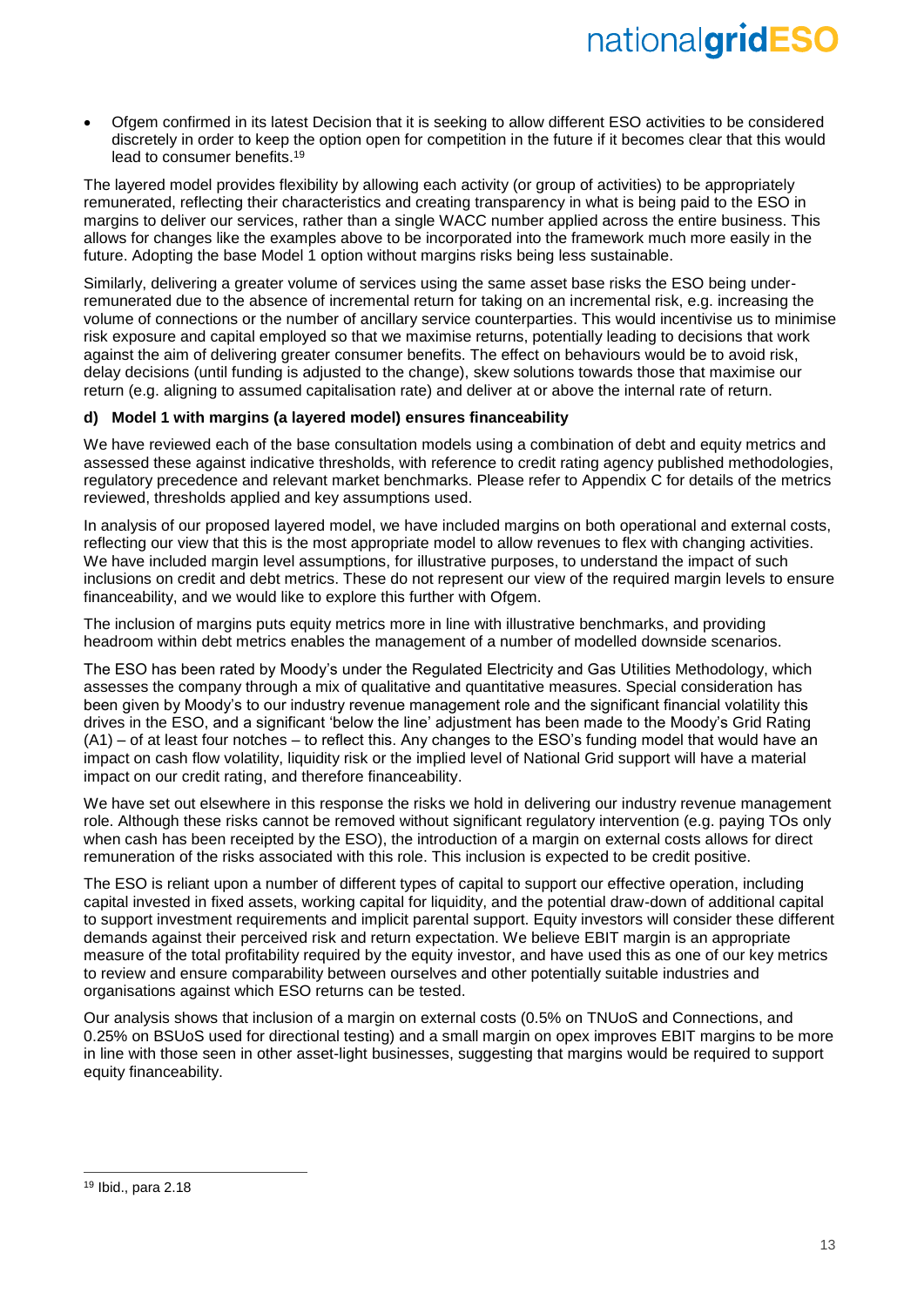This type of model is used for both SONI and EirGrid, whose regulatory models align with EBIT returns on controllable revenues of c.12-14%.<sup>20</sup> Returns at this level are also highlighted in many credit rating methodologies for asset-light businesses, including around 11% for professional services businesses based on data derived from Thomson Reuters Eikon on a broad group of firms.<sup>21</sup>

We have also considered EBIT margin levels against total amounts transacted given the relative size of these cash flows compared to the size of the ESO. This returns an EBIT margin in the region of 0.7% for the ESO, which is below the SONI and EirGrid equivalent EBIT margins on total revenue of 1.5-1.7%.<sup>22</sup>

Financeability challenges still remain within a model that includes margins alongside a RAV\*WACC methodology; to ensure that appropriate capital is available to meet liquidity requirements and that overall returns are appropriately calibrated for the high level of operational gearing and risk asymmetry, these would need to be considered further.

Overall, we believe this model is best able to provide the flexibility to ensure financeability, while protecting the interests of consumers over time.

### **1.4 Assessment of Model 1 – RAV\*WACC (no margins)**

### **a) Model 1 – RAV\*WACC (no margins) – is not appropriate for the business**

A pure RAV\*WACC model does not recognise or scale for the range of the ESO's activities and the associated risks: it does not remunerate the majority of our value, which lies in the people, processes and contracts we operate; nor does it reflect the competitive market returns for such activities.

In particular, this model does not recognise or remunerate the significant risks the ESO is exposed to in our industry revenue management role. Precedent for this can be found in the CMA's decision to approve a layered model for SONI that included a margin on its external costs, noting that the risk faced by SONI in this role was not zero. EirGrid also has a layered model with a margin on its equivalent to TNUoS; the regulator recognised that it was appropriate to link remuneration to risk, so that the operating margin on the business scales to match the risks held.

### **b) Model 1 – RAV\*WACC (no margins) – does not drive the right behaviours**

The lack of remuneration for the majority of the ESO's activities would lead to cautious behaviour from the ESO and limit innovation, due to the inability to earn a return on operational costs and therefore manage the potential downside of errors or riskier investments. In addition, there is a potential bias within the RAV\*WACC model to favour capital investment where there is a natural capitalisation rate, as we would earn no return on operational cost solutions. This specifically disincentives the organisation from undertaking riskier non-capital investment in the interest of consumers.

Since Ofgem began considering the design of the RIIO-2 framework in 2017, moving away from the historic purely RAV-based model has been supported by stakeholders for the ESO: for example, in the published responses to Ofgem's RIIO-2 Framework and Sector Specific Methodology consultations, out of 26 and 22 stakeholders respectively who specifically commented on the ESO's framework, only one advocated the continuation of the RAV-based model. This demonstrates the wide stakeholder support for moving to a different approach for funding the ESO.

### **c) Model 1 – RAV\*WACC (no margins) – is not sustainable and does not support future flexibility**

This model is potentially inflexible to future changes, requiring a re-opening of the WACC each time an activity is added or competed if there is no associated substantive RAV. This seems undesirable given the context of a rapidly changing energy system and the potential for the ESO to take on or compete activities to provide further benefits.

### **d) Model 1 – RAV\*WACC (no margins) – does not ensure financeability**

Our analysis shows that the traditional model for calculating allowed returns for network companies, based on applying only a WACC to the value of the company's RAV, will not provide an adequate level of return to

<sup>20</sup> UR Decision on 2015-2020 price control for SONI [https://www.uregni.gov.uk/publications/decisions-2015-2020-price](https://www.uregni.gov.uk/publications/decisions-2015-2020-price-control-soni)[control-soni;](https://www.uregni.gov.uk/publications/decisions-2015-2020-price-control-soni) and CER15190 TAO Revenue Model [https://www.cruiie/wp-content/uploads/2015/07/CER15296b-TSO-](https://www.cruiie/wp-content/uploads/2015/07/CER15296b-TSO-Decision-Model-excel.xlsm)[Decision-Model-excel.xlsm](https://www.cruiie/wp-content/uploads/2015/07/CER15296b-TSO-Decision-Model-excel.xlsm)

<sup>&</sup>lt;sup>21</sup> See the accompanying KPMG independent report

<sup>&</sup>lt;sup>22</sup> UR Decision on 2015-2020 price control for SONI; and CER15190 TAO Revenue Model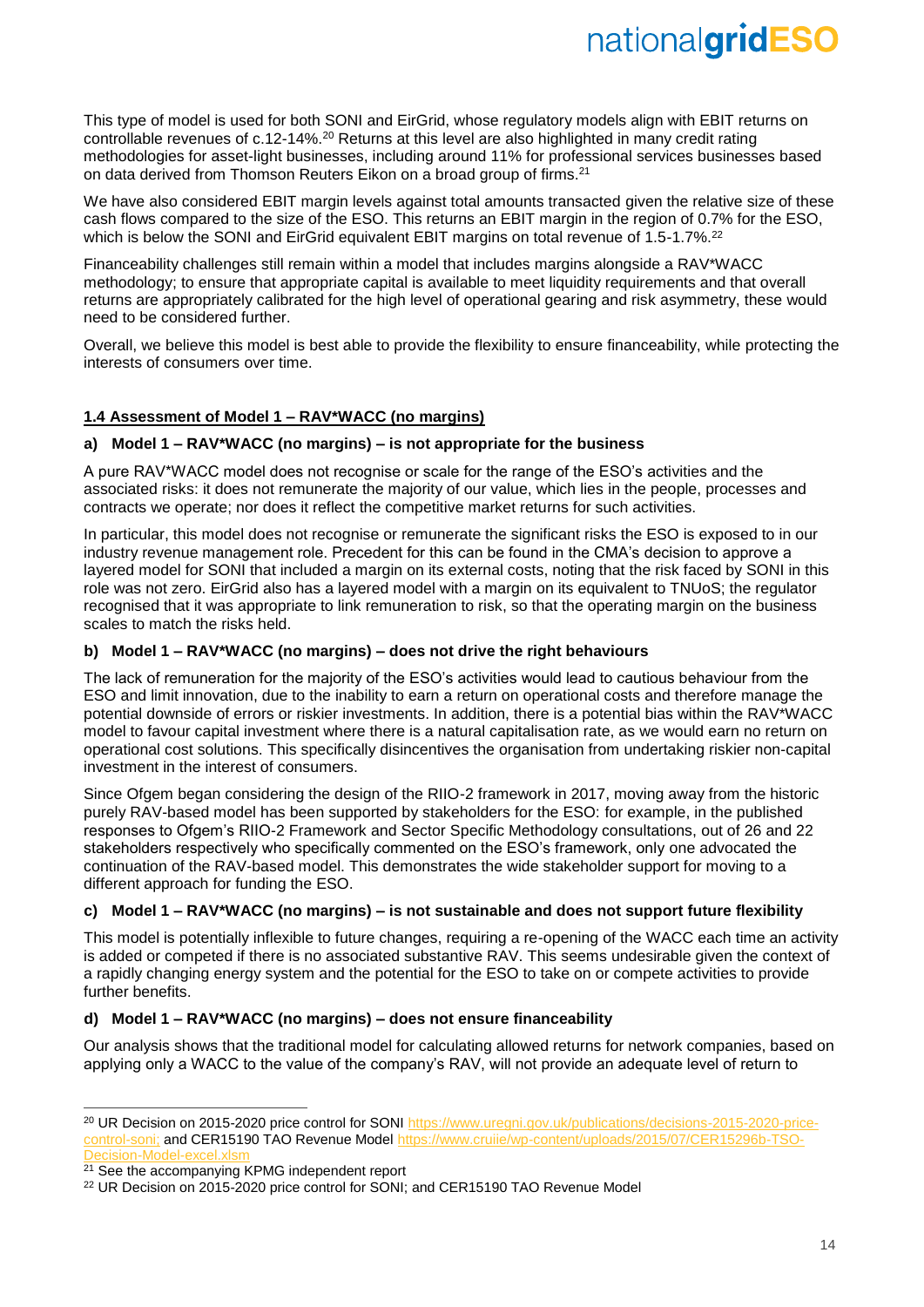enable the ESO to be financeable over the RIIO-2 period and beyond. This is because the ESO has a small RAV relative to our scale of operations, risks and total assets used.

The RAV is small in relation to the comparatively high level of costs we manage, as illustrated in the below Figure 3, and the proportion of revenues obtained via the RAV is also small in comparison to the overall revenues transacted by the ESO, which are c.20 times our RAV<sup>23</sup>. These features are in contrast to the larger, asset-heavy network companies, and make the ESO more similar in nature to other service-based organisations that tend not to be regulated solely using a RAV\*WACC framework.



Figure 3 shows that our opex is 73% of our RAV. Our very high operational leverage means that the risk held by the ESO is not correlated to the size of our RAV, and additional mechanisms are needed to enable the ESO to generate financial headroom to accommodate downside risk and substantial cash flow and profit volatility.

This is demonstrated when we look at some of the metrics under this scenario, set out in more detail in Appendix C. Under the nominal base scenario and notional capital structure of 60% gearing to RAV, the Adjusted Interest Cover Ratio (AICR) is below the 1.4x target threshold for Baa for much of RIIO-2, and is unlikely to imply sufficient financial headroom to manage the risks to which the ESO is exposed.

Furthermore, when looking at EBIT margin levels based on both controllable and total revenues, projected margins are tight and fall short of benchmarks. This implies that under this model the ESO is unable to meet profitability levels that would be expected by investors for a business of this type, given the business characteristics and risk exposure set out above.

Given the significant capital investment anticipated, it will not be possible to finance this investment under the notional company structure without large injections of equity funding. This additional call on equity may prove difficult to appropriately remunerate under a RAV\*WACC-only mechanism. Certain credit metrics could be improved by departing from the 60% gearing assumed under the baseline notional structure; however, this would not address and could exacerbate equity financeability concerns.

**It is therefore our conclusion that a RAV\*WACC-only model without additional margins will not ensure a financeable ESO.**

### *Figure 3* 24

-

 $^{23}$  This figure represents opening RIIO-2 RAV c.£230m, with expected Use of System and Connections charges in same period of c.£4bn

<sup>&</sup>lt;sup>24</sup> Figures quoted are calculated using average figures for RIIOT1 and ED1 to 2017/18 included from sources s/riio-et1-financial-model-following-annual-iteration-process-2018 and <https://www.ofgem.gov.uk/publications-and-updates/riio-ed1-financial-model-following-annual-iteration-process-2018>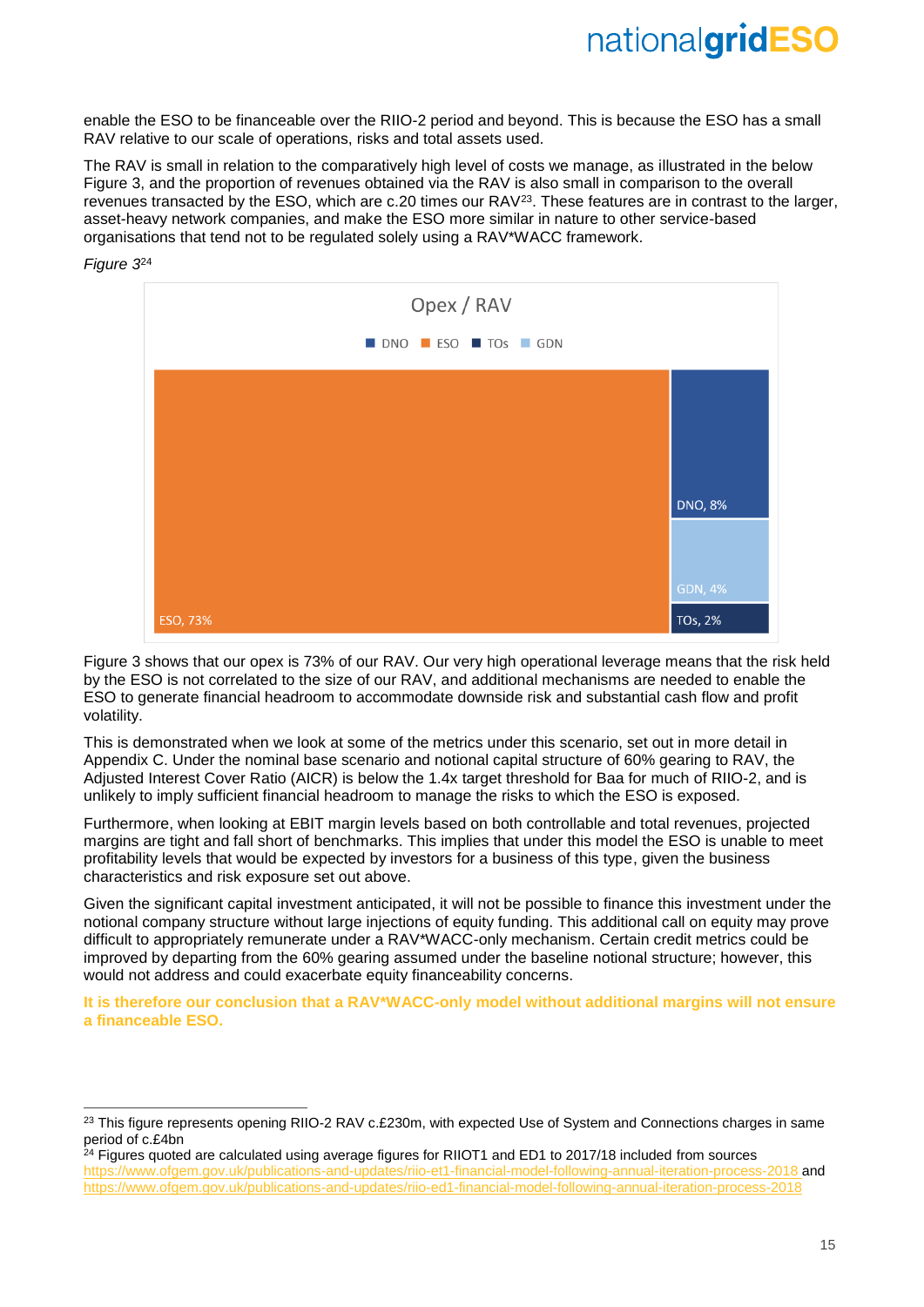### **Assessment of Model 2 – 100% fast money**

### **a) Model 2 – 100% fast money – is not appropriate for the business**

The 100% fast money model without margins represents a model that will not ensure financeability for the ESO over the long term. Equity holders would be required to provide contingent capital in the event of any shock or downside scenario without the expectation of a return from the business. This is discussed further in the section on financeability.

In addition, there is no precedent in GB for this model, making its application more uncertain.

### **b) Model 2 – 100% fast money – does not drive the right behaviours**

The absence of a return prevents the ESO from absorbing shocks or downside scenarios. This model would drive extremely cautious behaviour as any error or cost disallowance would immediately have an impact on the equity holder. The equity holder would need to rely on evaluative incentives to compensate for all risks, which would be subject to Ofgem's discretion. It is reasonable to assume a correlation between downside scenarios and lower incentive outcomes, which would increase risk aversion, leading to an overall reduction in ambition in delivering consumer benefits. In particular, the model would not be compatible with the Black Start disallowance mechanism, which is a downside-only incentive that allows for up to 10% of Black Start costs to be disallowed ex post.

In contrast, this model has the benefit of avoiding any bias between spending capex or opex that may appear in the RAV\*WACC model.

### **c) Model 2 – 100% fast money – is not sustainable and does not support future flexibility**

The fast money model sees 100% of both capex and opex being recovered in the year. This has two potential impacts on customers and consumers: increased charges in the short-term for customers due to bringing forward revenues, and increased volatility of customer charges. These increases would pass through to consumers.

This model has a negative effect on intergenerational fairness, where current consumers pay upfront for assets that are enjoyed by future consumers.

### **d) Model 2 – 100% fast money – does not ensure financeability**

We do not believe that a 100% fast money approach with no margins applied will provide a financeable model over the long term. Although this model creates short-term liquidity and therefore facilitates investment in required IT systems over RIIO-2, the lack of generation of a RAV effectively means that no return is provided to the equity holder for the core activities the business accepts responsibility to undertake. Nevertheless, the risks associated with undertaking these activities largely remain, e.g. the risk of ex post cost disallowance. These therefore remain unremunerated. This model implies that the ESO's business operations could be undertaken on a non-profit basis.

Bringing cash forwards as increased fast money means there may no longer be a natural hedge between the level of revenue and the associated costs to the business of that capex (via depreciation charges). This, without a change of accounting policy, may give rise to excessive accounting profits during the transition. Furthermore, one of the side products of this may be that taxable profits are brought forward, driving inefficiency and a greater burden on consumers in the short-term.

Given that under this model all planned capex investment is returned in the year in which it is expected to be spent, ESO revenues will become very sensitive to any variation in this annual capex profile, risking volatility in customer bills (and therefore for consumers). The ESO's capital assets tend to be IT systems with relatively short asset lives (c.5-10 years), with single investments accounting for significant portions of the ESO fixed asset base, thus exacerbating this issue.

In assessing companies' credit metrics, credit rating agencies amend their calculations to strip out any excess of fast money, which means that much of the potential short-term benefit of this model would be lost from a rating perspective. Without additional margins, this model does not facilitate the achievement of an investment grade credit rating as it does not provide any ability to deal with downside shocks.

**This would not allow for a financeable organisation and therefore cannot be considered a viable option for the ESO.**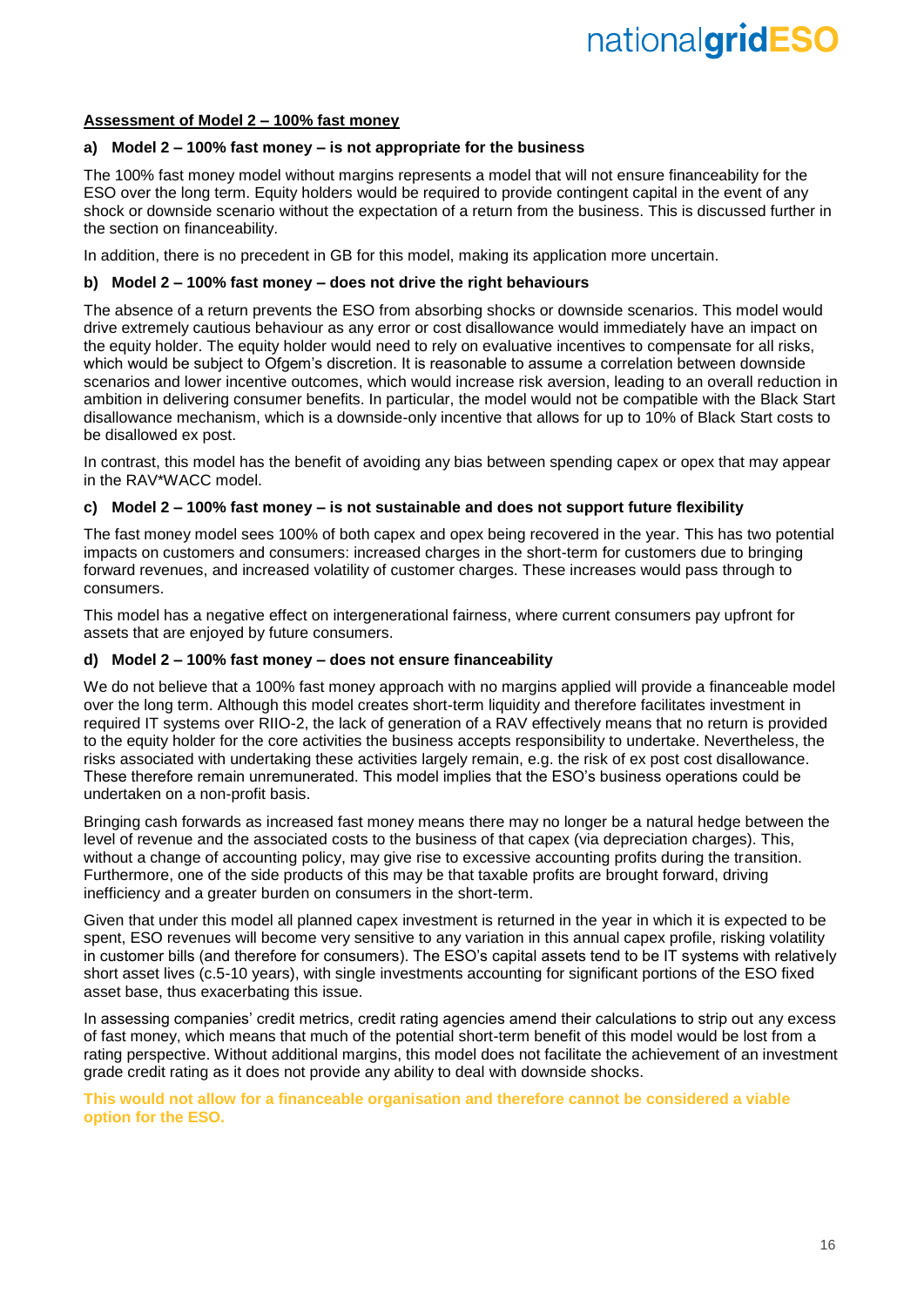### *Model 2 Variant – Fast money model with margins*

Combining the fast money model with margins does create headroom for risks to be taken, depending on the levels of the margins. Such a model has the potential to be financeable with the addition of margins on internal and external costs. However, the detrimental impacts on consumers outlined above would remain in any variation of a fully fast money model; therefore we do not believe it should be pursued.

Under both variants of the model, the ESO would effectively move to being a 100% equity business. It would be important to fully consider how to effectively assess the financeability of such an organisation, so that consumers are not left exposed by a higher risk, less financially resilient ESO in the future.

*ESOQ2: Is an additional return needed to reflect the potential risk of cost disallowance or other regulatory penalty? How would this additional return be best delivered – via a higher WACC or a margin on internal or external costs?*

### **2.1 We are not proposing an 'additional return', but rather that returns should be appropriately calibrated. This would incorporate margins on operational and external costs alongside a RAV\*WACC.**

Our view on this question is covered in our response to ESOQ1 above.

The use of cost disallowance and no sharing factor increases the asymmetry of risk faced by the ESO in comparison to the other RIIO companies. It is well known that asymmetric risks are not reflected in the WACC when using CAPM<sup>25</sup> and that adjustments are required to account for this, e.g. either explicitly in cash flows or through adjustment to beta. We are therefore not proposing an 'additional return'; rather we believe that returns should be appropriately calibrated, recognising the asymmetry of risks the ESO faces from our activities and the proposed funding model. This would incorporate margins on operational and external costs alongside a RAV\*WACC that creates flexibility to make targeted adjustments to reflect future changes. This would enable the recognition and remuneration of the range of risks the ESO holds across all our activities.

The impact of not addressing asymmetry has been extensively evaluated<sup>26</sup> and can lead to deferral of investment or unintended consequences where it incentivises actions that go against the intended aims. The specific asymmetric risk exposure from our industry revenue management role is further discussed in response to ESOQ3.

In addition, the scale of any potential cost disallowance risk for the ESO is significantly higher than for the other RIIO companies. The difference in operational gearing this requires has seen appropriate adjustments made to beta, e.g. for SONI, to reflect the different impact this risk has when compared to the asset-heavy network companies.

*ESOQ3: Would a working capital facility adequately cover the full range of risks the ESO is exposed to in fulfilling its revenue collection activities (in relation to collecting TNUoS and BSUoS charges)?*

**3.1 A working capital facility would not adequately cover the profit volatility, credit and general service business risks the ESO is exposed to in our industry revenue management role. We believe it is appropriate for the ESO to receive a return for this activity in the form of a margin on the external costs we manage. This is supported by recent regulatory precedent and benchmarking of financial institutions that carry out a similar role.**

As explained in our response to ESOQ1, part of our role at the heart of the UK energy system is to carry out the industry revenue management role, collecting and distributing revenues across market participants for network charges including TNUoS, BSUoS and Connections Charges. This role is unique to the ESO among the RIIO-regulated companies and results in us transacting over £4bn of cash annually. This is an order of magnitude larger than the size of the ESO business: around 20 times larger than our controllable revenues.

• TNUoS (c.£2.7bn transacted p.a.) – The ESO must settle amounts to the TOs regardless of whether the relevant sums have been received by the ESO from counterparties. Consequently, the ESO must finance any potential mismatches between these items. The difference between these flows is not directly under the ESO's control, with counterparties forecasting their own annual charges. These are subsequently

-

<sup>&</sup>lt;sup>25</sup> Capital Asset Pricing Model

<sup>&</sup>lt;sup>26</sup> For example, CMA's Final Determination on SONI appeal, paras 12.97-12.113; and Synergies Economic Consulting report into Asymmetric Risk

[https://www.erawa.com.au/cproot/7498/2/20090422%20Goldfields%20Gas%20Pipeline%20Access%20Arrangement%20](https://www.erawa.com.au/cproot/7498/2/20090422%20Goldfields%20Gas%20Pipeline%20Access%20Arrangement%202009%20Asymmetric%20Risk%20-%20Synergies%20Economic%20Consulting.pdf) [2009%20Asymmetric%20Risk%20-%20Synergies%20Economic%20Consulting.pdf](https://www.erawa.com.au/cproot/7498/2/20090422%20Goldfields%20Gas%20Pipeline%20Access%20Arrangement%202009%20Asymmetric%20Risk%20-%20Synergies%20Economic%20Consulting.pdf)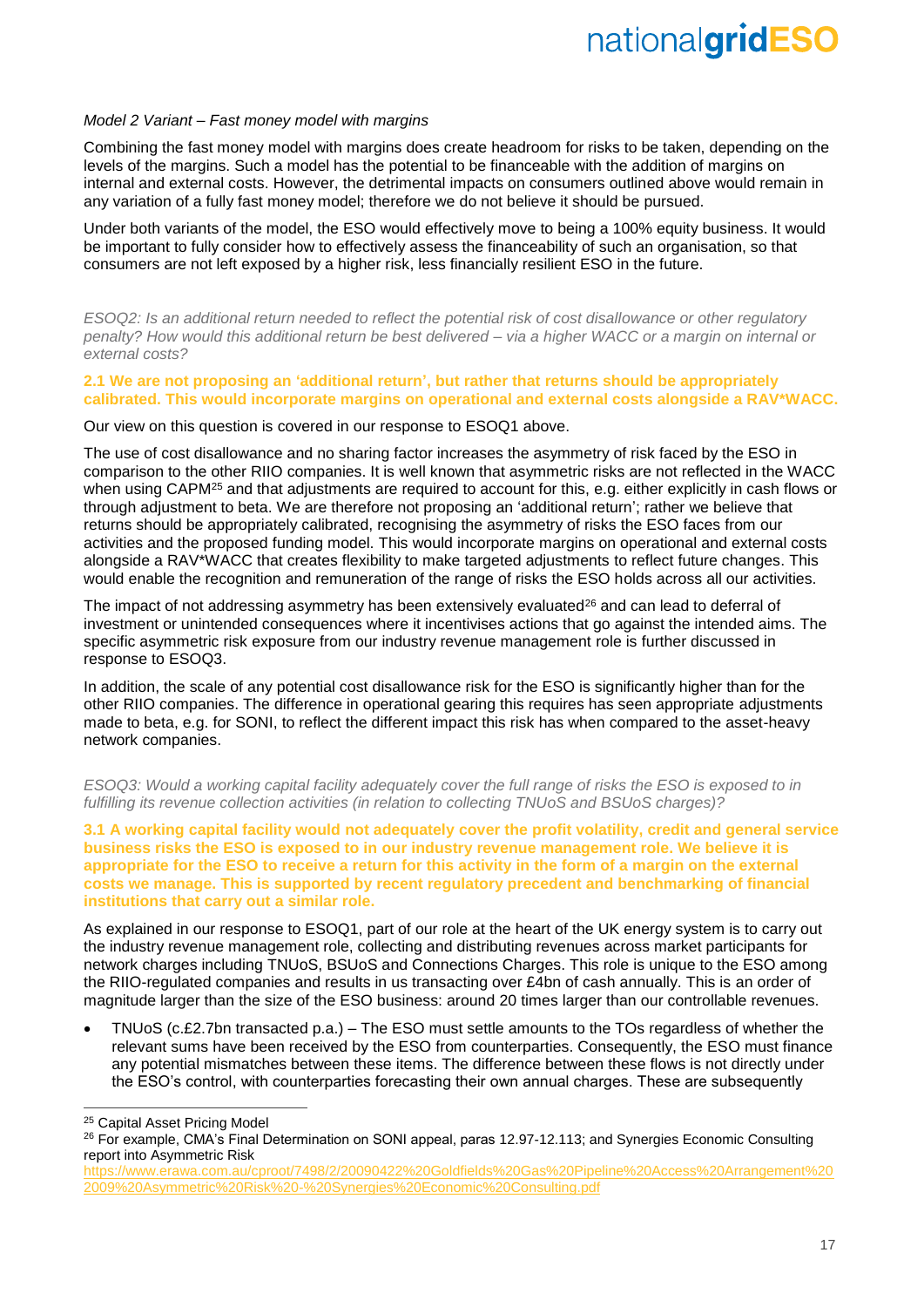billed and monitored by the ESO to ensure these forecasts do not deviate from actual demand usage by more than 20%.

- BSUoS (c.£1.3bn transacted p.a.) The ESO recovers the cost of balancing the system from users under BSUoS charges. This is billed daily within 21 days of the settlement day, and reconciled 14 months after the settlement day to update costs being recovered on an ex post basis. The ESO must finance any BSUoS shortfall until the reconciliation point, or permanently if it occurs after this point.
- Connections Charges (c.£0.2bn transacted p.a.) The ESO is responsible for co-ordinating the costs of facilitating and building new connections to the transmission network. As is the case for TNUoS, the ESO has an obligation to settle amounts to the relevant TO, which are billed to the third-party customer, regardless of whether we have received these revenues from the customer.
- The ESO also plays an industry role in the management of funds from users of the system to those parties incurring costs. These include, for example, Assistance for Areas of High Electricity Distribution Costs (AAHEDC), recovery of Ofgem licence fees and Inter-TSO compensation.

The revenue management role introduces significant cash flow and profit volatility risk at a scale that is completely different to the rest of the risks faced by the ESO, in addition to credit and wider business risks. This affects our ability to secure an investment grade credit rating as required by our licence; our ability to provide assurances over the financeability of the notional company; and our proposition for attracting investors and providing adequate returns to them.

As we set out at the start of our response, one of the overriding objectives of regulation is to simulate the outcomes that would be observed if the services provided were to be procured under competitive market conditions. It is therefore important to consider the risks we hold in delivering this role and how effective markets would deal with them. We believe that responsibility for the risks associated with this role would not be accepted under commercial terms that purely allow for the recovery of costs associated with a WCF.

### **The industry revenue management role exposes the ESO to significant liquidity risk that cannot be fully addressed by a working capital facility**

While a working capital facility (WCF) would allow the ESO to manage a large proportion of this liquidity risk, a WCF would not mitigate all potential cash exposures due to the uncertainty and volatility around the size of potential cash flows. Many of the risks the ESO holds are not directly under our control and are not fully predictable in advance. Furthermore, the potential range of this cash flow impact is large. The ESO's risk modelling indicates that, while we can expect on average a negative cash flow impact of c.£140m per year, this may be substantially larger, and many of the risks extend across multiple years. Should the more extreme values occur, there is a risk that the ESO will not have access to capital to cover any gap between a WCF and required financing. The ability to access such funding at short notice is likely to carry a cost premium, and to negatively affect the ESO's credit rating as well as investors' general perception of risk.

We set out in Appendix B a more detailed analysis of the timing risks inherent within the industry management role.

In addition to the pure liquidity risk resulting from the revenue management role, much of this risk also manifests as profit volatility due to impact on ESO revenues.

If we isolate similar risks for the RIIO-T1 period to date while the ESO was an integral part of National Grid Electricity Transmission plc (NGET), we can see that significant EBIT volatility has been experienced, which provides further evidence of the profit exposure we experience due to this role.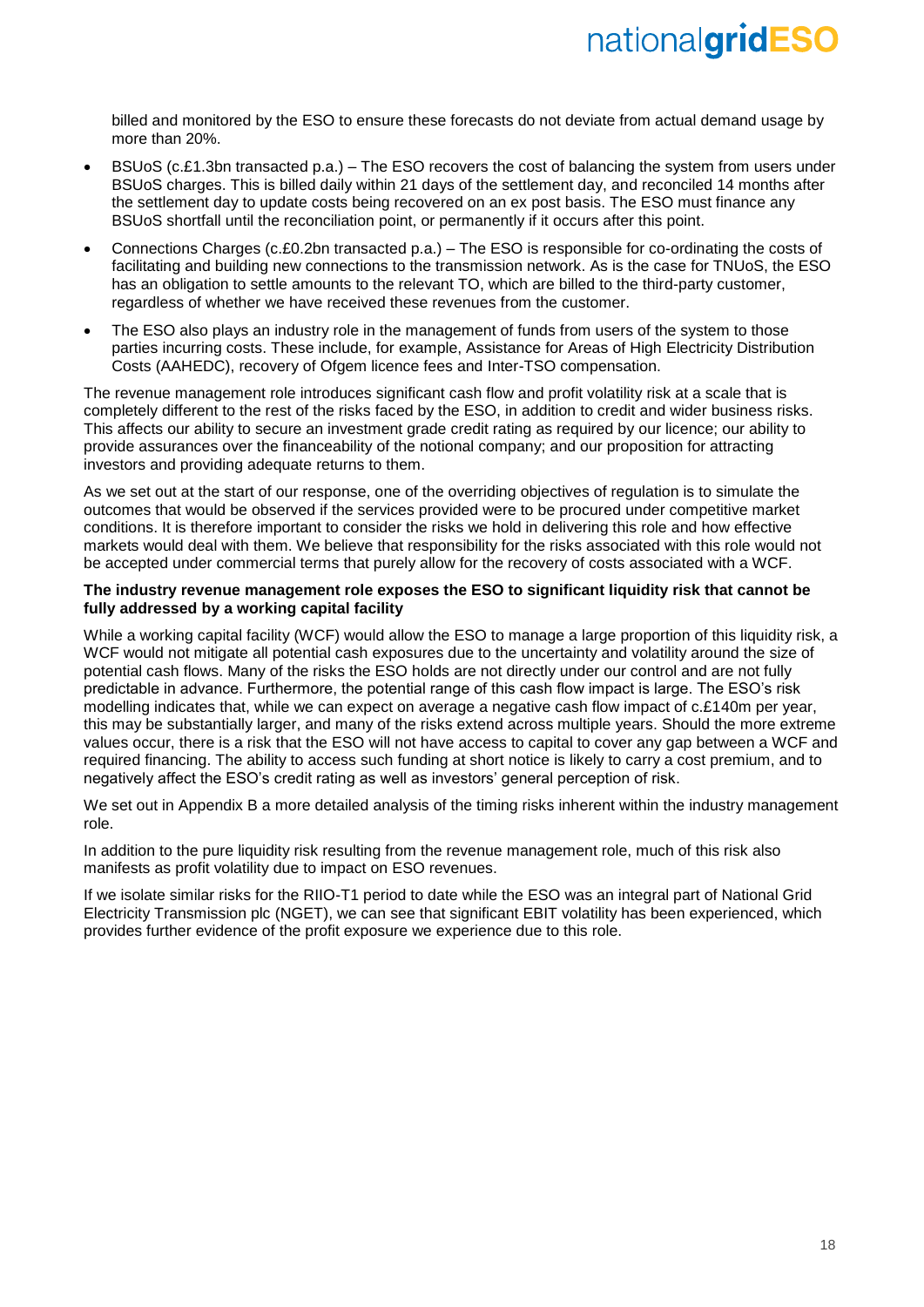### *Figure 4: ESO historic EBIT volatility*



It should also be noted that the historic levels of volatility experienced and systemic risk of future volatility is a key consideration in Moody's assessment of us, and has directly contributed to the downward notching of our rating as mentioned earlier in our response. The holding of an appropriately-sized WCF also forms a key part of the assessment and is fundamental in providing assurance over our liquidity position.

### **There are a number of additional risks inherent in the revenue management role that cannot be addressed by a working capital facility**

### *Profit volatility*

The same issues over cash flow predictability exist over the potential size and length of holding any profit exposure. This is because the majority of timing items are recorded through ESO accounting revenues and therefore impact the company's accounting profits. This makes it difficult to provide any certainty to equity holders over the business's ability to distribute returns to them through dividends. This is exacerbated by the relative size of the profit risk compared to the ESO's level of RAV return (being an order of magnitude larger).

### *Credit risk*

The ESO is exposed to the risk that individual users do not pay charges on time or in full. Over the last year, we have seen an increase in company failures, with 11 electricity suppliers becoming insolvent during that time. Although security is held by the ESO, this does not fully cover the ESO's exposure. While we appreciate that there will be a timing difference between default and eventual recovery of any 'bad debt,' which will need to be managed, we do not believe that it is appropriate for the ESO to hold the full default risk, nor do we believe that it is industry's intent for the ESO to do so.

Ofgem has previously acknowledged this risk is not entirely avoidable and has provided a route by which such debt could be socialised across all parties. We believe this route should be formally adopted and that drafting should be included in the licence to give certainty to all parties, including working capital providers, on how the debt should be treated. It is critical to set out more formally the process and timing by which the ESO is able to recover these exposures.

### *General service business risk*

Like any other business performing financial services, the ESO is open to the risk of human error, fraud, IT system failures and process risks etc. This risk of process error can have a negative reputational impact on the business, particularly in light of the central role we play in the wider energy system. The occurrence of any process failures could have far-reaching impacts and expose the ESO to significant costs to correct.

### **Our proposed model would ensure that the ESO remains financeable in the face of these risks and aligns with regulatory precedent**

Similar models can be found in SONI and EirGrid where margins are applied on external costs. Each organisation sees a slightly different framework in relation to the use of a WCF: SONI receives a margin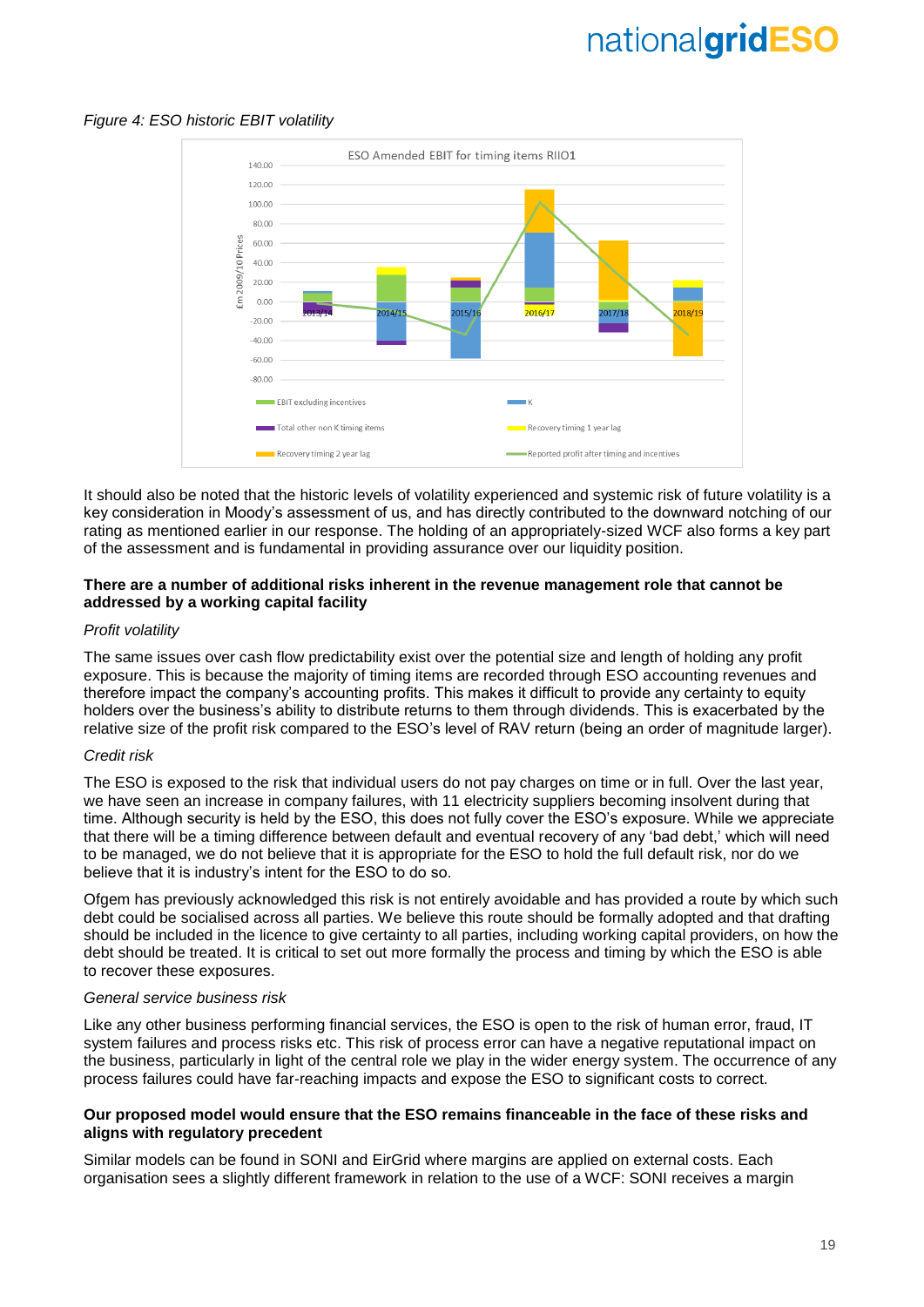(0.5%) and manages the costs of a WCF within this, and EirGrid receives a combination of margins based on the different cash flows transacted and allowances for a WCF.

Taking SONI's role as collection agent for industry revenue as an example, the CMA reached a number of conclusions which are equally, if not more, relevant to the ESO due to the scale of industry revenues being managed by the ESO compared to our operating costs. The UR had originally awarded SONI an allowance of its WCF fee for a £12 million facility with a cross-guarantee, and LIBOR<sup>27</sup>+2% on any tariff related year-end working capital balances. The CMA decided that a risk premium would be appropriate in place of the facility fee allowance set by the UR, and that this should be in the form of a margin on revenues, *"as the level of risk is related to the size of the revenues handled"*. 28

Please see Appendix A for more detail on the SONI precedent.

Looking at broader benchmarks, the revenue management role is very similar to activities performed by financial institutions. The financing activity is similar to an invoice factoring arrangement or credit card organisation under which a company acts as an intermediary, releasing cash to one party while taking on the responsibility for collecting cash from another party. The advancement of funds can be seen as creating a loan asset that must be funded through a combination of debt and equity. This can be compared to the charging of assessment and interchange fees on credit card services, which are in the region of 0.43%.<sup>29</sup>

We would like to work with Ofgem to develop a methodology and appropriate benchmarks for calculating the appropriate levels of margins on operational and external costs.

*ESOQ4: Would the ESO require additional funding or regulatory mechanisms to be able to procure a working capital facility? Please explain your answer.*

**4.1 The use of a WCF is currently an essential part of supporting our liquidity management strategy as well as obtaining our target credit rating. However, as we set out in ESOQ3, we do not think a WCF on its own would adequately cover the risks to which the ESO is exposed in relation to our industry revenue management role. We believe it is vital that the regulatory framework provides the appropriate remuneration for the revenue management activity, enabling the ESO to manage these exposures.**

The ability of the ESO to secure a WCF has a direct link to the business's financeability and our ability to hold a strong investment grade credit rating. It is anticipated that any WCF provider will rely heavily on the entity's credit rating.

The ESO currently holds a Baa1 credit rating from Moody's. This has been obtained based on assumed implicit credit support from NG Group. The notional ESO will need a stronger credit profile than exists currently, in order to have a standalone strong investment grade credit rating, and we believe this should be an objective of future regulation. Until such point that it is financeable on a standalone basis, any parental support should be remunerated.

It is also relevant at this point to note the CMA precedent in relation to SONI. The CMA observed that the use of a facility fee effectively regulated SONI's financial structure. The CMA found that this was not normal regulatory practice, and that it excluded any knock-on effect of managing incremental risks on SONI's cost of capital.

The CMA recognised that there were consequential effects for SONI associated with managing revenue collection activities, including effects on the aggregate risks and financing costs of the business, observing that it expected that:

*The risk taken in managing cash flows of the order of £100 million per annum would be reflected in SONI's credit risk, and therefore in its cost of capital*".<sup>30</sup> *[i]n practice, the size of these cash flows is….so large relative to SONI's business and [equity] buffer that we do not consider it reasonable to* 

 $\overline{a}$ 

<sup>27</sup> The London Inter-bank Offered Rate (LIBOR**)** is a benchmark interest rate at which major global banks lend to one another in the international interbank market for short-term loans. It serves as a globally accepted key benchmark interest rate that indicates borrowing costs between banks. The rate is calculated and published each day by the Intercontinental **Exchange** 

<sup>28</sup> CMA's Final Determination on SONI appeal, para 12.138

<sup>29</sup> Included in the accompanying KPMG report

<sup>30</sup> CMA's Final Determination on SONI appeal, para 12.136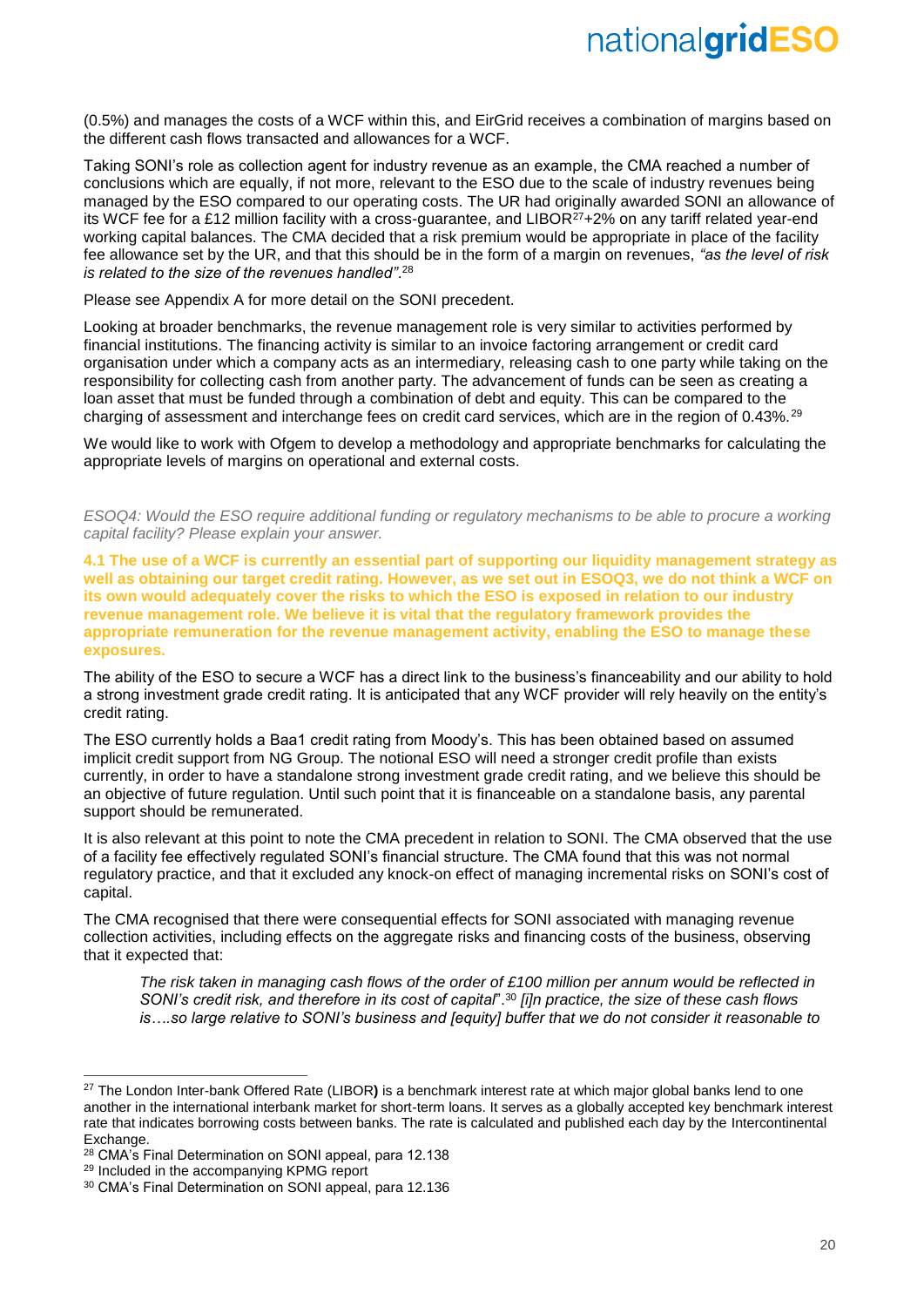*assume that there is no incremental cost of managing this risk"*<sup>31</sup>…*" the size of these effects will grow with the size of the operations that SONI is managing.*

If the notional company is financeable and the actual company holds a strong investment grade credit rating, we would suggest that no other regulatory mechanisms should be needed in order to procure a WCF. This expectation may change based on the size of facility required in relation the size of the company and risk profile. Therefore, any changes to the risk profile of the company may have an impact on the ability to secure a WCF. Such changes are also likely to have an impact on the notional company's financeability and/or the actual company's credit rating.

Examples of items which would likely challenge the ability of the ESO to secure or maintain a WCF are:

- Negative changes to our credit rating
- Changes in ownership
- A requirement to secure additional facilities if existing facilities are deemed inadequate (especially if this is based on unexpected need)
- Changes in funding arrangements that increase the risk that the company will not be able to pay facility costs
- A requirement for a facility at a size disproportionate to the size of the company
- An expectation that the facility would be used to fund equity losses

A WCF is a form of debt funding, usually targeted at short-term liquidity requirements with a high confidence of recovery in relatively short timeframes. It would not be expected that a WCF would be sized to take into consideration all potential outcomes, including all low probability but high impact events. This residual risk would default to the equity holder and should be remunerated.

*ESOQ5: Do the benefits of retaining the ability to apply a downside incentives penalty outweigh the potential costs in terms of the impact of ESO financeability?*

### **5.1 We believe there is benefit in retaining the ability to apply a downside incentive penalty to create a stronger incentive on the ESO, but this will only be possible with the right funding model in place.**

### **Our top priority is delivering for consumers**

We agree with Ofgem and stakeholders that having the right incentive framework in place will be key to ensuring that we focus on maximising consumer benefit. Over the past year, we have heard wide stakeholder support for a strong incentive scheme to supplement our funding model to encourage the ESO to deliver additional consumer benefits.

We want to ensure that the ESO is strongly incentivised. We believe this involves:

- Supporting financial resilience by appropriately limiting the downside exposure faced by the ESO under the incentives regime.
- Focusing incentives on the areas that provide most benefits for consumers, and tailoring the incentive arrangements to the specific characteristics of the activity or outcome in each of those areas.
- Providing a strong and clear link between levels of performance and associated outcome.

We would like to work with Ofgem and stakeholders to develop detailed incentive design across the suite of activities and outcomes to be delivered by the ESO. It is essential that our incentive scheme works with the funding model to ensure financial resilience.

We welcome Ofgem's recognition of the potential inability of the ESO to manage a large incentive downside, although we note that cost disallowance and the Black Start incentive in the framework already create downside potential, and therefore the framework as currently proposed cannot be described as upside-only.

We do believe there are compelling arguments (explored further below) for retaining a small downside penalty to provide additional incentive. This will only be viable if the funding model and incentive scheme work together as a package to ensure we are financeable. We believe a positively-skewed asymmetric scheme can

 $\overline{a}$ 

<sup>31</sup> Ibid., para 12.138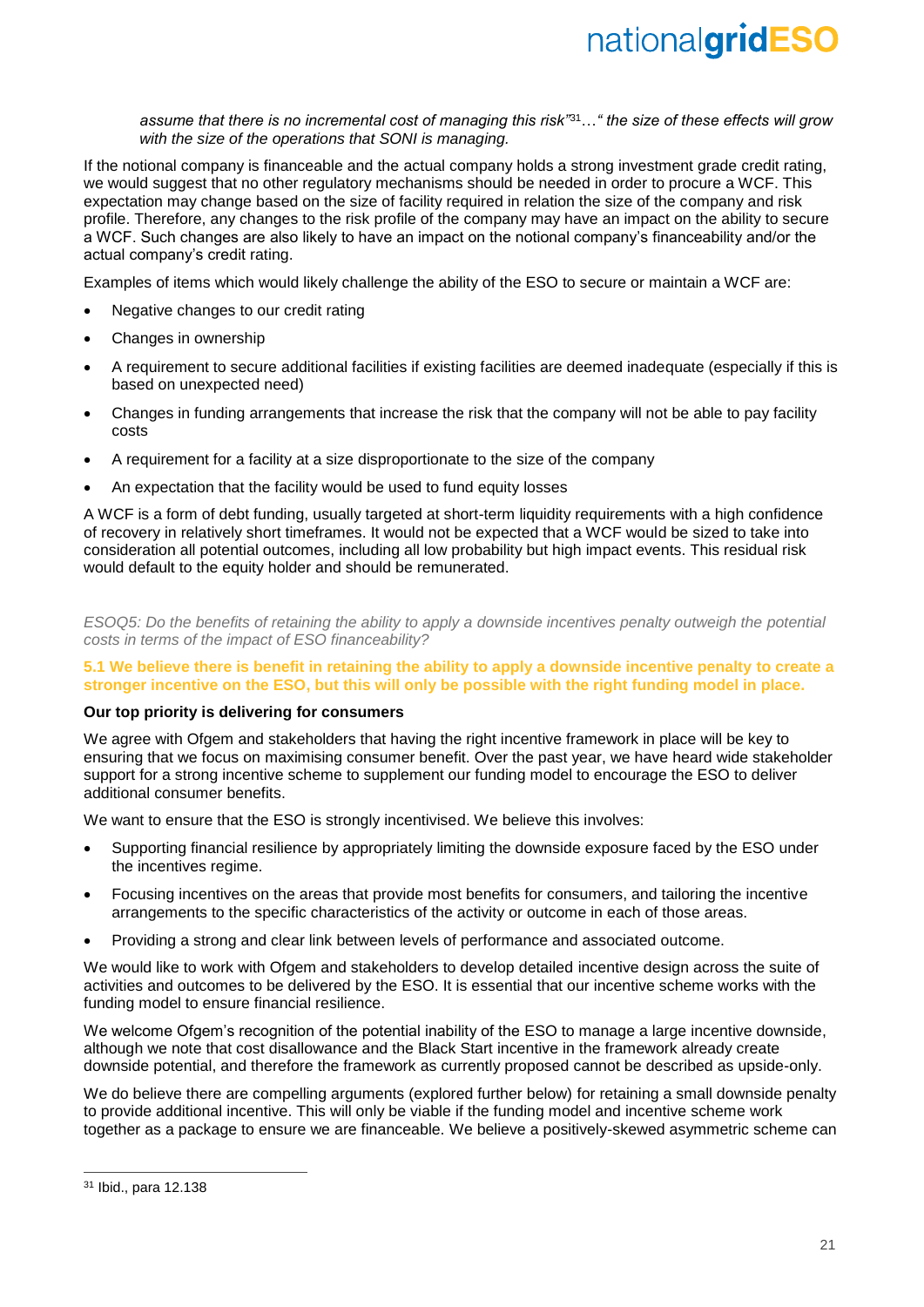drive the right behaviours along with our proposed funding model, but this would be dependent on our proposed layered model and the levels of WACC and margins.

We suggest that the size of any incentive downside is agreed after the ESO's funding model has been confirmed, in order to assess and ensure overall financeability of the framework. This will ultimately depend on the ESO's funding model and rates of return.

### **A form of incentive that includes a downside will have a greater positive effect on behaviours and relationships than an upside-only incentive**

There is a vast body of research in behavioural economics which demonstrates that the risk of a loss acts as a stronger incentive on behaviours than an equivalent gain. This suggests that an incentive framework with an appropriately targeted and limited downside will be more effective than an upside-only regime.

Pre-defining an appropriate downside in certain circumstances will also build greater reciprocity and trust between the ESO and Ofgem / stakeholders than simply relying on cost disallowance to penalise poor performance:

- A small downside incentive could help signal a mutual commitment that both parties have a stake in the outcome, supporting a positive relationship built on trust and clear expectations, and requiring less ex post regulatory intervention.
- The proposal to move to no downside may not provide the range of future options that Ofgem feels appropriate if delivery is considered poor, and unforeseeable cost disallowance might be the only available mechanism. There are multiple examples where the absence of a pre-defined downside incentive mechanism has left Ofgem with limited choices to address an issue, which post-event sees an incentive arrangement introduced. Both the Black Start and Energy Not Supplied (ENS) incentive mechanisms were introduced after an event occurred. Re-opening the incentives framework in that way may be less collaborative than the opportunity we have now to design a fit-for-purpose downside arrangement from the start.

### **Tailoring incentives to different activities will enable a small downside in appropriate circumstances**

We propose tailoring the structure of an incentive to reflect different behaviours, outputs and outcomes required. Given our desire for a strong incentive regime to best serve consumers, we believe there is a case for including an appropriate level of financial downside in incentives that apply to certain (but not all) ESO activities, in particular where:

- Incentives are targeted close to core / business as usual (BAU) performance. In this case, there is a stronger argument for downside, as failure to achieve will be falling short of standards expected of an efficient and economic system operator.
- The ESO has a high degree of control over the outcome being sought.
- Under-performance impact on consumers would significantly outweigh the benefits of outperformance.

These criteria point to the potential inclusion of a small downside to drive good performance and continuous improvement in:

- Shorter-term core operational delivery activities and related operational and capital costs; and
- Medium-term outcomes and activities where the ESO has a high degree of control and influence (e.g. more efficient and innovative ways of working, delivery of a new solution for a system issue, delivery of the next stage of a longer-term initiative).

Where the ESO has limited influence over outcomes, there is a stronger argument for a much smaller or zero downside. For example, achievement of certain outcomes may not be fully within our own control, could relate to longer-term outcomes against an evolving and uncertain future industry landscape, or may be heavily reliant on the actions of other parties. Where incentives are seeking to drive major innovation through the adoption of emerging technologies or to drive longer-term industry-scale transformation, there is a stronger argument for a larger upside, and much smaller or zero downside. This would reflect the fact that such transformational change is complex to achieve, but that the upside benefit for consumers could be very large.

This idea of tailoring treatment to different areas of incentives is aligned with the proposal put forward by the Ofgem-commissioned independent review of the ESO regulation and incentives framework by UCL earlier this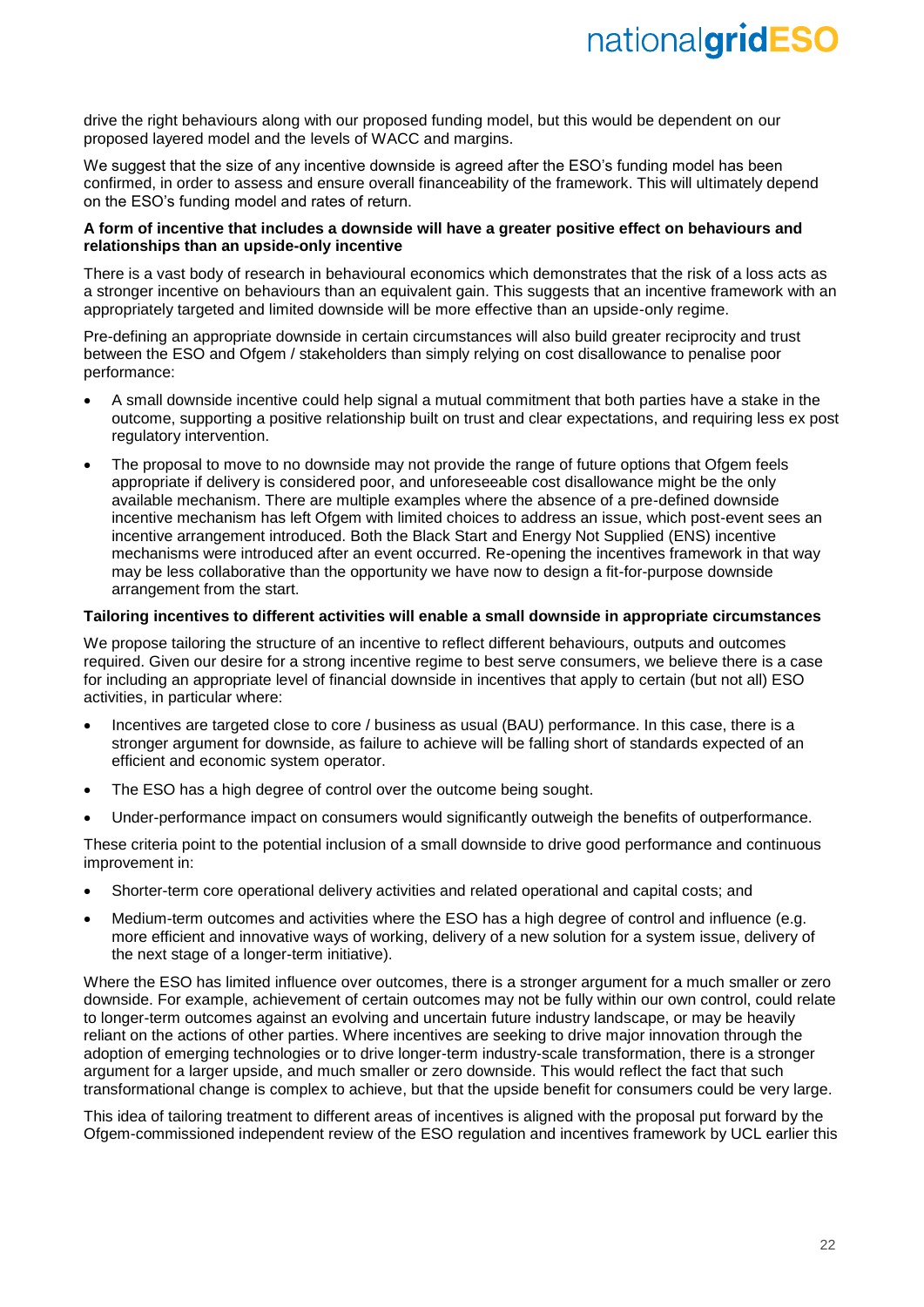year, which suggested dividing the ESO's incentives into time horizons and treating them differently.<sup>32</sup> It would also help to ensure that any downside is only applied where appropriate, given the need to support the financeability of the ESO.

### **To further support financeability, there should be a strong link between performance and outcomes**

We believe there should be clearer success criteria to improve the predictability of incentive outcomes. This is another critical element to ensure that the incentive scheme and funding model work together to effectively incentivise the ESO and ensure financeability. Transparency and confidence about expected outcomes will encourage us to invest.

We should only receive incentive rewards, or face any downside, if we have met the ex ante agreed success or failure criteria. We believe there are a number of 'building blocks' around which incentives and clear performance measures or criteria can be designed. For example:

- Baseline delivery performance incentives could be based on clearly specified deliverables, targets and plans set out in the ESO business plan, with payments or penalties based on performance measured via metrics, benchmarks and previous outturns.
- System outcome and consumer benefit incentives could be structured around defined roles and activity layers, where these have pre-defined targets and measures. Other outcomes may be more suited to evaluation based on evidence presented to the Performance Panel and Ofgem.
- Broader strategic and energy transition incentives could be structured around the ESO's longer-term ambition and aims. Despite the longer-term nature of these, it should still be possible to define interim milestones on the energy transition journey and base incentives on the achievement of these.

We look forward to working with Ofgem and stakeholders to explore these matters further as the incentives framework is further defined and consulted on over the coming months.

-

<sup>32</sup> Independent review of the ESO's regulatory and incentives framework [https://www.ofgem.gov.uk/publications-and](https://www.ofgem.gov.uk/publications-and-updates/independent-review-eso-regulatory-and-incentives-framework)[updates/independent-review-eso-regulatory-and-incentives-framework](https://www.ofgem.gov.uk/publications-and-updates/independent-review-eso-regulatory-and-incentives-framework)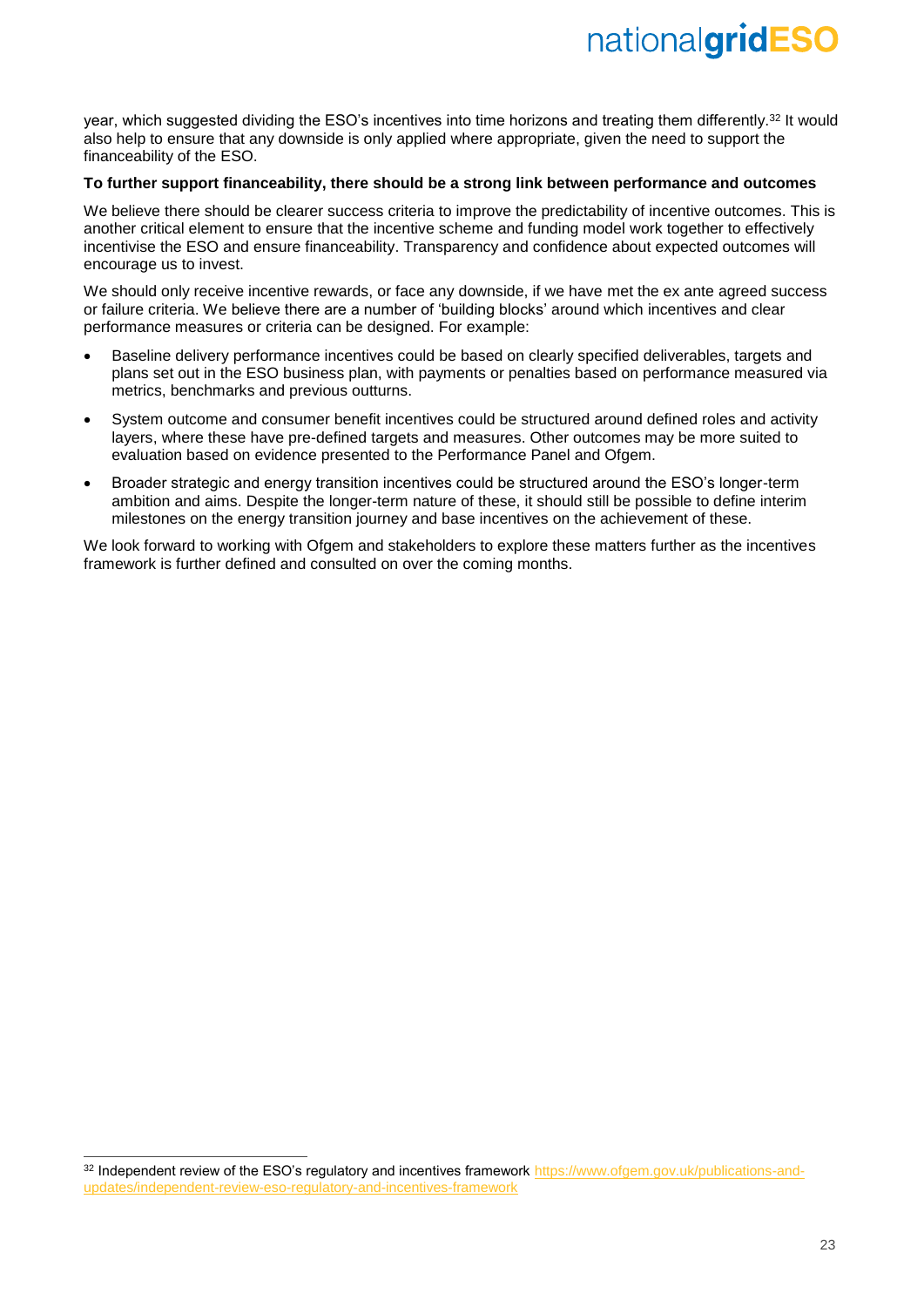### **Appendix A – Analysis of the Competition and Markets Authority (CMA) determination in relation to System Operator Northern Ireland (SONI)**

The CMA's conclusions in its determination of SONI's appeal of its 2015-2020 transmission system operator (TSO) price control settlement ('determination') provide an obvious precedent for a suitable funding model for the ESO. Ofgem must have compelling reasons for departing from the CMA's findings – otherwise Ofgem should adopt the same conclusions in its approach to setting the regulatory framework for the ESO. Such reasons for departure are not obvious from the RIIO-2 consultation documents that have been published to date.

In its determination, the CMA considered the financial framework used by the Utility Regulator (UR) to set SONI's returns under its price control. In doing so, the CMA reached a number of conclusions that are directly relevant to the developing ESO framework.

The UR had applied the RAB<sup>33</sup>\*WACC framework – effectively the same RAV\*WACC approach that Ofgem has historically adopted in respect of the RIIO network price controls (and one of the consultation options for the ESO). SONI submitted in its appeal that this approach was wrong because it:

- a) Failed to take into account the specific characteristics of the SONI business (that it was asset-light, had high operational gearing, and had a 'saw-tooth' RAB which fluctuated significantly over time);
- b) Failed to fully reflect the risks faced by SONI acting as a collection agent for significant industry revenues – which had in the past led to significant cost volatility and consequent under-recovery approaching double digit millions, equivalent to the size of SONI's RAB: 34
- c) Failed to reflect the risks faced by SONI and the intangible assets associated with SONI's business (including a specialised and skilled labour force required to undertake the sophisticated TSO function); and
- d) Failed to account for the consequences of higher operational gearing (i.e. that SONI has higher exposure than asset-heavy utilities to external market factors and volatile cash flows).

SONI argued that the UR had created an inappropriate balance of risk and reward in the price control:<sup>35</sup>

*…the Price Control results in the Appellant bearing a number of significant risks, many of which are negatively asymmetric, with no financial headroom…While [SONI] accepts that it will need to bear some level of risk provided it is proportionate to the rewards on offer for outperformance, the level and nature of risk originating from the Final Determination is not appropriate for [SONI] to bear and returns are not commensurate with the level of risk attributed. Indeed, there are few examples where [SONI] can be said to be properly incentivised to achieve superior performance, as opposed to being penalised for performance which is judged, occasionally with hindsight, to fall short.*

SONI emphasised in its Notice of Appeal the critical role played by the TSO at the centre of the electricity value chain.<sup>36</sup> SONI's role as TSO was described by the CMA as *"ensur[ing] that power flows where and when needed. [SONI] brings power from those who generate energy, and supplies the distribution network owned and operated by NIE that brings power to homes, farms and businesses"*. <sup>37</sup> The CMA agreed that *"the services provided by SONI are vital to the people and economy of NI, making it imperative that the Price Control is…resolved at the earliest opportunity"*. 38

The ESO is the provider of comparable services in GB.

A central element of SONI's case was that the UR's approach did not enable it to confront significant challenges over the price control period arising from various policy initiatives and the external environment. SONI argued that the UR's approach would ultimately constrain the TSO's ability to maximise the benefit of the work it could carry out in the consumer interest.<sup>39</sup> The ESO similarly faces significant challenges over the course of the RIIO-2 period.

-

<sup>33</sup> Regulatory Asset Base, an alternative term for the RAV

<sup>&</sup>lt;sup>34</sup> CMA's Final Determination on SONI appeal, para 7.74

<sup>35</sup> SONI Notice of Appeal, para 3.37 [https://assets.publishing.service.gov.uk/media/5914232940f0b638b000001b/soni](https://assets.publishing.service.gov.uk/media/5914232940f0b638b000001b/soni-notice-of-appeal-energy-licence-modification.pdf)[notice-of-appeal-energy-licence-modification.pdf](https://assets.publishing.service.gov.uk/media/5914232940f0b638b000001b/soni-notice-of-appeal-energy-licence-modification.pdf)

<sup>&</sup>lt;sup>36</sup> Ibid., para 14.3

<sup>&</sup>lt;sup>37</sup> CMA's Final Determination on SONI appeal, para 2.29

<sup>38</sup> Ibid., para 8.15

<sup>39</sup> SONI Notice of Appeal, para 16.15 to 16.17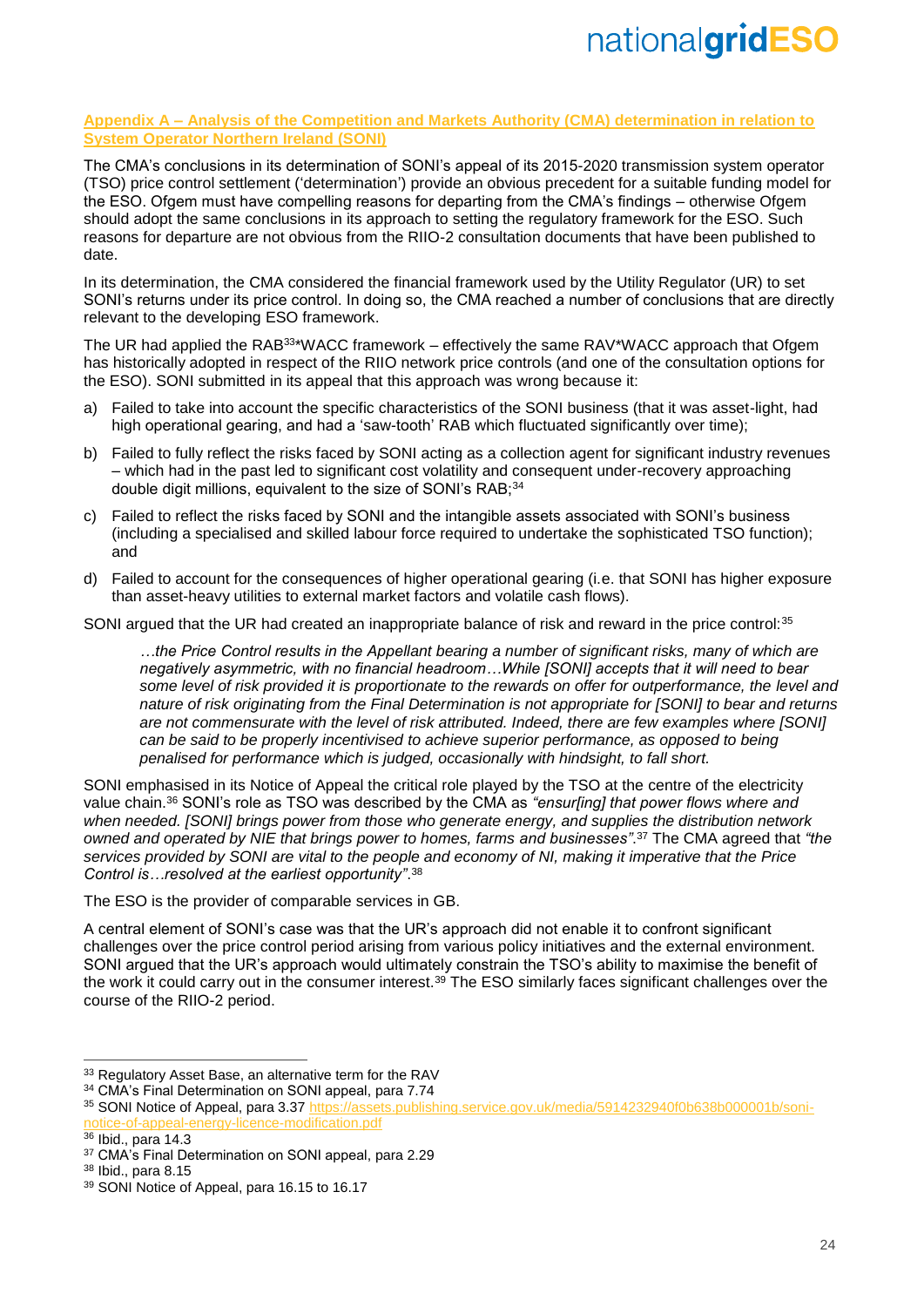The CMA found that the UR was wrong in its approach to remunerating SONI for the risks that it faced across its price control. The CMA agreed with SONI that the UR's financial framework did not reflect SONI's characteristics, that it did not properly remunerate SONI in respect of the risks it faced, and that it would pose significant risks to SONI's financeability. The CMA therefore introduced 'layers' of additional remuneration to reflect additional risks that were not covered by the RAB\*WACC approach. These are explored in further detail below.

### **SONI TSO is analogous to the ESO business**

There are clear parallels between the SONI TSO and ESO businesses. Key similarities between SONI and the ESO for the purposes of establishing the financial framework are:

- The size of the RAB/RAV relative to risk exposure, meaning that certain risks are not correlated to the size of the RAB/RAV;
- The limited size and nature of the RAB/RAV, namely IT capex that fluctuates over time, and the high level of intangible assets required to operate the SO function;
- High operational gearing;
- Reliance on capital that is not fully reflected in the RAB/RAV to finance activities and to ensure appropriate headroom – including large working capital facilities and additional equity capital availability (or equity 'buffer'); and
- Exposure to risk arising from managing significant industry revenues many times larger than the business's internal operating costs. This exposure is more significant for the ESO than for SONI, with the scale of revenues managed being around 20 times the value of the ESO's RAV. For SONI the revenues managed are around five times the value of its RAB.

The regulatory framework for EirGrid plc, the Irish TSO, as adopted by the Commission for the Regulation of Utilities (CRU)<sup>40</sup> in Ireland, also shares many of these characteristics.<sup>41</sup> The CMA drew extensively on this framework in setting the required adjustments to SONI's price control framework.

There are some differences between the ESO and SONI, but these do not support departure from the regulatory precedent set by the CMA in SONI that a RAV-based financial framework did not, alone, sufficiently remunerate the system operator business.

### **Key findings in the determination**

First, the CMA concluded that the UR's RAB\*WACC framework failed to reflect SONI's specific characteristics and to remunerate all the risks that it faced:

- While the CMA did not agree that the UR was wrong in principle to use RAB\*WACC as a component of the total return, it found that the UR's approach failed to remunerate certain additional risks to which SONI was exposed.
- SONI had argued that, while a high WACC was, at face value, attractive, this had to be seen in the context of the RAB to which it was applied.<sup>42</sup> The CMA agreed with SONI that an adjustment to the level of WACC set by the UR would be insufficient to address the additional risks faced by SONI: *"…the circumstances are complex for SONI and that in other regulatory contexts an adjustment to the WACC*  would be an appropriate mechanism and would be sufficient to adjust such risks, as part of an 'in-the*round' assessment. However, given the small size of SONI's RAB, and the fact that it fluctuates significantly over time, we do not consider that this is a sufficient or reliable approach in this case, and that it would pose significant risks to SONI's financeability"*. 43
- The CMA found that adjustments were required to properly remunerate SONI in respect of the following key risks:
	- o The cost of managing industry revenues;

 $\overline{a}$ 

<sup>40</sup> Formerly the Commission for Energy Regulation (CER)

<sup>41</sup> CMA's Final Determination on SONI appeal, Table 7.1

<sup>42</sup> Ibid., para 7.85

<sup>&</sup>lt;sup>43</sup> Ibid., para 7.380. In any case, the CMA found that the increased WACC the UR had adopted in its price control decision appeared to be consistent with the adjustment required to cover the higher operational gearing associated with SONI's BAU activities.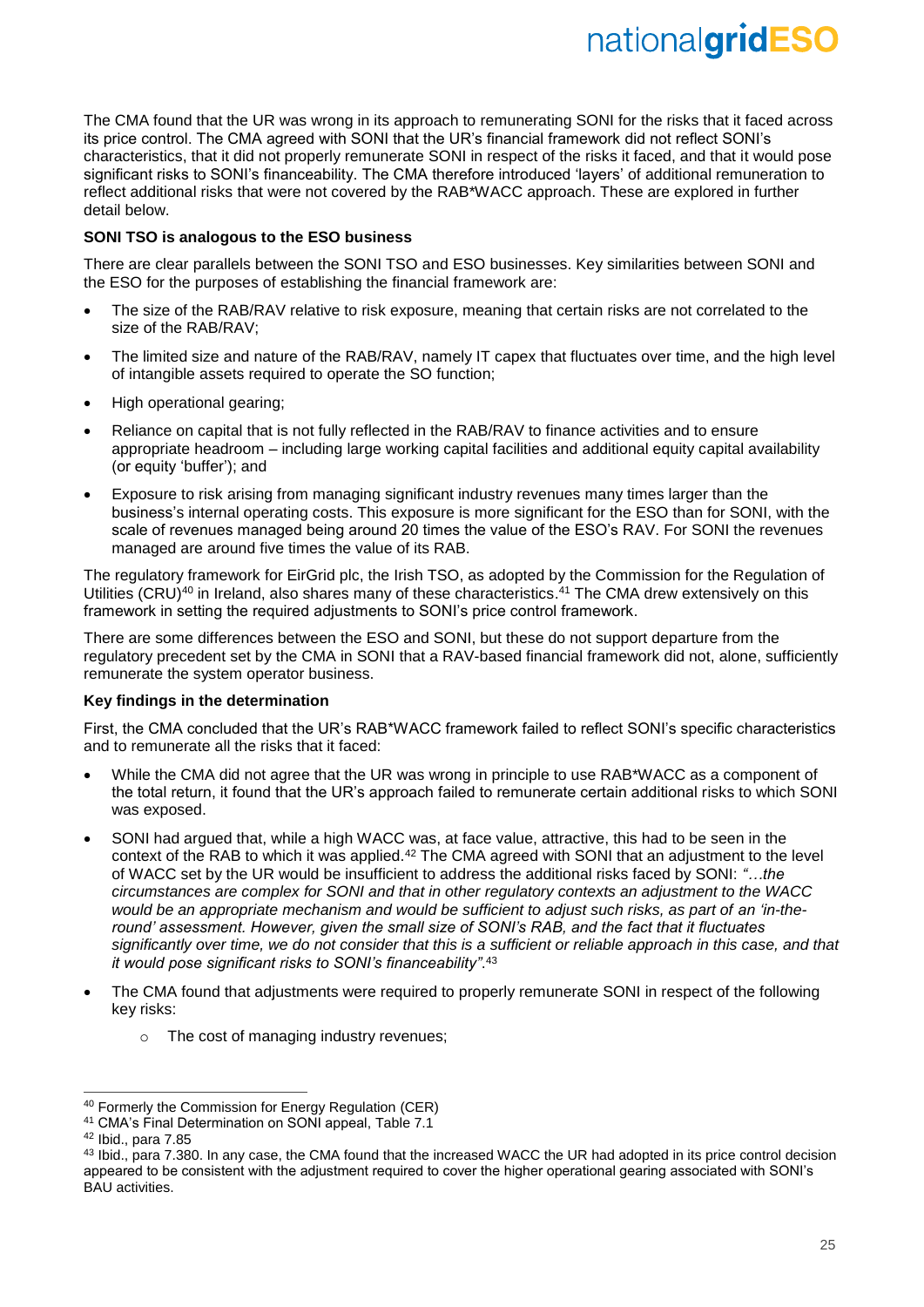- o The cost of obtaining a Parent Company Guarantee (PCG) from EirGrid plc; and
- $\circ$  The asymmetric risk associated with the UR's approach to financing much of SONI's investments, where returns were capped by the UR.

In finding that the RAB\*WACC approach did not remunerate SONI for key risks, the CMA commented:

*What distinguishes SONI from other regulated firms to which the RAB\*WACC price control model is applied, is that it is asset-light and that: (a) much of SONI's activity does not relate particularly well to, or scale well with, the level of its investment in fixed assets; and (b) SONI is bearing risks, such as the collection agent functions, which are unrelated to its (modest) asset base.*

This is also true in relation to the ESO – many of our risks are also not correlated to the size of our limited RAV; the capital employed to fulfil the ESO roles is not fully reflected in this RAV; and we are similarly exposed to significant risk through the management of external industry revenues.

The CMA applied the following three adjustments to SONI's financial framework:

| <b>Risk</b>                                                                                                                                                                                                                           | <b>CMA adjustment</b>                                                                                                                                                                                                                                                                                                                                                         |
|---------------------------------------------------------------------------------------------------------------------------------------------------------------------------------------------------------------------------------------|-------------------------------------------------------------------------------------------------------------------------------------------------------------------------------------------------------------------------------------------------------------------------------------------------------------------------------------------------------------------------------|
| Risks faced by SONI in its role as<br>collection agent for industry revenue<br>of over £100m in the price control<br>period                                                                                                           | The CMA awarded SONI an annual amount equal to a<br>0.5% margin applied to relevant revenues collected by<br>SONI. This was adopted in place of the facility fee of<br>£108,000 that the UR had included in the price control. The<br>CMA did not disallow SONI's existing allowance of a 2%<br>adjustment to LIBOR on year-end balances in respect of<br>revenue collection. |
| PCG provided by EirGrid plc to SONI                                                                                                                                                                                                   | The CMA assessed the incremental cost of the SONI PCG<br>and awarded SONI an additional allowance equal to 1.75%<br>on the prevailing value of the PCG, equivalent to £175,000<br>in nominal terms                                                                                                                                                                            |
| Asymmetric risk exposure faced by<br>SONI in respect of two mechanisms<br>in its price control, $D_t$ and PCNP,<br>under which returns are capped to a<br>return on actual expenditure, without<br>any opportunity for outperformance | The CMA set a fixed ex ante allowance of 3% on projected<br>values in the business plan, i.e. a fixed annual allowance<br>of £220,000                                                                                                                                                                                                                                         |

Each adjustment represented an additional allowance for SONI – the CMA's objective was to ensure that, *"in combination, the existing returns and the new allowances will result in a balance of risk and reward which will ensure SONI's financeability"*. 44

Taking SONI's role as collection agent for industry revenue as an example, the CMA reached several conclusions which are equally, if not more, relevant to the ESO due to the scale of industry revenues we manage compared to our operating costs.

The UR had originally awarded SONI an allowance of its working capital facility fee for a £12m facility with a cross-guarantee, and LIBOR+2% on any tariff related year-end working capital balances. The CMA decided that a risk premium would be appropriate in place of the facility fee allowance set by the UR, and that this should be in the form of a margin on revenues, *"as the level of risk is related to the size of the revenues handled"*. 45

SONI explained that there were three cost elements in providing this service: 46

a) Direct costs associated with handling collection agent shortfalls, including the cost of putting a facility in place, plus transaction costs to SONI, a commitment fee for the facility being in place, and interest costs that arose if the facility was drawn upon.

-

<sup>44</sup> Ibid., para 12.3

<sup>45</sup> Ibid., para 12.138

<sup>46</sup> Ibid., para 7.76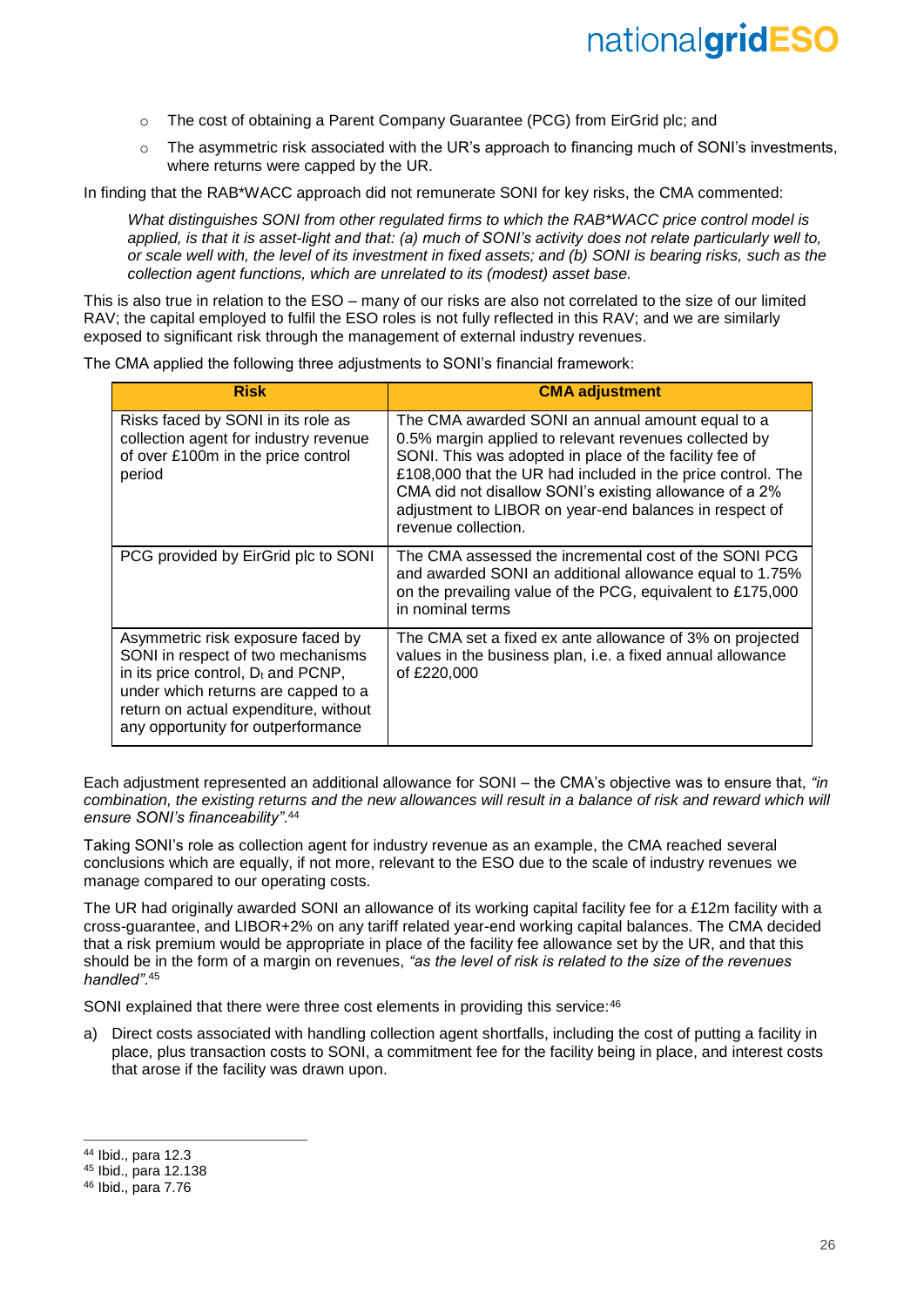- b) A requirement for an 'equity buffer' to manage these activities, as revolving capital facilities implicitly require some element of equity backing to make them available.
- c) An impact from these facilities on SONI's overall financing position since they affect the overall gearing of the business.

The CMA agreed that the risks associated with managing industry revenues were not sufficiently remunerated by simply reimbursing the direct costs of managing these revenue flows, e.g. through the facility fee allowance: 47

*In the case of the collection agent functions, including that relating to managing volatile TSO and constraint costs, we do not consider that an approach which only reimburses any direct costs that SONI incurs or has incurred on an ex-post basis, remunerates SONI for the risk it faces. This activity of acting as a payment intermediary would not be undertaken by a commercial operator without additional reward for not only the direct and indirect financial cost of managing the flows but also the risks of delayed- or non-payment, however small these might be perceived to be.* 

*We also consider that, as the revenue collection activities have risks which have no relationship to the size of SONI's investment in tangible fixed assets, the UR could not have assumed that the RAB\*WACC approach would reliably address these risks, not least given the variability of, and the potential lack of predictability in, the size of its modest RAB.*

The CMA recognised that there were consequential effects for SONI associated with managing collection activities, including effects on the aggregate risks and financing costs of the business.

The CMA observed that it expected that *"the risk taken in managing cash flows of the order of £100 million per annum would be reflected in SONI's credit risk, and therefore in its cost of capital"*. <sup>48</sup> It commented that *"[i]n practice, the size of these cash flows is….so large relative to SONI's business and [equity] buffer that we do not consider it reasonable to assume that there is no incremental cost of managing this risk"*. 49

More generally, the CMA observed that the use of a facility fee effectively regulated SONI's financial structure. The CMA found that this was not normal regulatory practice, and excluded any knock-on effect of managing incremental risks on SONI's cost of capital.

The CMA based its margin remedy in part on the approach followed for the EirGrid TSO by the then CER in Ireland, which provided a return on working capital for some revenues and a margin on revenues collected for others in order to remunerate EirGrid for managing those revenues.

### **Ofgem must ensure that its proposals are consistent with the CMA's findings**

Ofgem's two base proposals in its consultation are inconsistent with the CMA's conclusions in its determination. Neither model recognises or remunerates the risks held by the ESO in delivering our licensed activities.

Model 1 does not reflect the asset-light, services nature of the ESO, nor does it reflect the predominant value of our business that lies in our people, processes and the contracts we operate. Model 2 could result in windfall profits in the first year but no revenue in subsequent years, and current consumers would pay for the whole investment upfront when the benefits may not be delivered until later years.

The CMA commented in its determination that:<sup>50</sup>

*As a small, asset-light company, SONI's position is potentially different from that of many other regulated companies and hence the specific circumstances do need to be fully explored before determining the appropriate regulatory approach.* 

Without decomposing the risks faced by the ESO across its various activities to ensure returns are reflective of these risks, Ofgem cannot simply assume that the RAV\*WACC approach will sufficiently remunerate all of our activities. In the absence of specific remuneration for these risks, the ESO will have recourse only to the return on a RAV, which does not correlate with the risks that we bear; the return on a RAV does not change if this risk changes. This will drive the same dilemma faced by SONI – how to maximise outputs for existing and future consumers when the ESO is insufficiently remunerated and incentivised to do so.

 $\overline{a}$ 

<sup>47</sup> Ibid., paras 7.205 to 7.206

<sup>48</sup> Ibid., para 12.136

<sup>49</sup> Ibid., para 12.138

<sup>50</sup> Ibid., para 8.14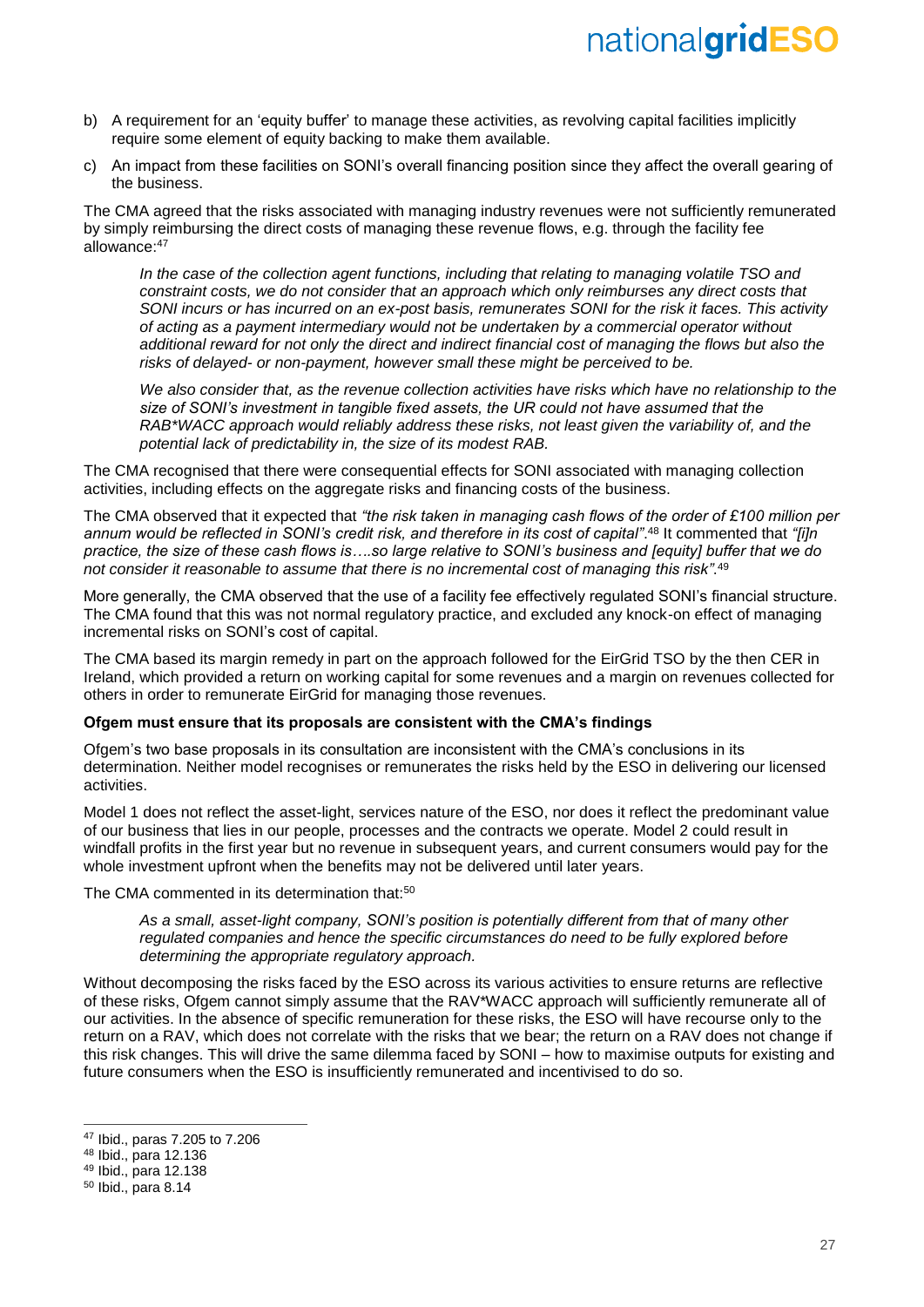### **Conclusions**

Applying the CMA's findings in its determination to our specific circumstances leads to the following conclusions:

- Much of the ESO's activity does not relate to, or scale well with, the level of our investment in fixed assets – meaning that the RAV\*WACC approach alone will not reflect key characteristics of the business, and will fail to remunerate the ESO for certain additional risks to which we are exposed that do not correlate to the size of our investment in tangible fixed assets.
- Given the small relative size of the ESO's RAV, our high operational gearing, and the fact that our RAV fluctuates over time due to the nature of our asset base, simply adjusting the WACC level is unlikely to be a reliable approach to securing the ESO's financeability.
- The return assumptions within the allowed revenues should be aligned with the risks faced by the ESO, implying that it will be necessary to set appropriate remuneration on an activity-specific basis.

In respect of the ESO's revenue management role, the CMA's findings result in the following conclusions:

- Our revenue management role will inevitably have some effects on the aggregate risk and financing costs of the ESO as an entity.
- An approach that only reimburses the direct costs of performing this role such as the provision of a working capital facility allowance (even on a pass-through basis) – will not sufficiently remunerate the ESO for the risks we face.
- Given the size of these risks is proportionate to the size of the operations we are managing, a marginbased approach is more appropriate than direct remuneration of our working capital facility costs.

In order to secure the ESO's financeability and incentivise us to innovate and invest on behalf of consumers, Ofgem should adopt the CMA's approach in its determination of including activity-specific 'layers' of remuneration in the ESO price control framework, including (but not limited to) a RAV\*WACC and a return on external revenues transacted. This aligns with the approach Ofgem had outlined for consideration in the Sector Specific Methodology Consultation and is consistent with stakeholder feedback.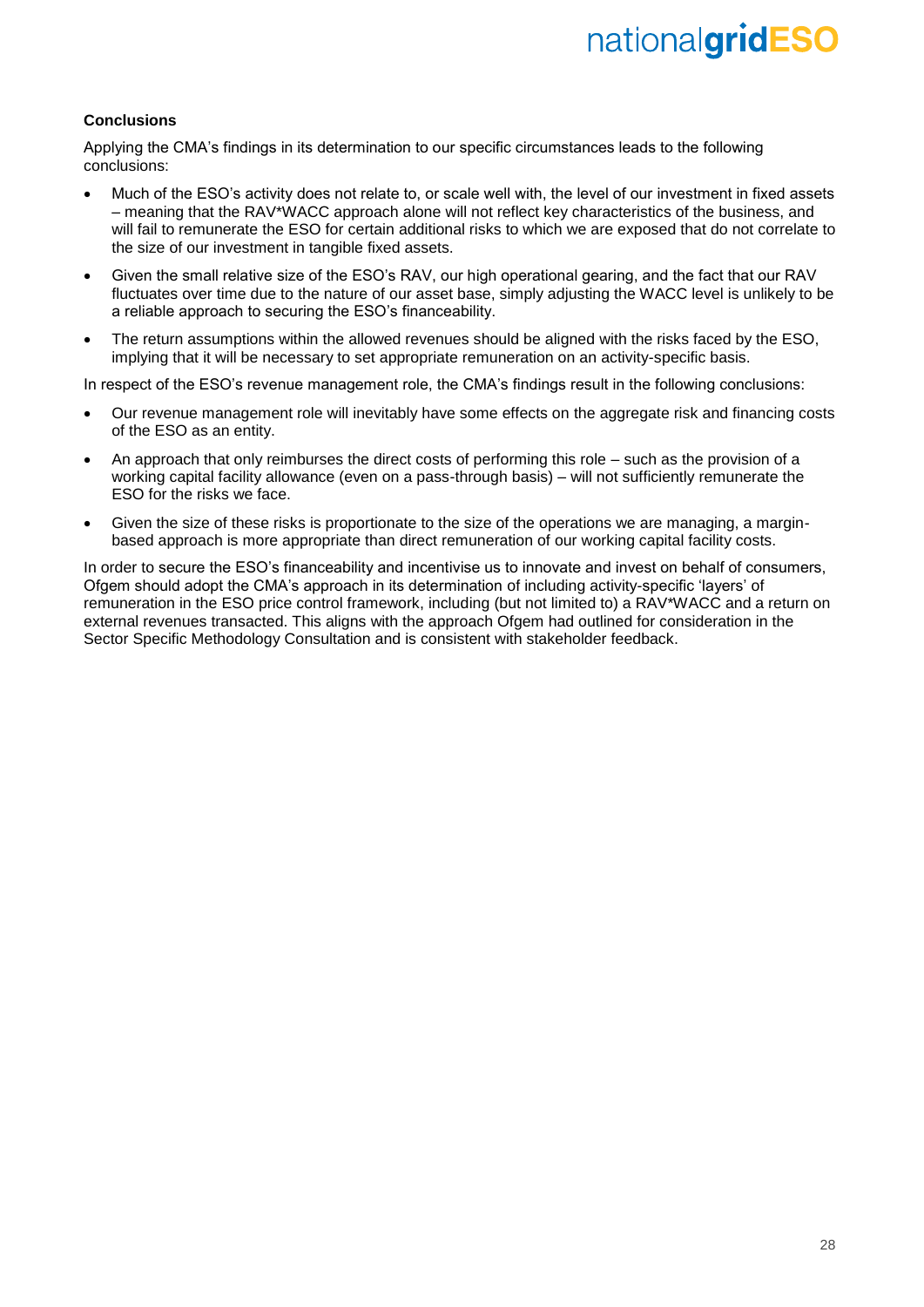### **Appendix B – Risk modelling of the ESO's industry revenue management role<sup>51</sup>**

### **This appendix sets out initial results from the ESO's industry revenue management risk modelling, which provides evidence of the direction and magnitude of the risks associated with this role.**

Amongst our wider roles and responsibilities, the ESO carries out the industry revenue management role, collecting and distributing revenue across market participants for a number of network charges. These include BSUoS, TNUoS, and Connections charges, in addition to the management of wider funds, from users of the system to those parties incurring costs such as Assistance for Areas of High Electricity Distribution Costs.

Due to the nature of the Connection and Use of System Code (CUSC), System Operator-Transmission Owner Code (STC), and wider processes surrounding these payments, there exist significant timing differences between when payments must be made and when cash is received by the ESO. Despite this, the ESO is responsible for ensuring market participants are paid for the services they provide, irrespective of whether the ESO has collected sufficient revenues from system users. These realities, combined with the fact that as part of the revenue management activities we transact over £4bn of cash annually, expose the ESO to significant liquidity and profit risk.

In this context, we have carried out risk modelling to illustrate the direction and magnitude of this risk, using historical outturn data and expert judgement to inform the potential scale of cash flow exposure to the ESO. This work is in progress; this appendix sets out our preliminary results, which may change as our work further develops.

The analysis focuses on understanding the scale and direction of cash flow exposure faced by the ESO in our industry revenue management role. Our key revenue management activities have been identified and their potential contribution to the overall cash impact on the ESO has been investigated as part of the Monte Carlo analysis.

The risk modelling analysis involved four key steps that are set out in Figure 5 below.

### *Figure 5: Risk modelling methodology*



### *Selection of input activities*

 $\overline{a}$ 

ESO activities to be included in this modelling were identified through a series of workshops with internal subject matter experts (SMEs), with a focus on activities that:

- 1. Form part of the ESO's day-to-day responsibilities under our industry revenue management role;
- 2. Have the greatest potential impact on ESO cash flows based on historic experience; and
- 3. Have a cash flow impact that lies primarily outside the ESO's control.

The list of revenue management activities included in the modelling is set out in Figure 6 below and spans the ESO's responsibilities for BSUoS, TNUoS, Connections charges, and other industry charges. This list is not exhaustive and is subject to change.

<sup>51</sup> All numbers quoted are provisional and subject to change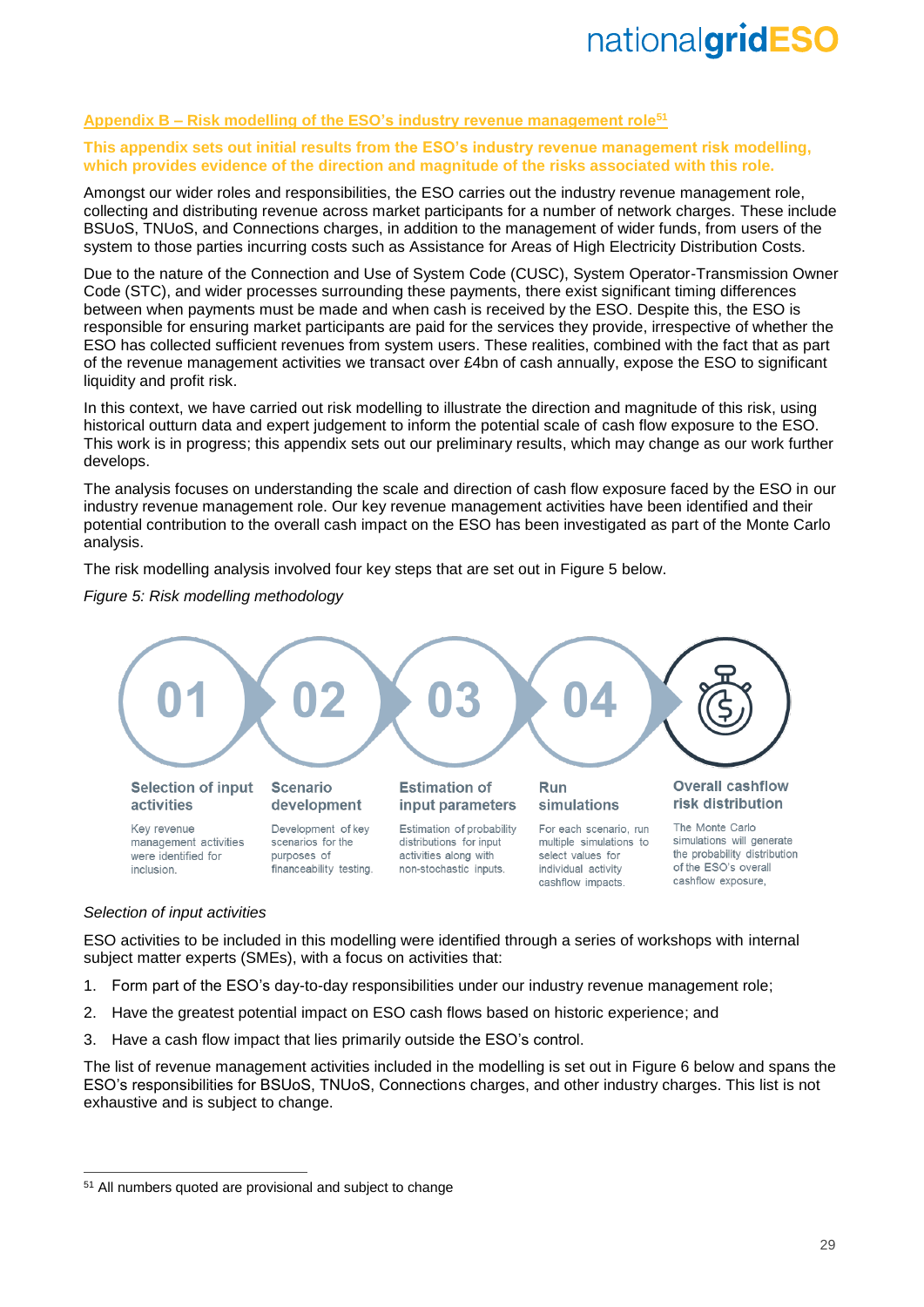*Figure 6: Final input activities for risk modelling*

| <b>Activity</b>         |                                        | <b>Description</b>                                                                                                                                         |
|-------------------------|----------------------------------------|------------------------------------------------------------------------------------------------------------------------------------------------------------|
| <b>TNUoS</b>            | <b>TNUoSK</b>                          | Two-year delay on recovery of differences between ex<br>ante forecast recoverable revenue and ex post actual<br>charges for use of the transmission system |
|                         | <b>TNUoS Billing and</b><br>Collection | Differences in TNUoS recovery due to customer<br>forecasts for billing                                                                                     |
| <b>BSUoS</b>            | <b>RF Billing</b>                      | Reconciliation of unbilled contracts and market actions<br>taken by the ESO in balancing the system                                                        |
| <b>Terminations</b>     | <b>Termination Fee</b><br>Default      | Risk that connection parties default on contract<br>termination amount                                                                                     |
|                         | <b>Termination Fee</b><br>mismatch     | Difference between termination account and obligation<br>to cover costs incurred by TOs                                                                    |
| <b>Supplier</b>         | <b>Major Supplier</b><br>Failure       | Bad debt arising from failure of major supplier                                                                                                            |
| failure                 | Small customer<br>failure              | Bad debt arising from failure of smaller suppliers                                                                                                         |
|                         | <b>AAHEDC</b>                          | Delay in recovery of difference between ex ante<br>forecast and ex post realised Assistance for Areas<br>with High Electricity Distribution Costs          |
|                         | Ofgem Licence<br>Fee                   | Differences between forecast fees included in charges<br>and actual costs incurred                                                                         |
| <b>Other</b><br>charges | Inter-TSO<br>Compensation<br>recovery  | Two-year lag associated with EU charges for cross-<br>border use of transmission systems                                                                   |
|                         | Income adjusting<br>events             | Impact of Income Adjusting Events (IAE) that can drive<br>a mismatch between revenues being collected and<br>cost obligations                              |
|                         | Connections<br>charge mismatch         | Differences between calculation and timing of site-<br>specific connections charges from customers and<br>obligations to TOs                               |

### *Scenario development*

-

Having identified the input activities for inclusion in this risk modelling, a number of scenarios were developed to understand the impact of the revenue management role on the ESO. Specifically, the selection of scenarios was designed to differentiate between those cash flow impacts that are purely liquidity risks and those that are revenue-based, and therefore result in a true profit exposure.

Furthermore, while income adjusting events (IAEs) have previously had large negative impacts on ESO cash flow, and therefore should be included in any risk modelling, their inherent characteristics suggest that they are less well suited for Monte Carlo analysis. Unlike the other risks listed in Figure 6, Ofgem has discretion in determining whether an event falls under the definition of an IAE and costs are passed through to the ESO.<sup>52</sup> Consequently, we believe the most appropriate way to reflect the impact of these risks is through a fixed adjustment rather than defining a probability distribution for the frequency and size of these events.

<sup>52</sup> Policy – Income Adjusting Events in Offshore Transmission Owner Licenses, Ofgem, 28 November 2018. [https://www.ofgem.gov.uk/system/files/docs/2018/11/iae\\_response\\_-\\_final\\_0.pdf](https://www.ofgem.gov.uk/system/files/docs/2018/11/iae_response_-_final_0.pdf)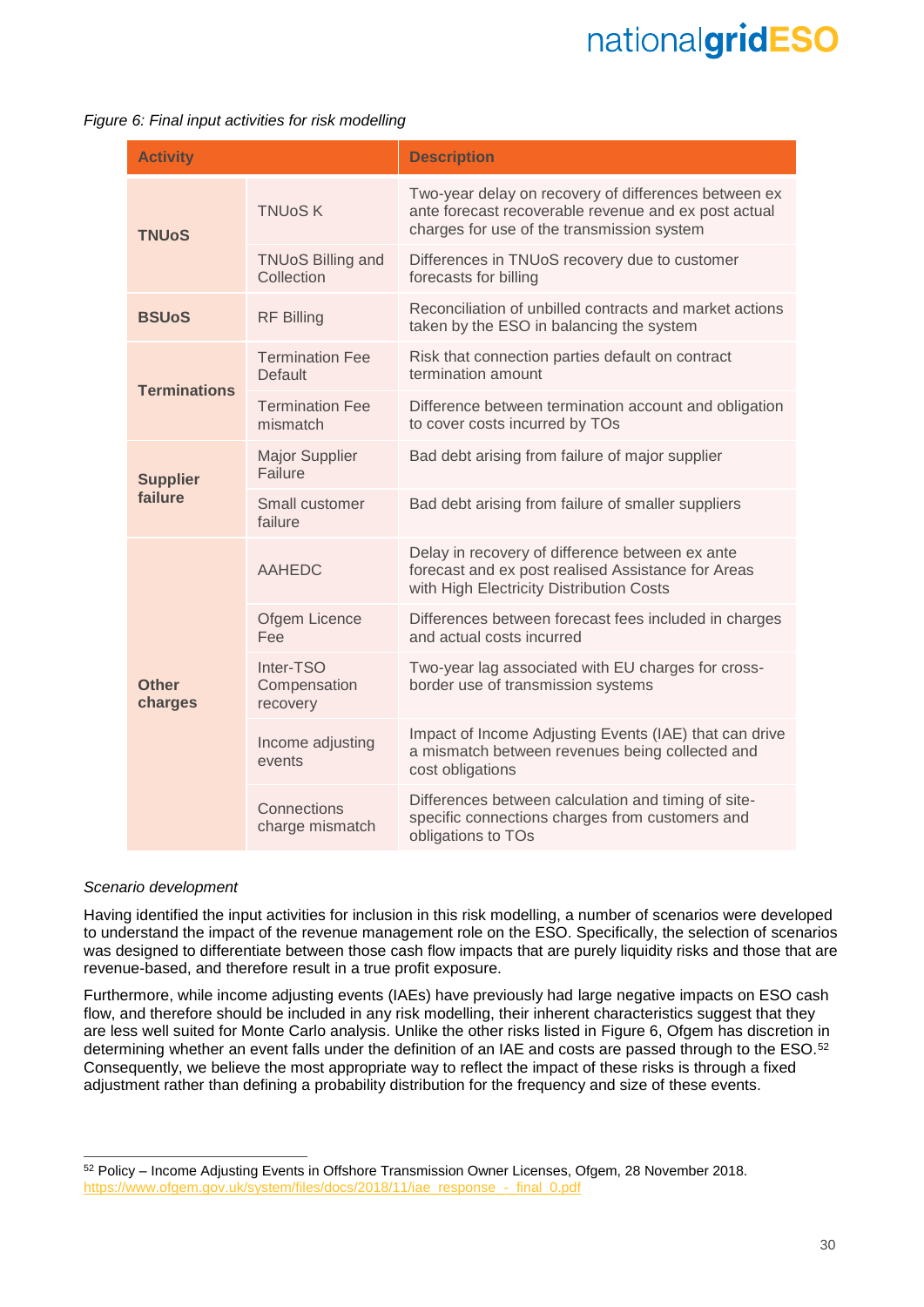The final scenarios set out in this analysis are as follows:

- **Scenario 1** All cash flow risks except for IAEs.
- **Scenario 2** All profit risks except for IAEs, i.e. excluding those risks that do not affect revenue and therefore are not expected to contribute to the ESO's profit exposure.
- **Scenario 3** All cash flow risks including IAEs.

### *Estimation of input parameters*

Monte Carlo simulation requires a pre-determined probability distribution to be defined for each stochastic input, which in this case is the set of input activities (with the exception of IAEs, which are considered in Scenario 3 as a fixed parameter).

The selection of probability distributions is based on existing academic and regulatory precedent for cash flow risk modelling, with individual parameters chosen based on historic outturn data and forward-looking expert opinion. For the majority of input activities, the PERT (Programme Evaluation and Review Technique) distribution was considered to be the most appropriate probability distribution. The PERT distribution is widely used in risk modelling and is particularly well suited for modelling uncertain risks when estimates are based on expert judgement rather than analysis of large sample data-sets. Ofgem has previously used the PERT distribution to model uncertain costs as part of its RIIO-T1 cash flow risk analysis.<sup>53</sup>

Unlike other common distributions such as the lognormal distribution, which would require experts to estimate higher order moments, the PERT distribution is defined by the minimum, maximum, and 'most likely' (modal) values, which are more intuitive measures. Research has found that 'people are capable of estimating proportions, modes and medians of samples, but are slightly less proficient at assessing sample means if the sample distribution is highly skewed; and often have serious misconceptions about variances'.<sup>54</sup> Consequently, use of the PERT distribution in conjunction with expert judgement is likely to result in better estimates.

The PERT distribution offers improvements to the often-used triangular distribution, which is also defined using maximum, minimum and most likely values. Compared to the triangular distribution, PERT places less weight on the extreme values and more on the modal value. Given there is no upper limit to the size of potential cash flow shortfalls, this implies a wide range of potential values, and therefore the use of alternative three-point distributions such as PERT are a more appropriate option than the triangular distribution.<sup>55</sup>

Individual parameter estimates are based on historic outturn data, adjusted to reflect any regulatory changes such as the phased transition of the export credits tariffs in 2018/19 that are expected to be carried forward to RIIO-2, as well as forward-looking expert opinion.

Where the ESO holds historic data that allows an alternative distribution to PERT to be used for individual input activities, this has been reflected in the analysis. In the case of risks relating to termination, this has been sized based on the ESO's current exposures.

In addition to stochastic inputs, a limited number of fixed input parameters were used in the risk modelling:

- Termination fee mismatch margins expected mismatch margin has been based on historic TPG-TPRG<sup>56</sup> mismatch.
- Income adjusting events as discussed above, rather than modelling IAEs as a stochastic input, their potential impact is captured as a fixed input in Scenario 3. Under this scenario, an additional downside cash flow impact of c.£8m is applied, which is based on the impact of the recent Gwynt y Mor IAE.

### *Run simulations*

-

Taking these input assumptions, 10,000 simulations were run for each scenario using ModelRisk software. For each 'run', the value of cash flow risk associated with each input activity was randomly selected from the relevant distribution and aggregated to calculate the total cash flow exposure of the ESO arising from our revenue management role.

<sup>53</sup> RIIO-GD1: Final proposals – Finance and uncertainty supporting document, Ofgem, 17 December 2012

<sup>54</sup> Statistical methods for eliciting probability distributions, Garthwaite et al, 2005

<sup>55</sup> Improved modelling of three-point estimates for decision making: going beyond the triangle, Calhoun National Institute, 2016

<sup>56</sup> These are licence terms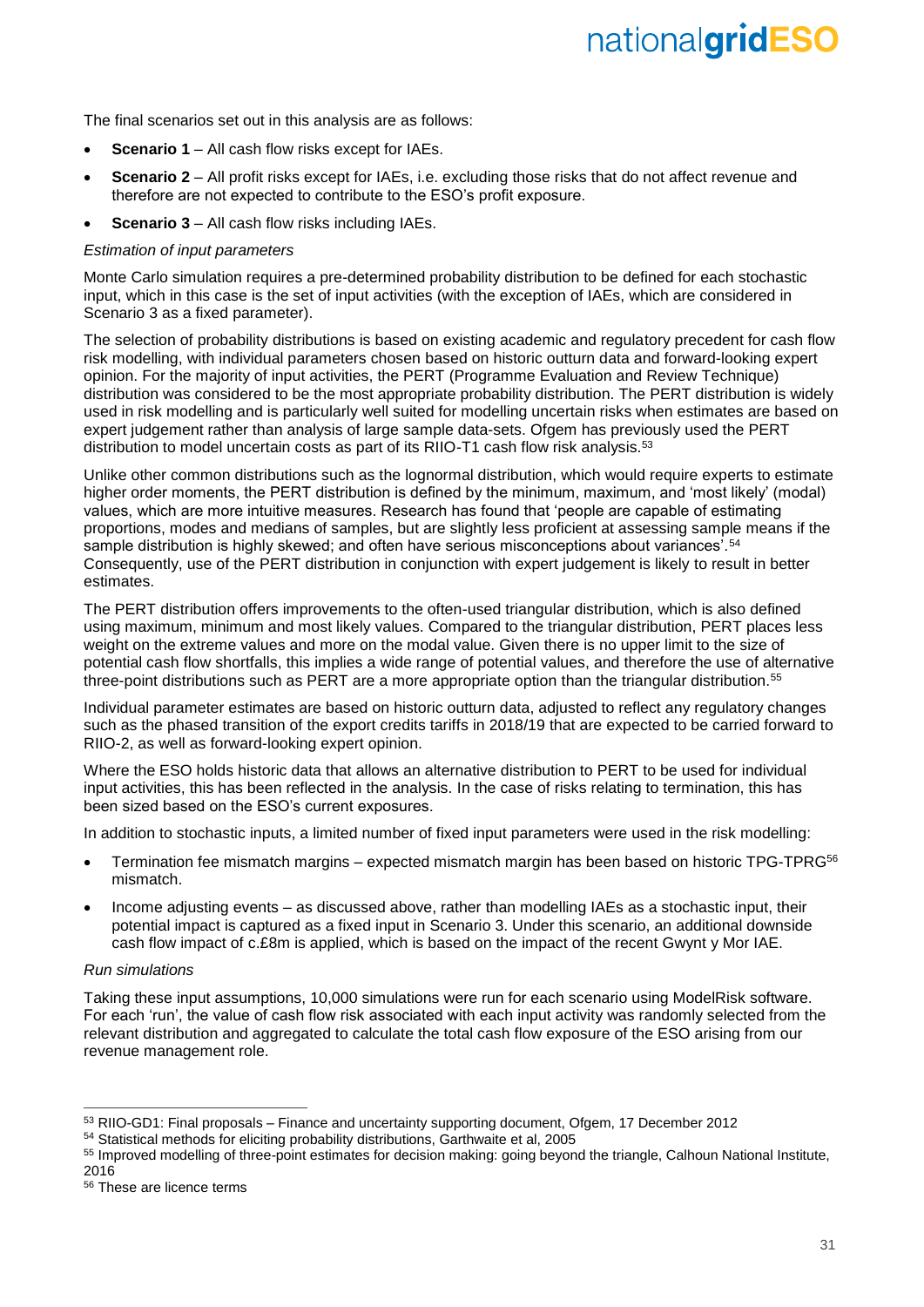### **Findings**

The outcomes of the Monte Carlo simulation are set out in Figure 7 below.

*Figure 7: Monte Carlo simulation outputs*

| <b>Scenario</b>                                       | <b>Mean</b> | <b>Probability of a negative</b><br>cashflow impact |
|-------------------------------------------------------|-------------|-----------------------------------------------------|
| Scenario 1<br>Cash flow exposure excl.<br><b>IAEs</b> | (E138m)     | 99.7%                                               |
| <b>Scenario 2</b><br>Profit exposure excl. IAEs       | (E78m)      | 96.9%                                               |
| <b>Scenario 3</b><br>Cash flow exposure incl. IAEs    | (E146m)     | 99.8%                                               |

Scenario 1 clearly demonstrates that, not only does the revenue management role lead to a significant mean cash exposure of c.£140m on average, in over 99% of cases the ESO can expect to see a negative cash flow impact. It is clear that this role introduces significant asymmetric risk with very limited opportunity for any upside in either scale or probability. This downside risk is further exacerbated once the impact of IAEs is accounted for, with previous events amounting to c.£8m of cash exposure for the ESO.

Furthermore, these findings demonstrate that even when liquidity-only risks are removed (Scenario 2), the ESO can expect to see significant profit exposure in most cases, which cannot be addressed through a WCF. This profit exposure opens up additional risks around securing an investment grade credit rating; the ability to provide assurances over financeability of the notional company; and the proposition for attracting investors and providing adequate returns to them.

It is important to note that these outputs relate only to the expected cash flow and profitability impact in a given year, and do not account for the fact that some of these timing lags span over a longer period. For example, TNUoS K recovery is over a two-year period, and shortfalls due to customer defaults may take even longer to recover. The sizing of a WCF must consider the range of potential exposures as well as the timeframe over which these exposures might be held.

The analysis above does not represent our view of required liquidity arrangements; in addition, this analysis is focused purely on timing risk associated with our revenue management role and does not cover other cash timing-based risk.

The outputs below are shown in aggregate.

*Figure 8: Scenario 1 outputs*

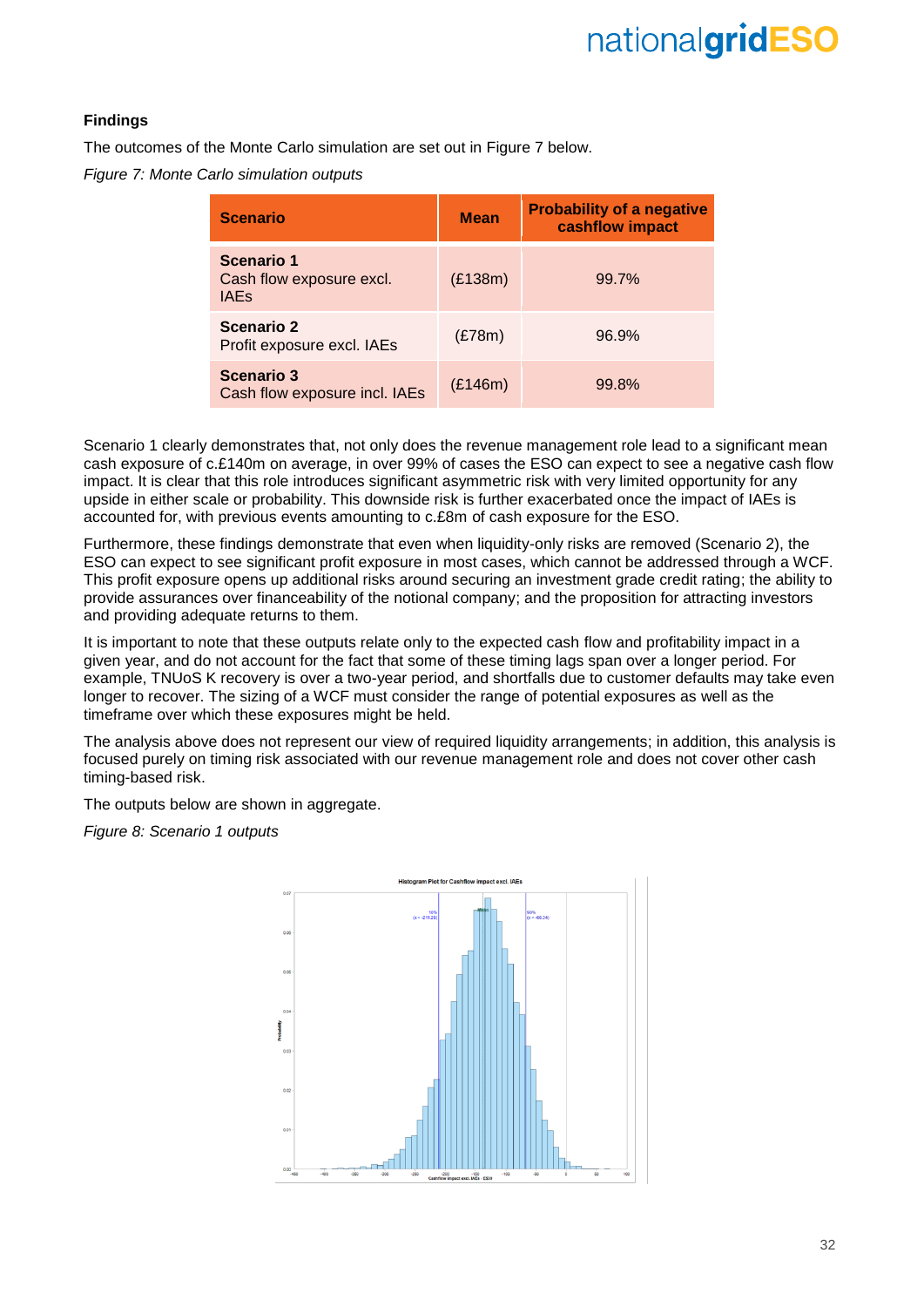*Figure 9: Scenario 2 outputs*







The scale and probability of these risks lie mainly outside of the ESO's control and are characterised by unlimited downside. In the case of TNUoS K, although we have some influence over this risk when setting annual charges through estimating demand, it is also driven by other factors such as unexpected weather events. In the case of TNUoS billing and collection, it relates to counterparties forecasting their own annual charges, which differ from ex post actuals. While the ESO monitors the forecasting performance of counterparties, the current codes prevent us from making corrections to counterparty forecasts while they remain within the 20% threshold, resulting in significant scope for misalignment at the aggregate level.

Similarly, in the event of a connection contract termination, the ESO is obligated to cover costs incurred and charged by the relevant TO, even when these costs exceed the termination charge we receive. We have no control over the termination charge associated with individual projects as this is determined by the CUSC, nor can we control the expenditure profile of the TOs. This can lead to large potential mismatches, especially on the larger connection programmes.

Ofgem has previously acknowledged that the risk of supplier default is not entirely avoidable. While the ESO does hold security against this risk, this does not fully cover our exposure, nor can it be adjusted at our discretion. Ofgem has provided a potential route for socialising such debt (which has not yet been formalised),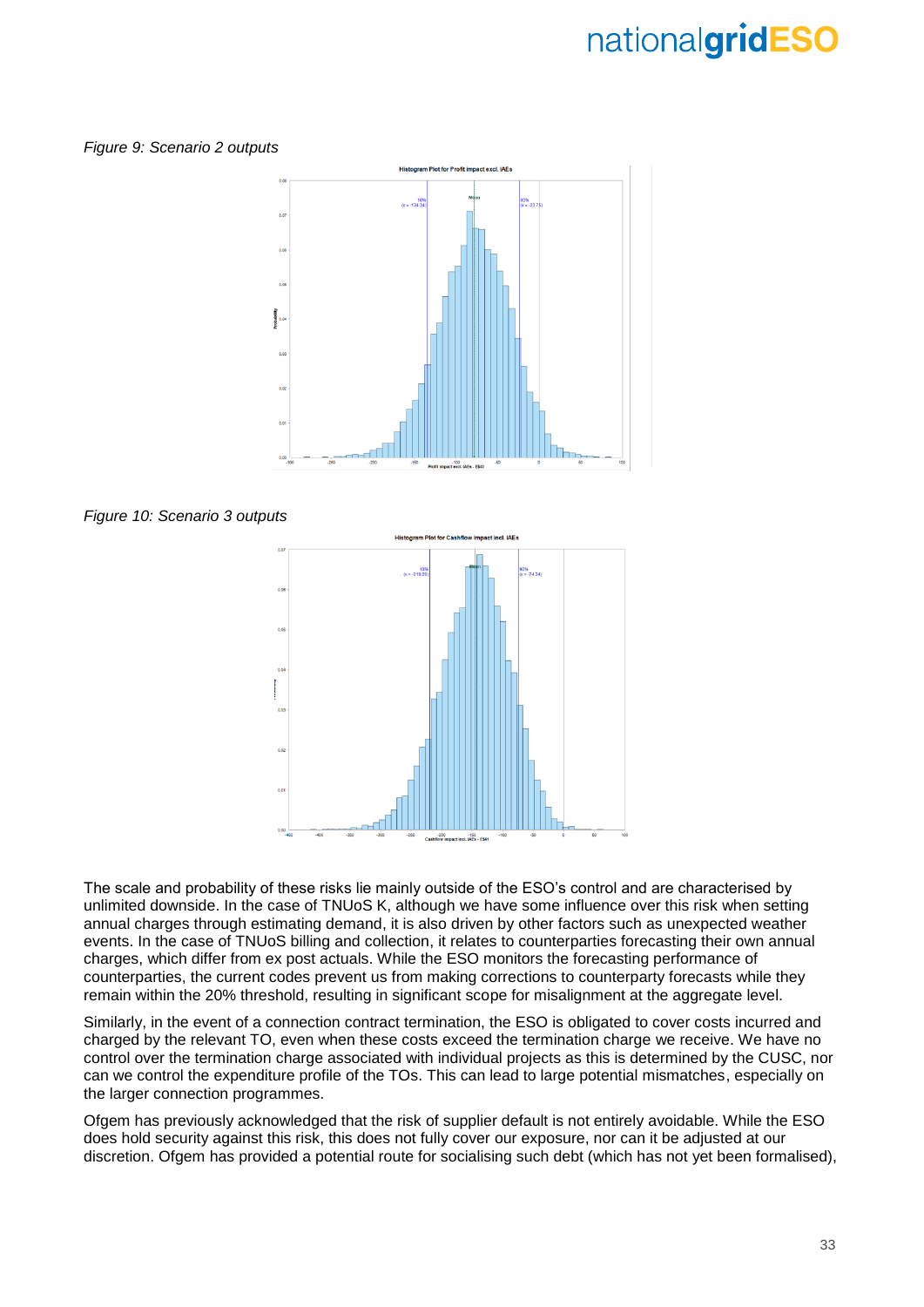but there remains a timing difference between default and eventual recovery of this 'bad debt' that will need to be fully managed by the ESO.

Under the current system, BSUoS costs are billed daily within 21 days of the settlement day (SF billing), and reconciled 14 months after the settlement day to update costs being recovered on an ex post basis (RF billing). This means that, risks associated with bad debt aside, the majority of cash flow risk associated with BSUoS charges sits with RF billing. However, any outcome from the BSUoS Charging Task Force to fix BSUoS tariffs in advance would expose the ESO to ex ante forecast risks like those currently experienced in relation to TNUoS charges. These risks have not been captured in this modelling exercise, but should this change be introduced, it would add cash flow risk to the ESO.

Our analysis clearly finds that the revenue management role introduces significant levels of cash flow and profit risk to the ESO, with a mean cash exposure of c. £140m and profit exposure of c.£80m even before taking into account the impact of IAEs. This risk is highly asymmetric, with a negative cash flow outcome expected in over 99% of scenarios, and very limited potential for upside both in terms of probability and value.

Finally, this analysis only quantifies the scale of 'new' cash and profit exposure expected in any given year. For a number of these risks, the recovery of any cash shortfall can span over more than a year. Consequently, the ESO's cumulative expected cash and profit exposure is likely to exceed the values set out in this appendix, and any liquidity management solution would need to consider this as well as the broader range of negative outcomes.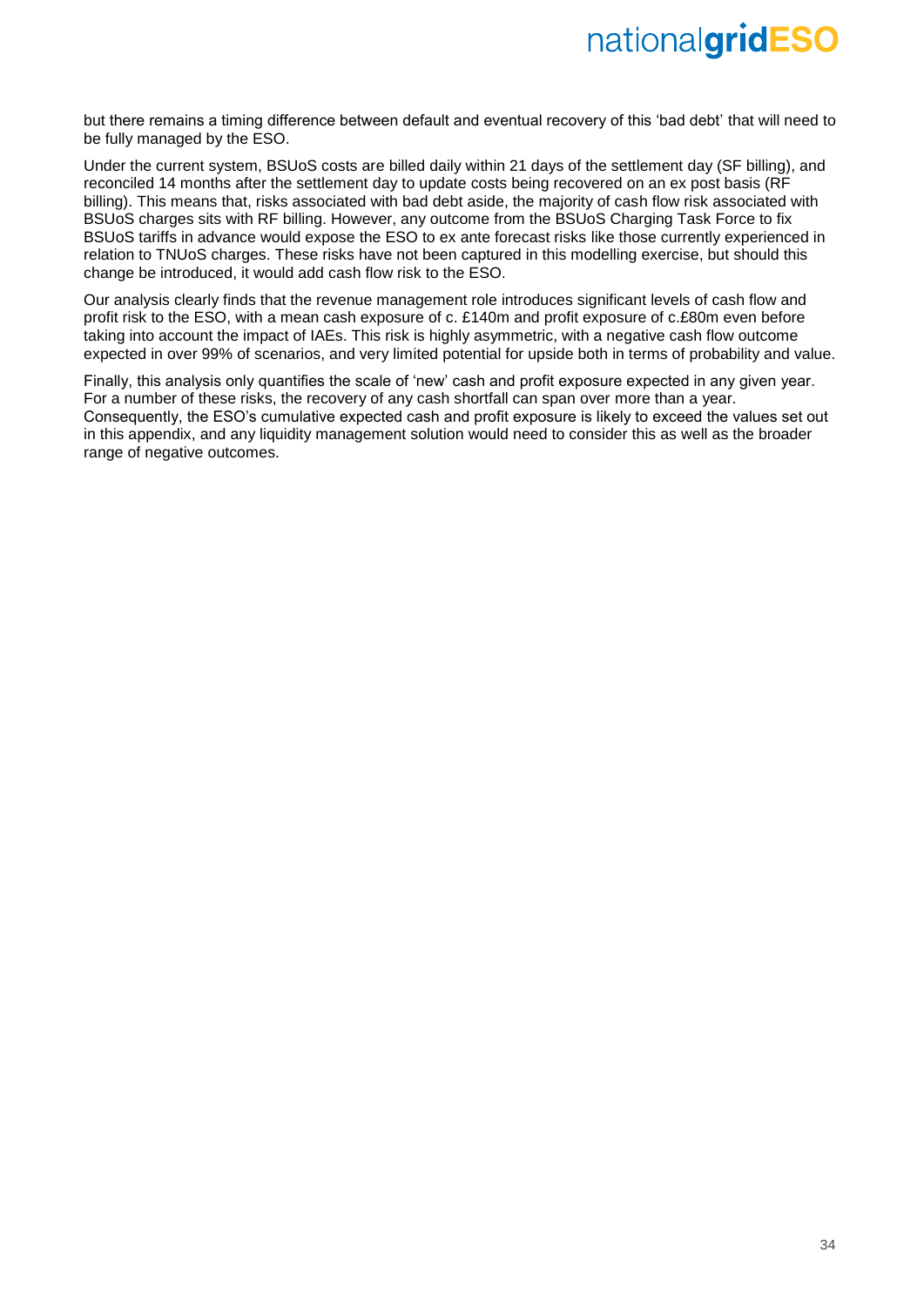### **Appendix C – Initial financeability analysis**

To support the conclusions set out in the body of our response, we have undertaken some simplified financial modelling. This analysis is based on a number of assumptions drawn from the ESO July Draft Business Plan and Ofgem's Sector Specific Methodology Decision Finance Annex, and our own judgement. At present, no working assumptions have been issued by Ofgem regarding any ESO specific parameters, e.g. Cost of Equity, Cost of Debt or notional capital structure. All analysis presented is illustrative and subject to change as the funding model for the ESO is agreed and financial parameters are developed and calibrated.

As part of this analysis we have reviewed three main scenarios:

- 1. Model 1 RAV\*WACC with no additional margins;
- 2. Model 1 with margins ('Layered' Model) RAV\*WACC with margin on internal costs and margin on external costs; and
- 3. Model 2 100% Fast Money.

The key assumptions used are summarised in Figure 11 below:

*Figure 11*

-

|                                   | Ref         | RAV*WACC   | RAV*WACC           |           | 100% Fast Source / Notes                                                                                     |
|-----------------------------------|-------------|------------|--------------------|-----------|--------------------------------------------------------------------------------------------------------------|
|                                   |             | no margins | with margins       | Money     |                                                                                                              |
|                                   |             |            |                    |           |                                                                                                              |
|                                   |             | (Model 1)  | (Layered<br>Model) | (Model 2) |                                                                                                              |
| Operating                         | A           | £150m      | £150m              | £150m     | <b>Business Plan Submitted 1 July</b>                                                                        |
| Costs                             |             |            |                    |           | Five-year average for the years 2021/22 to                                                                   |
| Capital                           | B           | £115m      | £115m              | £115m     | 2025/26                                                                                                      |
| Expenditure                       |             |            |                    |           | Quoted in 2018/19 prices                                                                                     |
| Incentives                        |             | £0m        | £0m                | £0m       | Illustrative                                                                                                 |
| Opening RAV                       |             | £230m      | £230m              | £230m     | Opening position at 1 April 2021, indexed to<br>21/22 prices                                                 |
| <b>Closing RAV</b>                |             | £513m      | £513m              | £35m      | Closing position at 31 March 2026, indexed to<br>25/26 prices                                                |
| Cost of Debt                      | $\mathsf C$ | 1.93%      | 1.93%              | 1.93%     | Ofgem Sector Specific Methodology Decision -<br>Finance <sup>57</sup> . Table 20, page 121                   |
| Cost of Equity                    | D           | 4.8%       | 4.8%               | 4.8%      | Ofgem Sector Specific Methodology Decision -<br>Finance. Table 21, page 121 (before<br>outperformance wedge) |
| Gearing                           | E           | 60%        | 60%                | 60%       | Ofgem Sector Specific Methodology Decision -<br>Finance, Table 20, Page 121                                  |
| Implied                           |             | 3.08%      | 3.08%              | 3.08%     | Calculated                                                                                                   |
| <b>WACC</b>                       |             |            |                    |           | $(=C*E+D*(1-E))$                                                                                             |
| <b>Annual CPI</b><br>Inflation    |             | 2.0%       | 2.0%               | 2.0%      |                                                                                                              |
| Fast/Slow                         |             | 56.6%      | 56.6%              | 56.6%     | Calculated                                                                                                   |
| Split<br>(Capitalisation<br>rate) |             |            |                    |           | $(=A / (A+B))$                                                                                               |
| <b>RAV</b>                        |             | 7 years    | 7 years            | 7 years   | In the 100% Fast Money scenario, this applies                                                                |
| Depreciation                      |             |            |                    |           | to the brought forward legacy RAV only                                                                       |
| period                            |             |            |                    |           | As per RIIO-T1                                                                                               |
| Operating                         |             | N/A        | 2.0%               | N/A       | Illustrative                                                                                                 |
| Cost Margin                       |             |            |                    |           |                                                                                                              |
|                                   |             |            |                    |           |                                                                                                              |

57 [https://www.ofgem.gov.uk/system/files/docs/2019/05/riio-2\\_sector\\_specific\\_methodology\\_decision\\_-\\_finance.pdf](https://www.ofgem.gov.uk/system/files/docs/2019/05/riio-2_sector_specific_methodology_decision_-_finance.pdf)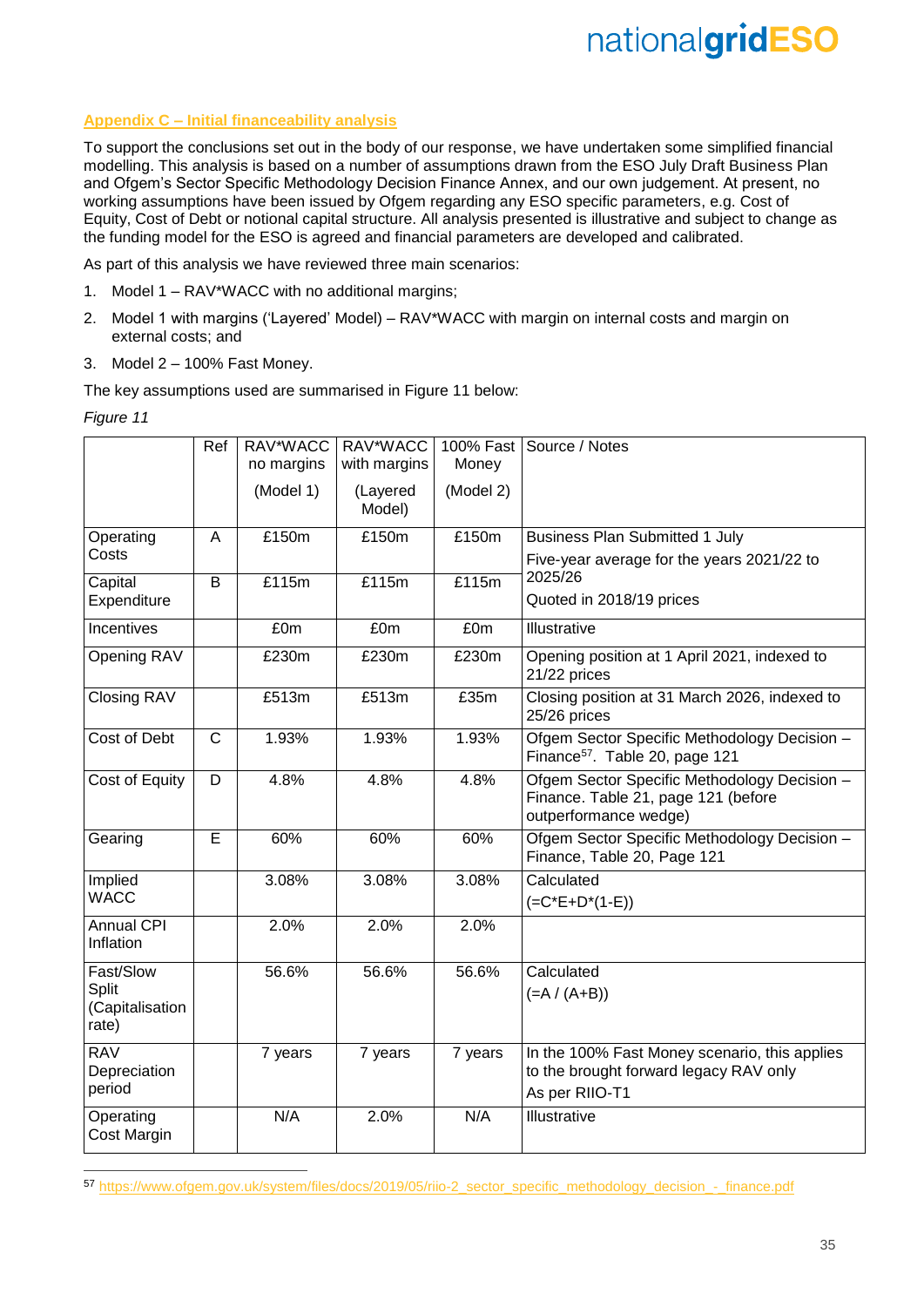|                                                                                                       | Ref | RAV*WACC<br>no margins | RAV*WACC<br>with margins | 100% Fast<br>Money | Source / Notes      |  |  |
|-------------------------------------------------------------------------------------------------------|-----|------------------------|--------------------------|--------------------|---------------------|--|--|
|                                                                                                       |     | (Model 1)              | (Layered<br>Model)       | (Model 2)          |                     |  |  |
| <b>TNUoS</b><br>external cost<br>Margin                                                               |     | N/A                    | 0.50%                    | N/A                | <b>Illustrative</b> |  |  |
| <b>BSUoS</b><br>external cost<br>Margin                                                               |     | N/A                    | 0.25%                    | N/A                | <b>Illustrative</b> |  |  |
| All scenarios assume that dividends will be distributed based on cash availability and not restricted |     |                        |                          |                    |                     |  |  |
| Equity will be injected as necessary to support investment and notional gearing of 60% to RAV         |     |                        |                          |                    |                     |  |  |

No formal guidance has yet been issued by Ofgem on how the financeability of the ESO will be assessed. As we set out in the body of our response, we believe that this assessment should consider credit and equity metrics as well as liquidity, and the ability of the organisation to absorb shocks or downside scenarios. To support our response, we have assessed each of the models using a range of metrics, and have highlighted a selection of these with indicative thresholds below. The tables that follow on each of the scenarios use the thresholds set out.

### *Figure 12*

| <b>Threshold</b><br><b>Metric</b>                |              |              | <b>Precedent</b>                                                                                                                                                                                                                                                                                                                             |
|--------------------------------------------------|--------------|--------------|----------------------------------------------------------------------------------------------------------------------------------------------------------------------------------------------------------------------------------------------------------------------------------------------------------------------------------------------|
|                                                  | <b>Amber</b> | <b>Green</b> |                                                                                                                                                                                                                                                                                                                                              |
| Debt/Capitalisation                              | < 55%        | $<$ 45%      | Total debt to capitalisation ratio is a gearing and solvency measure<br>that shows the proportion of debt a company uses to finance its<br>assets, relative to the amount of total capital. This metric forms part<br>of Moody's Regulated Utilities Rating Assessment Grid, with<br>thresholds based on Moody's Baa and A threshold levels. |
| Adjusted Interest<br><b>Cover Ratio</b>          | >1.4x        | >1.7x        | This is a debt metric to understand whether a company can pay<br>their debt interest expenses. This metric is a core part of Moody's<br>Regulated Networks Rating Assessment Grid, with 1.4x being the<br>threshold for Baa rating.                                                                                                          |
| <b>EBIT Margin on</b><br>Controllable<br>Revenue | >10%         | >12%         | Level of EBIT as a proportion of controllable revenues. This is often<br>used as a measure of financial performance for asset-light<br>companies. Thresholds are set based on indicative benchmarks:<br>SONI c.12%, EirGrid c.14% and Moody's methodologies for asset<br>light organisations.                                                |
| <b>EBIT Margin on Total</b><br>Revenue           | $>1\%$       | $>1.5\%$     | Level of EBIT as a proportion of total transacted revenues.<br>Thresholds have been set based on indicative benchmarks: SONI<br>c.1.5% and EirGrid c.1.7%.                                                                                                                                                                                   |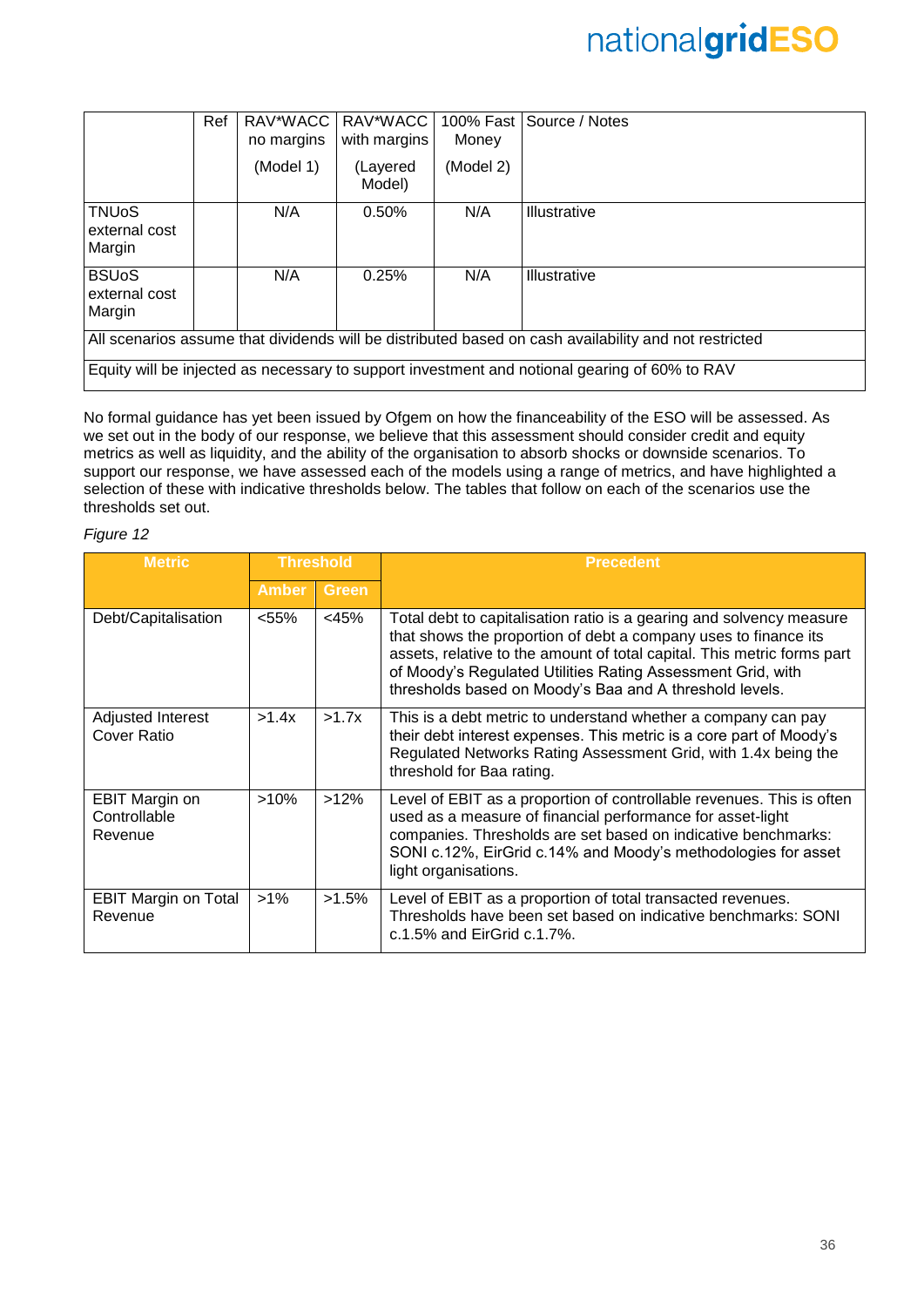### Model 1 - RAV\*WACC no margins

#### *Figure 13*

*Figure 14*

| <b>Performance Metrics</b><br>Model 1: RAV - no other margins | RIIO <sub>2</sub><br><b>FY22</b> | RIIO <sub>2</sub><br><b>FY23</b> | RIIO <sub>2</sub><br><b>FY24</b> | <b>RIIO2</b><br><b>FY25</b> | RIIO <sub>2</sub><br><b>FY26</b> |
|---------------------------------------------------------------|----------------------------------|----------------------------------|----------------------------------|-----------------------------|----------------------------------|
|                                                               |                                  |                                  |                                  |                             |                                  |
| Debt/Capitalisation                                           | 62.46 %                          | 63.65 %                          | 64.66 %                          | 65.60 %                     | 66.16 %                          |
|                                                               |                                  |                                  |                                  |                             |                                  |
| <b>EBIT margin on Total revenues</b>                          | 0.14%                            | 0.21%                            | 0.27%                            | 0.34%                       | 0.39%                            |
| <b>EBIT margin on Controllable revenues</b>                   | 3.01%                            | 4.31 %                           | 5.31%                            | 6.35%                       | 7.02 %                           |
| <b>Equity Cashflow</b>                                        | $-19.04$                         | $-22.72$                         | $-15.97$                         | $-5.00$                     | 5.98                             |
| Equity Cashflow / Share Capital                               | (17.28%)                         | (17.09%)                         | (10.73%)                         | (3.25%)                     | 3.89 %                           |
| Adjusted Interest Cover                                       | 1.36                             | 1.38                             | 1.39                             | 1.35                        | 1.32                             |
|                                                               |                                  |                                  |                                  |                             |                                  |
| Dividends / RegEquity                                         |                                  |                                  |                                  |                             | 2.92 %                           |

The above metrics suggest that, under the modelled parameters, a RAV\*WACC framework with a WACC based on the assumptions listed above and no margins does not allow the baseline threshold to be met on any of the metrics, suggesting that operational headroom is very thin. This is unlikely to provide sufficient financial headroom for the ESO to manage the risks we are exposed to. This also declines if we extend our analysis to RIIO-3. The results suggest that under this framework the ESO may have difficulty attracting debt funding.

It is possible to improve the metrics through increasing the assumed WACC. The results suggest that this would need to more than double to achieve an EBIT margin on controllable revenue of 10% on average across RIIO-2.

A lower geared capital structure was tested to see if the RAV\*WACC model with no margins became more financeable under a different notional structure. Under a 30% gearing assumption, debt financeability improves, with AICR increasing and debt/ capitalisation decreasing to meet the indicative thresholds. However, the equity story worsens with a greater share of capital being supported by low EBIT margins. Low equity yields and high operational and reputational risks suggest the ESO may have difficulty attracting equity funding on a standalone basis. Being financeable on a standalone basis is one of the key objectives highlighted in the main body of our response.

### Model 1 – RAV\*WACC plus margins (Layered Model)

| <b>Performance Metrics</b>                  | RIIO <sub>2</sub> | RIIO <sub>2</sub> | RIIO <sub>2</sub> | RIIO <sub>2</sub> | RIIO <sub>2</sub> |
|---------------------------------------------|-------------------|-------------------|-------------------|-------------------|-------------------|
| Model 1: $RAV + all$ margins                | <b>FY22</b>       | <b>FY23</b>       | <b>FY24</b>       | <b>FY25</b>       | <b>FY26</b>       |
|                                             |                   |                   |                   |                   |                   |
| Debt/Capitalisation                         | 62.46 %           | 63.65 %           | 64.66 %           | 65.60 %           | 66.16 %           |
|                                             |                   |                   |                   |                   |                   |
| EBIT margin on Total revenues               | 0.57%             | 0.64%             | 0.70%             | 0.77%             | 0.83 %            |
|                                             |                   |                   |                   |                   |                   |
| <b>EBIT margin on Controllable revenues</b> | 11.33 %           | 12.19 %           | 12.77 %           | 13.41 %           | 13.76 %           |
|                                             |                   |                   |                   |                   |                   |
| <b>Equity Cashflow</b>                      | $-1.73$           | $-4.77$           | 2.69              | 14.71             | 26.20             |
| Equity Cashflow / Share Capital             | $(1.86\%)$        | $(4.88\%)$        | 2.75%             | 15.06 %           | 26.82 %           |
| Adjusted Interest Cover                     | 3.38              | 3.09              | 2.90              | 2.76              | 2.70              |
|                                             |                   |                   |                   |                   |                   |
| Dividends / RegEquity                       | 0.00%             | 0.00%             | 1.48 %            | 7.35 %            | 12.77 %           |